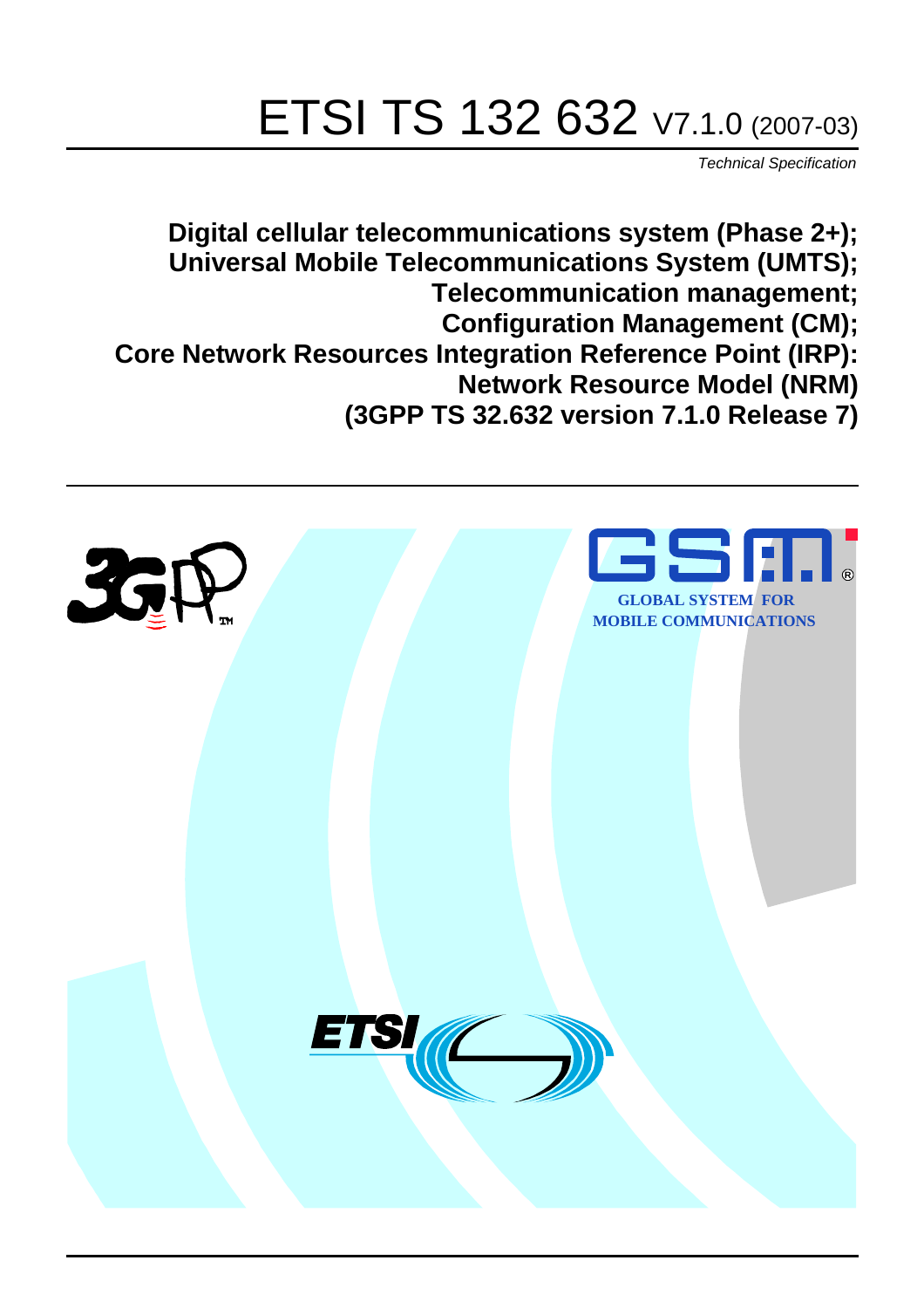Reference RTS/TSGS-0532632v710

> Keywords GSM, UMTS

#### **ETSI**

#### 650 Route des Lucioles F-06921 Sophia Antipolis Cedex - FRANCE

Tel.: +33 4 92 94 42 00 Fax: +33 4 93 65 47 16

Siret N° 348 623 562 00017 - NAF 742 C Association à but non lucratif enregistrée à la Sous-Préfecture de Grasse (06) N° 7803/88

#### **Important notice**

Individual copies of the present document can be downloaded from: [http://www.etsi.org](http://www.etsi.org/)

The present document may be made available in more than one electronic version or in print. In any case of existing or perceived difference in contents between such versions, the reference version is the Portable Document Format (PDF). In case of dispute, the reference shall be the printing on ETSI printers of the PDF version kept on a specific network drive within ETSI Secretariat.

Users of the present document should be aware that the document may be subject to revision or change of status. Information on the current status of this and other ETSI documents is available at <http://portal.etsi.org/tb/status/status.asp>

If you find errors in the present document, please send your comment to one of the following services: [http://portal.etsi.org/chaircor/ETSI\\_support.asp](http://portal.etsi.org/chaircor/ETSI_support.asp)

#### **Copyright Notification**

No part may be reproduced except as authorized by written permission. The copyright and the foregoing restriction extend to reproduction in all media.

> © European Telecommunications Standards Institute 2007. All rights reserved.

**DECT**TM, **PLUGTESTS**TM and **UMTS**TM are Trade Marks of ETSI registered for the benefit of its Members. **TIPHON**TM and the **TIPHON logo** are Trade Marks currently being registered by ETSI for the benefit of its Members. **3GPP**TM is a Trade Mark of ETSI registered for the benefit of its Members and of the 3GPP Organizational Partners.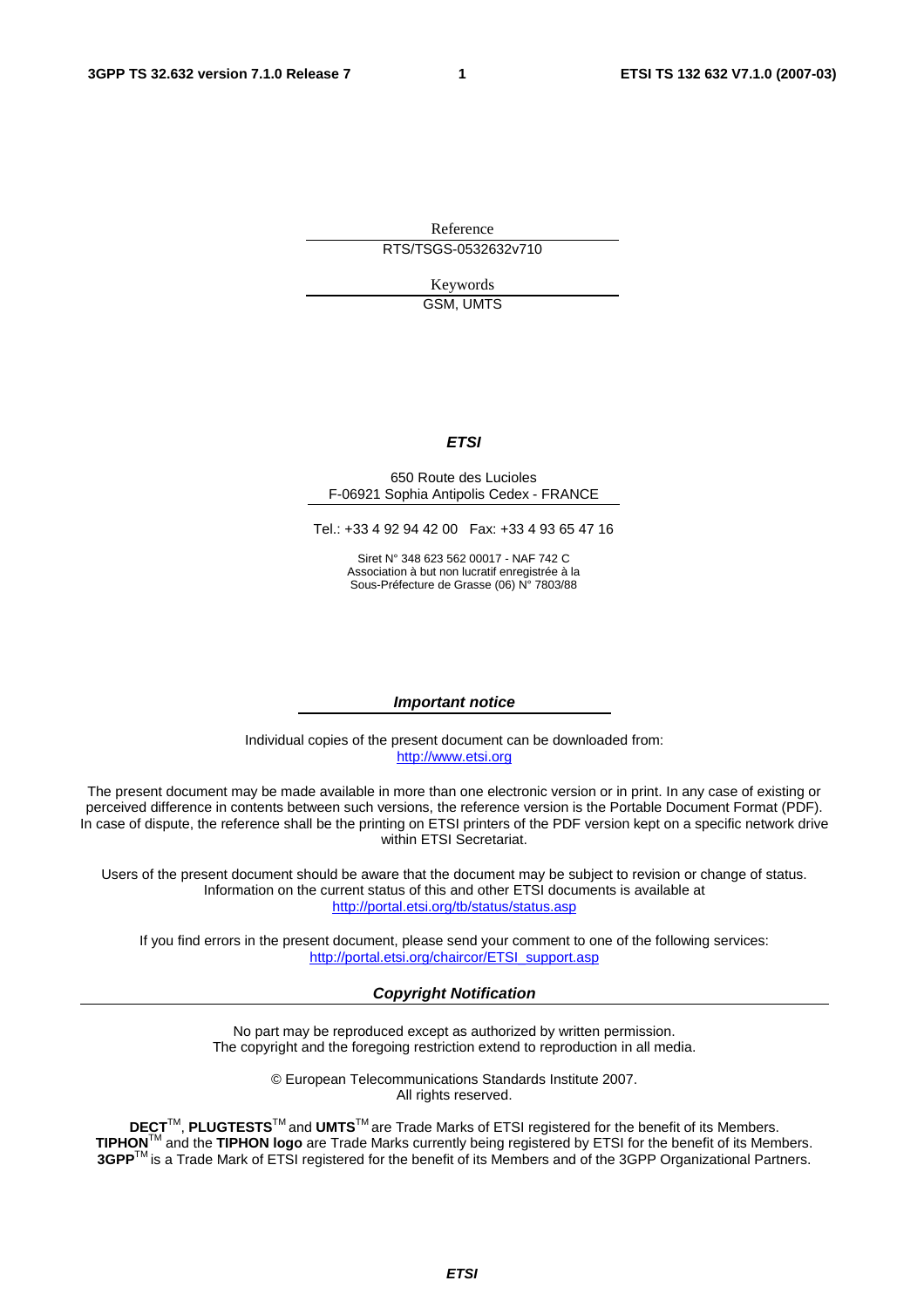## Intellectual Property Rights

IPRs essential or potentially essential to the present document may have been declared to ETSI. The information pertaining to these essential IPRs, if any, is publicly available for **ETSI members and non-members**, and can be found in ETSI SR 000 314: *"Intellectual Property Rights (IPRs); Essential, or potentially Essential, IPRs notified to ETSI in respect of ETSI standards"*, which is available from the ETSI Secretariat. Latest updates are available on the ETSI Web server ([http://webapp.etsi.org/IPR/home.asp\)](http://webapp.etsi.org/IPR/home.asp).

Pursuant to the ETSI IPR Policy, no investigation, including IPR searches, has been carried out by ETSI. No guarantee can be given as to the existence of other IPRs not referenced in ETSI SR 000 314 (or the updates on the ETSI Web server) which are, or may be, or may become, essential to the present document.

## Foreword

This Technical Specification (TS) has been produced by ETSI 3rd Generation Partnership Project (3GPP).

The present document may refer to technical specifications or reports using their 3GPP identities, UMTS identities or GSM identities. These should be interpreted as being references to the corresponding ETSI deliverables.

The cross reference between GSM, UMTS, 3GPP and ETSI identities can be found under [http://webapp.etsi.org/key/queryform.asp.](http://webapp.etsi.org/key/queryform.asp)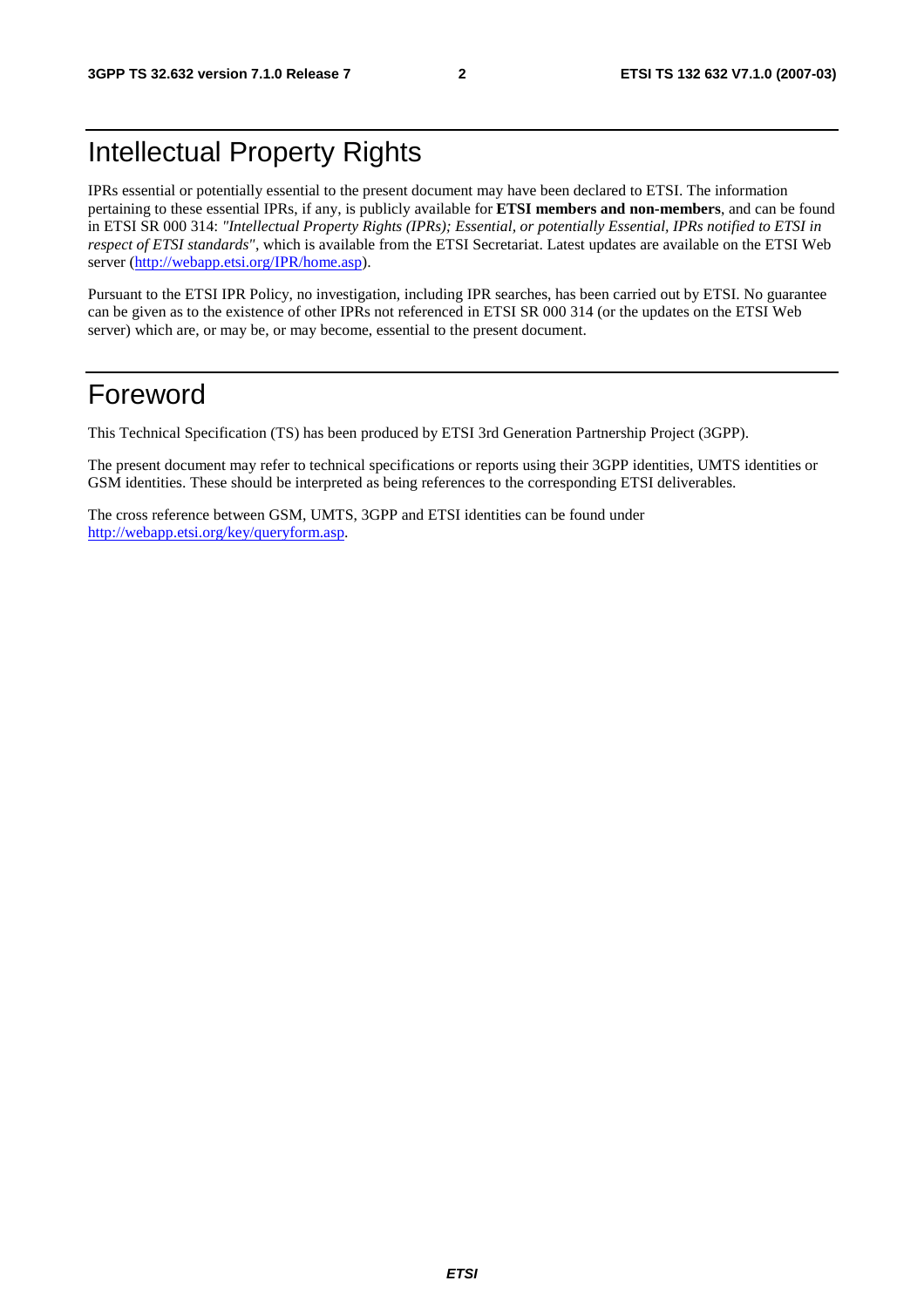#### $\mathbf{3}$

## Contents

| 1                  |  |
|--------------------|--|
| 2                  |  |
| 3                  |  |
| 3.1                |  |
| 3.2                |  |
| 4                  |  |
| 4.1                |  |
| 5                  |  |
| 6                  |  |
| 6.1                |  |
| 6.2                |  |
| 6.2.1              |  |
| 6.2.2              |  |
| 6.3                |  |
| 6.3.1<br>6.3.1.1   |  |
| 6.3.1.2            |  |
| 6.3.2              |  |
| 6.3.2.1            |  |
| 6.3.2.2            |  |
| 6.3.3              |  |
| 6.3.3.1            |  |
| 6.3.3.2            |  |
| 6.3.4              |  |
| 6.3.4.1            |  |
| 6.3.4.2            |  |
| 6.3.5              |  |
| 6.3.5.1            |  |
| 6.3.5.2            |  |
| 6.3.6              |  |
| 6.3.6.1            |  |
| 6.3.6.2            |  |
| 6.3.7              |  |
| 6.3.7.1            |  |
| 6.3.7.2            |  |
| 6.3.8              |  |
| 6.3.8.1            |  |
| 6.3.8.2            |  |
| 6.3.9              |  |
| 6.3.9.1<br>6.3.9.2 |  |
| 6.3.10             |  |
| 6.3.10.1           |  |
| 6.3.10.2           |  |
| 6.3.11             |  |
| 6.3.11.1           |  |
| 6.3.11.2           |  |
|                    |  |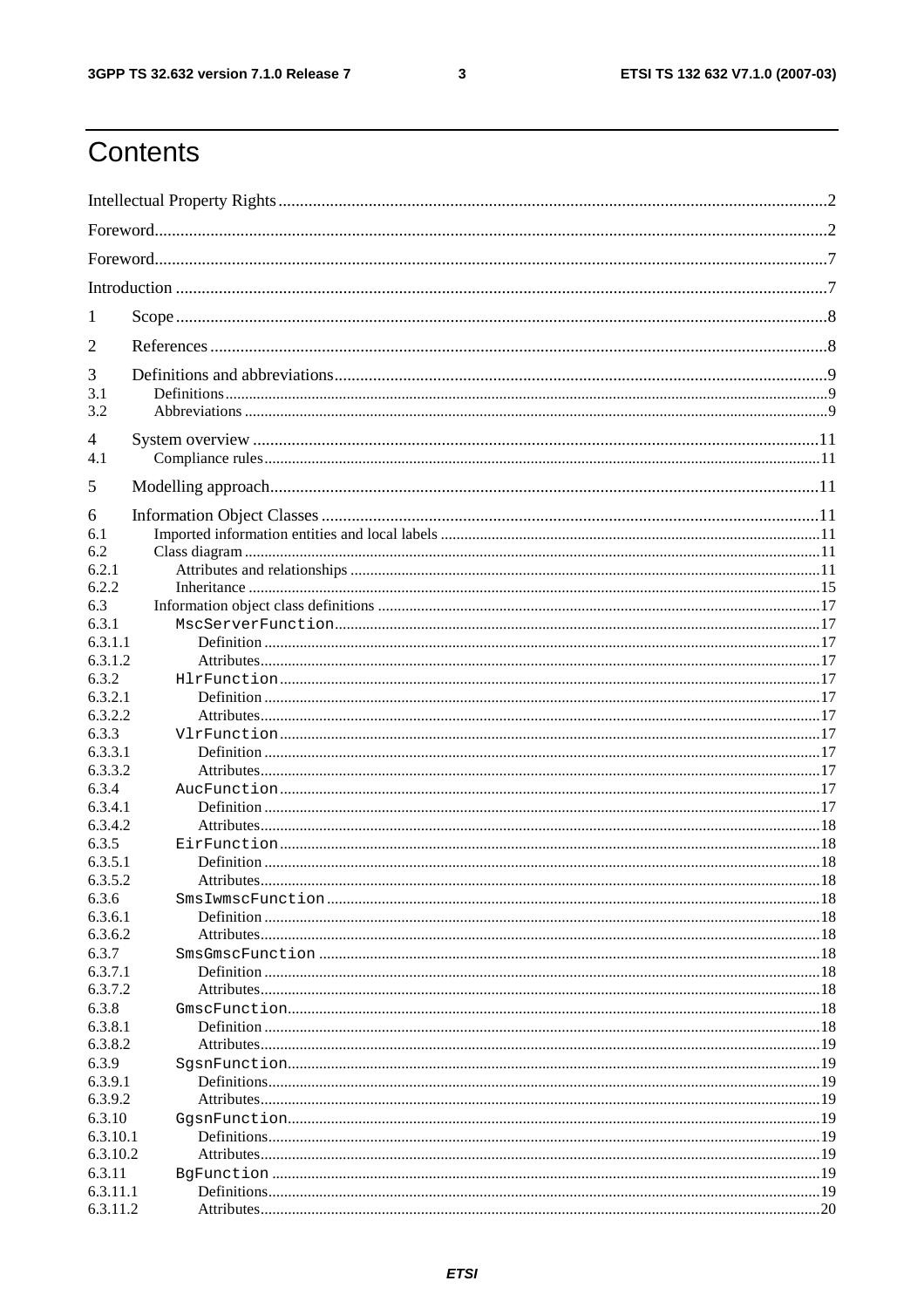#### $\overline{\mathbf{4}}$

| 6.3.12   |     |
|----------|-----|
|          |     |
| 6.3.12.1 |     |
| 6.3.12.2 |     |
| 6.3.13   |     |
| 6.3.13.1 |     |
| 6.3.13.2 |     |
|          |     |
| 6.3.14   |     |
| 6.3.14.1 |     |
| 6.3.14.2 |     |
| 6.3.15   |     |
| 6.3.15.1 |     |
| 6.3.15.2 |     |
|          |     |
| 6.3.16   |     |
| 6.3.16.1 |     |
| 6.3.16.2 |     |
| 6.3.17   |     |
| 6.3.17.1 |     |
| 6.3.17.2 |     |
|          |     |
| 6.3.18   |     |
| 6.3.18.1 |     |
| 6.3.18.2 |     |
| 6.3.19   |     |
| 6.3.19.1 |     |
|          |     |
| 6.3.19.2 |     |
| 6.3.20   |     |
| 6.3.20.1 |     |
| 6.3.20.2 |     |
| 6.3.21   |     |
| 6.3.21.1 |     |
|          |     |
| 6.3.21.2 |     |
| 6.3.22   |     |
| 6.3.22.1 |     |
| 6.3.22.2 |     |
| 6.3.23   |     |
| 6.3.23.1 |     |
| 6.3.23.2 |     |
|          |     |
| 6.3.24   |     |
| 6.3.24.1 |     |
| 6.3.24.2 |     |
| 6.3.25   |     |
| 6.3.25.1 |     |
|          |     |
| 6.3.25.2 |     |
| 6.3.26.3 |     |
| 6.3.26   |     |
| 6.3.26.1 |     |
| 6.3.26.2 |     |
| 6.3.26.3 |     |
| 6.3.27   |     |
|          |     |
| 6.3.27.1 |     |
| 6.3.27.2 |     |
| 6.3.28   |     |
| 6.3.28.1 |     |
| 6.3.28.2 |     |
|          |     |
| 6.3.29   |     |
| 6.3.29.1 |     |
| 6.3.29.2 | .25 |
| 6.3.30   | .25 |
| 6.3.30.1 |     |
| 6.3.30.2 |     |
| 6.3.31   |     |
|          |     |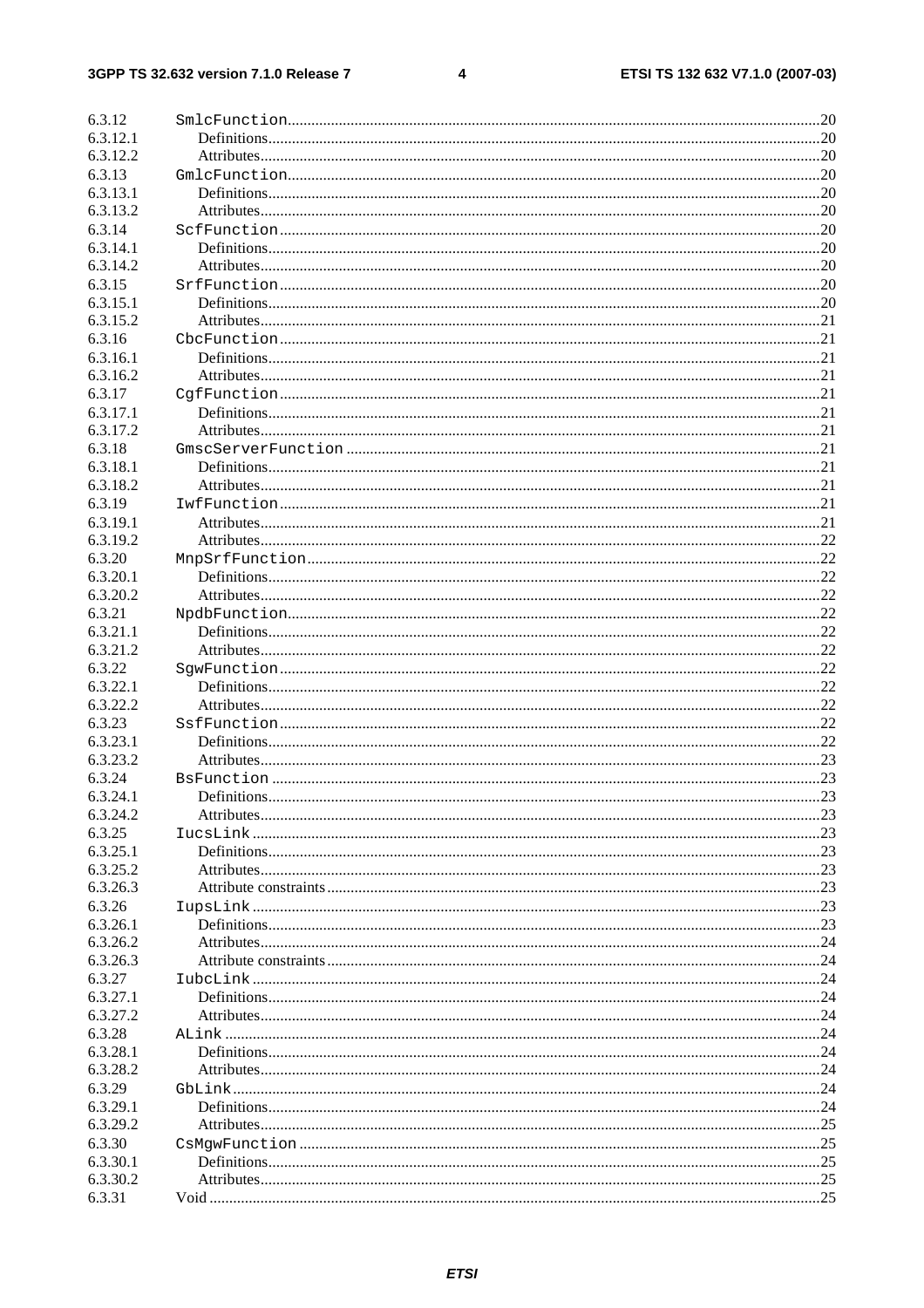#### $\overline{\mathbf{5}}$

| 6.3.32   |  |
|----------|--|
| 6.3.33   |  |
|          |  |
| 6.3.34   |  |
| 6.4      |  |
| 6.4.1    |  |
| 6.4.1.1  |  |
| 6.4.1.2  |  |
| 6.4.1.3  |  |
| 6.4.2    |  |
| 6.4.2.1  |  |
| 6.4.2.2  |  |
| 6.4.2.3  |  |
| 6.4.3    |  |
| 6.4.3.1  |  |
| 6.4.3.2  |  |
| 6.4.3.3  |  |
| 6.4.4    |  |
| 6.4.4.1  |  |
| 6.4.4.2  |  |
| 6.4.4.3  |  |
| 6.4.5    |  |
| 6.4.5.1  |  |
|          |  |
| 6.4.5.2  |  |
| 6.4.5.3  |  |
| 6.4.6    |  |
| 6.4.6.1  |  |
| 6.4.6.2  |  |
| 6.4.6.3  |  |
| 6.4.7    |  |
| 6.4.7.1  |  |
| 6.4.7.2  |  |
| 6.4.7.3  |  |
| 6.4.8    |  |
| 6.4.8.1  |  |
| 6.4.8.2  |  |
| 6.4.8.3  |  |
| 6.4.9    |  |
| 6.4.9.1  |  |
|          |  |
| 6.4.9.2  |  |
| 6.4.9.3  |  |
| 6.4.10   |  |
| 6.4.10.1 |  |
| 6.4.10.2 |  |
| 6.4.10.3 |  |
| 6.4.11   |  |
| 6.4.11.1 |  |
| 6.4.11.2 |  |
| 6.4.11.3 |  |
| 6.4.12   |  |
| 6.4.12.1 |  |
| 6.4.12.2 |  |
| 6.4.12.3 |  |
| 6.4.13   |  |
| 6.4.13.1 |  |
| 6.4.13.2 |  |
| 6.4.13.3 |  |
|          |  |
| 6.4.14   |  |
| 6.4.14.1 |  |
| 6.4.14.2 |  |
| 6.4.14.3 |  |
| 6.4.15   |  |
| 6.4.15.1 |  |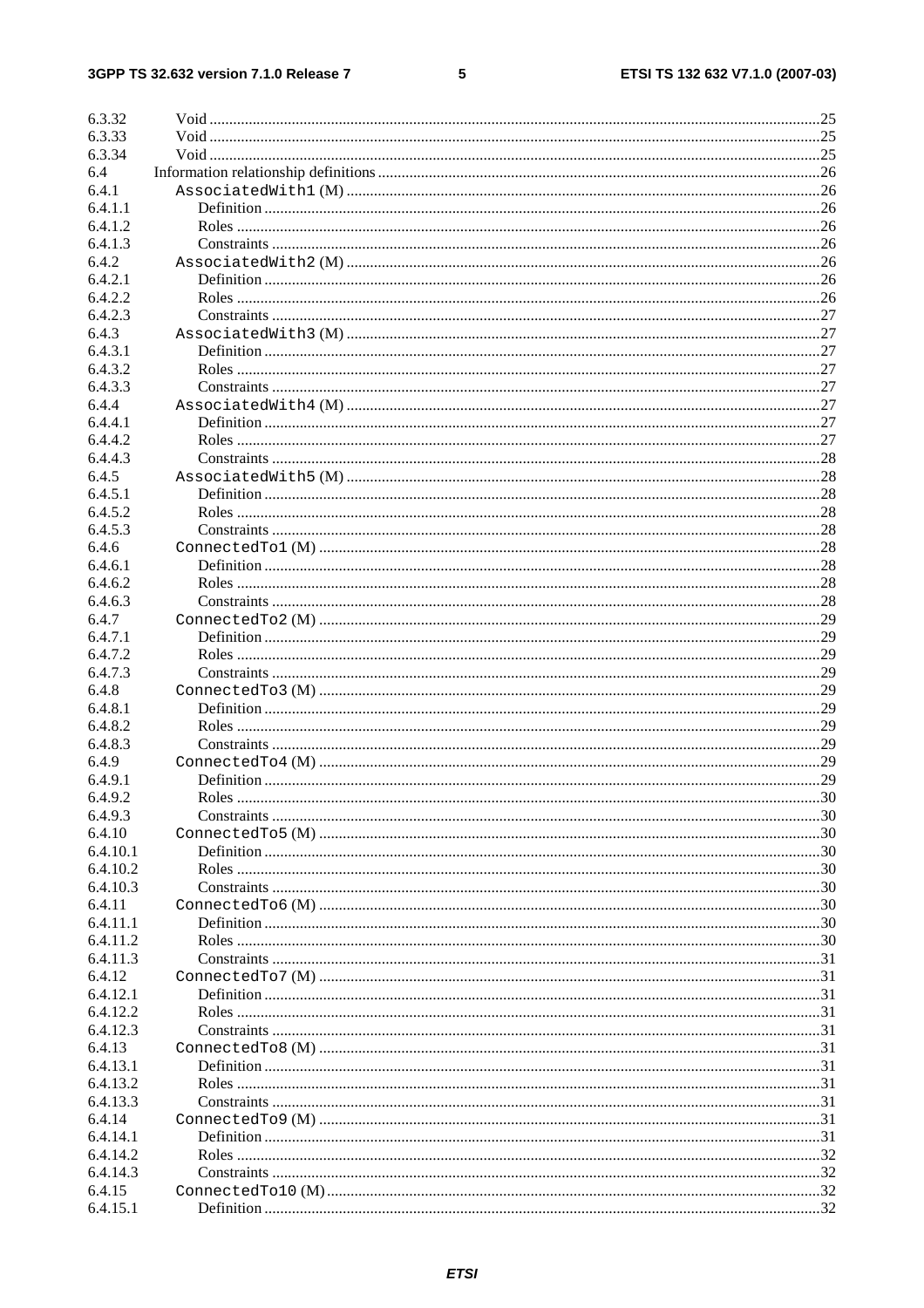#### $\bf 6$

|                    | <b>Annex A (informative):</b> |  |
|--------------------|-------------------------------|--|
| 6.7                |                               |  |
| 6.6                |                               |  |
| 6.5.2              |                               |  |
| 6.5.1              |                               |  |
| 6.5                |                               |  |
| 6.4.21.3           |                               |  |
| 6.4.21.2           |                               |  |
| 6.4.21.1           |                               |  |
| 6.4.21             |                               |  |
| 6.4.20.3           |                               |  |
| 6.4.20.2           |                               |  |
| 6.4.20.1           |                               |  |
| 6.4.20             |                               |  |
| 6.4.19.3           |                               |  |
| 6.4.19.2           |                               |  |
| 6.4.19.1           |                               |  |
| 6.4.19             |                               |  |
| 6.4.18.3           |                               |  |
| 6.4.18.2           |                               |  |
| 6.4.18.1           |                               |  |
| 6.4.18             |                               |  |
| 6.4.17.3           |                               |  |
| 6.4.17.2           |                               |  |
| 6.4.17.1           |                               |  |
| 6.4.17             |                               |  |
| 6.4.16.3           |                               |  |
| 6.4.16.2           |                               |  |
| 6.4.16<br>6.4.16.1 |                               |  |
| 6.4.15.3           |                               |  |
| 6.4.15.2           |                               |  |
|                    |                               |  |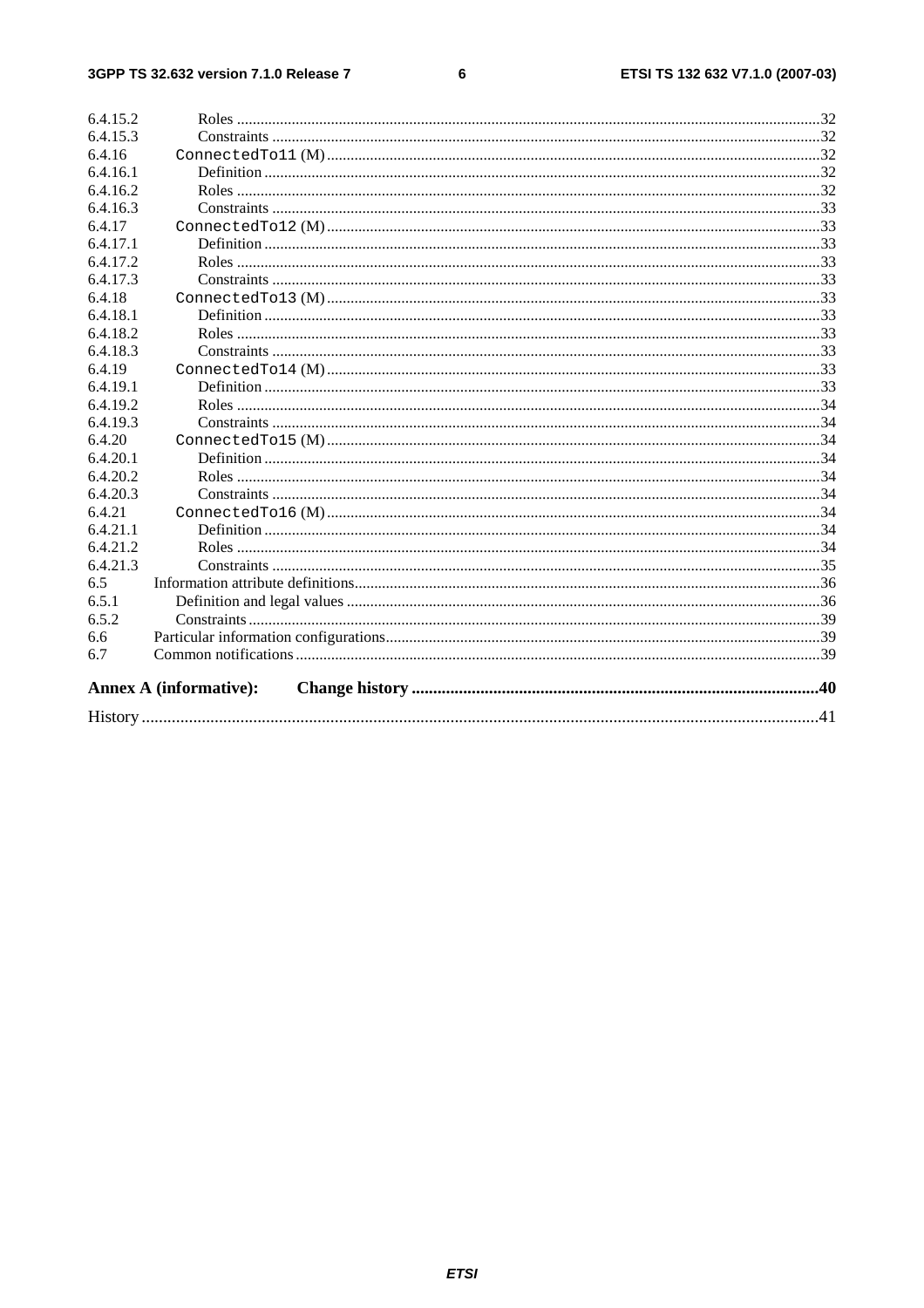## Foreword

This Technical Specification has been produced by the 3<sup>rd</sup> Generation Partnership Project (3GPP).

The contents of the present document are subject to continuing work within the TSG and may change following formal TSG approval. Should the TSG modify the contents of the present document, it will be re-released by the TSG with an identifying change of release date and an increase in version number as follows:

Version x.y.z

where:

- x the first digit:
	- 1 presented to TSG for information;
	- 2 presented to TSG for approval;
	- 3 or greater indicates TSG approved document under change control.
- y the second digit is incremented for all changes of substance, i.e. technical enhancements, corrections, updates, etc.
- z the third digit is incremented when editorial only changes have been incorporated in the document.

## Introduction

The present document is part of a TS-family covering the  $3<sup>rd</sup>$  Generation Partnership Project Technical Specification Group Services and System Aspects, Telecommunication management; as identified below:

| 32.631: | "Configuration Management (CM); Core network resources Integration Reference Point (IRP):<br>Requirements".                                                        |
|---------|--------------------------------------------------------------------------------------------------------------------------------------------------------------------|
| 32.632: | "Configuration Management (CM); Core network resources Integration Reference Point<br>(IRP): Network Resource Model (NRM)".                                        |
| 32.633: | "Configuration Management (CM); Core network resources Integration Reference Point (IRP):<br>Common Object Request Broker Architecture (CORBA) Solution Set (SS)". |
| 32.635: | "Configuration Management (CM); Core network resources Integration Reference Point (IRP):<br>Bulk CM eXtensible Markup Language (XML) file format definition".     |

Configuration Management (CM), in general, provides the operator with the ability to assure correct and effective operation of the 3G network as it evolves. CM actions have the objective to control and monitor the actual configuration on the Network Elements (NEs) and Network Resources (NRs), and they may be initiated by the operator or by functions in the Operations Systems (OSs) or NEs.

CM actions may be requested as part of an implementation programme (e.g. additions and deletions), as part of an optimization programme (e.g. modifications), and to maintain the overall Quality of Service (QoS). The CM actions are initiated either as single actions on single NEs of the 3G network, or as part of a complex procedure involving actions on many resources/objects in one or several NEs.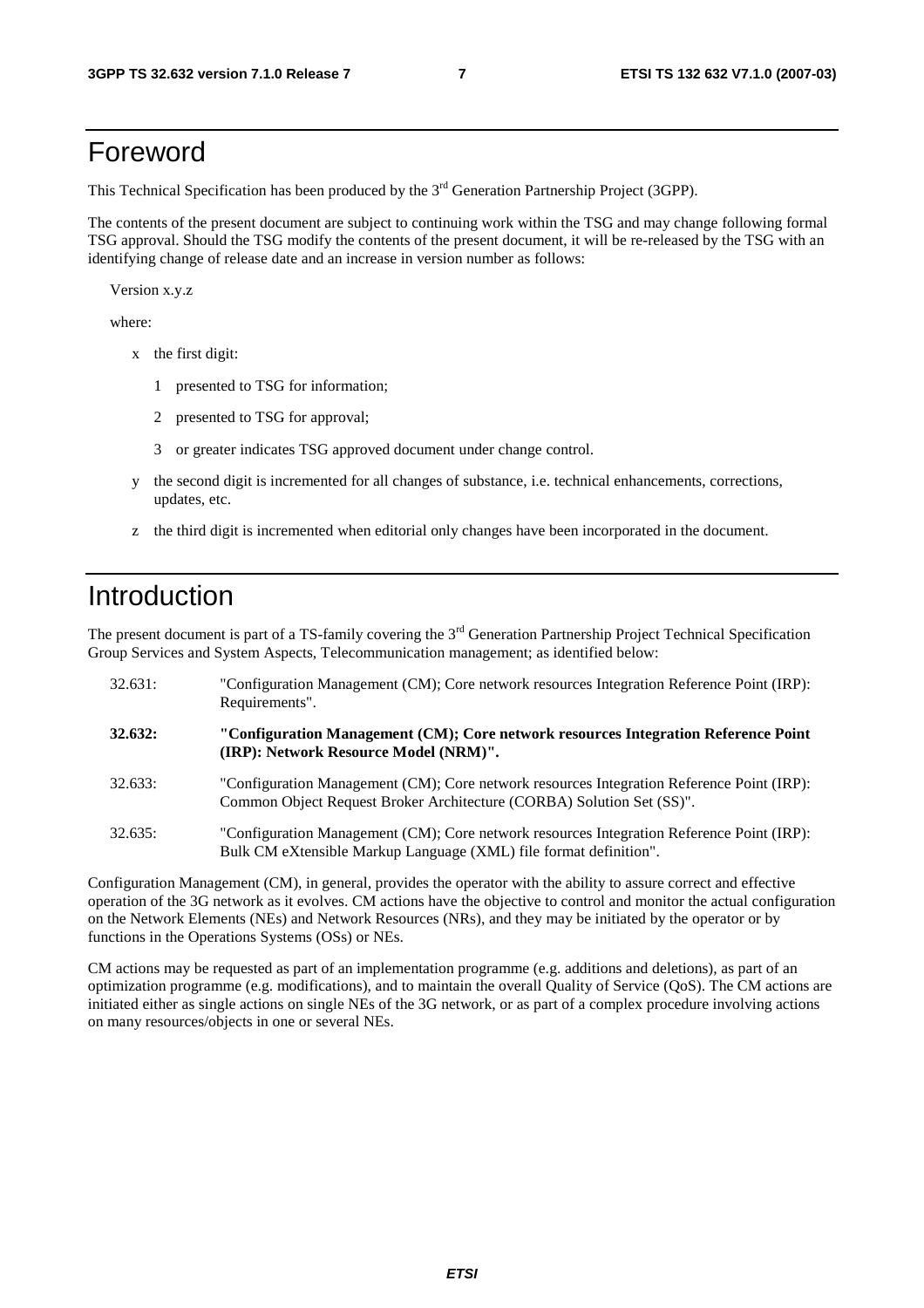## 1 Scope

The present document is part of an Integration Reference Point (IRP) named "Core Network Resources IRP", through which an 'IRPAgent' (typically an Element Manager or Network Element) can communicate Configuration Management information to one or several 'IRPManagers' (typically Network Managers) concerning CN resources.

The present document specifies the protocol neutral Core Network Resources IRP: Network Resource Model. It reuses relevant parts of the generic NRM in 3GPP TS 32.622 [16], either by direct reuse or sub-classing, and in addition to that defines CN specific Information Object Classes.

Finally, in order to access the information defined by this NRM, an Interface IRP is needed, such as the Basic CM IRP 3GPP TS 32.60x [17]. However, which Interface IRP that is applicable is outside the scope of the present document.

## 2 References

The following documents contain provisions which, through reference in this text, constitute provisions of the present document.

- References are either specific (identified by date of publication, edition number, version number, etc.) or non-specific.
- For a specific reference, subsequent revisions do not apply.
- For a non-specific reference, the latest version applies. In the case of a reference to a 3GPP document (including a GSM document), a non-specific reference implicitly refers to the latest version of that document *in the same Release as the present document*.

| $[1]$        | 3GPP TS 32.101: "Telecommunication management; Principles and high level requirements".                                                                                       |
|--------------|-------------------------------------------------------------------------------------------------------------------------------------------------------------------------------|
| $[2]$        | 3GPP TS 32.102: "Telecommunication management; Architecture".                                                                                                                 |
| $[3]$        | 3GPP TS 32.302: "Telecommunication management; Configuration Management (CM);<br>Notification Integration Reference Point; Information Service (IS)".                         |
| $[4] - [6]$  | Void.                                                                                                                                                                         |
| $[7]$        | ITU-T Recommendation X.710 (1991): "Common management information service definition for<br>CCITT applications".                                                              |
| $[8] - [10]$ | Void.                                                                                                                                                                         |
| $[11]$       | 3GPP TS 32.111-2: "Telecommunication management; Fault Management; Part 2: Alarm<br>Integration Reference Point: Information Service (IS)".                                   |
| $[12]$       | Void.                                                                                                                                                                         |
| $[13]$       | 3GPP TS 32.300: "Telecommunication management; Configuration Management (CM); Name<br>convention for Managed Objects".                                                        |
| $[14]$       | 3GPP TS 32.600: "Telecommunication management; Configuration Management (CM); Concept<br>and high-level requirements".                                                        |
| $[15]$       | 3GPP TS 23.002: "Network architecture".                                                                                                                                       |
| $[16]$       | 3GPP TS 32.622: "Telecommunication management; Configuration Management (CM); Generic<br>network resources Integration Reference Point (IRP): Network Resource Model (NRM)".  |
| $[17]$       | 3GPP TS 32.602: "Telecommunication management; Configuration Management (CM); Basic<br>Configuration Management Integration Reference Point (IRP): Information Service (IS)". |
| $[18]$       | 3GPP TS 23.060: "General Packet Radio Service (GPRS) service description; Stage 2".                                                                                           |
|              |                                                                                                                                                                               |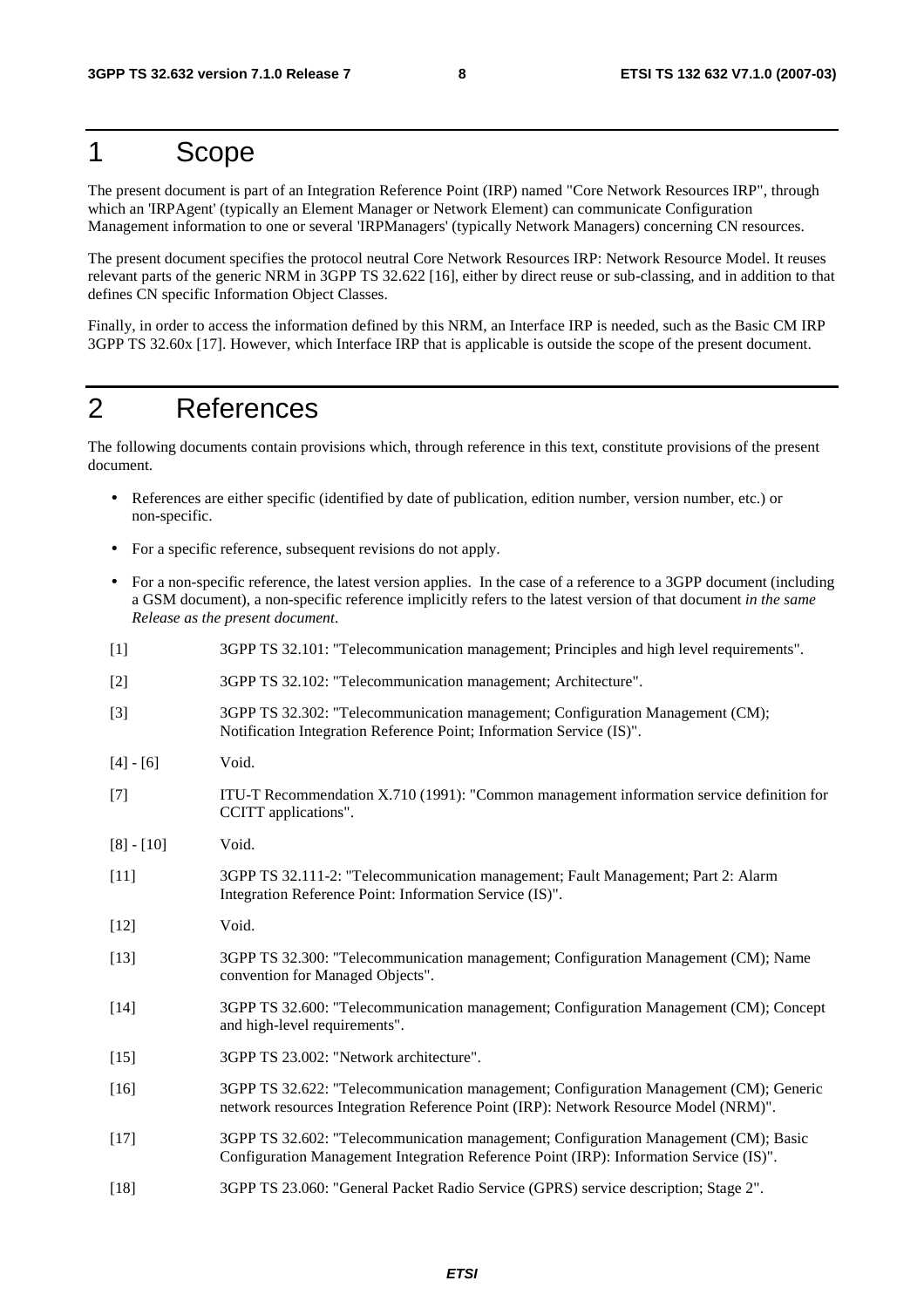- [19] 3GPP TS 23.003: "Numbering, addressing and identification".
- [20] 3GPP TS 32.672: "Telecommunication Management; Configuration Management (CM); State Management Integration Reference Point (IRP): Information Service (IS)".
- [21] Void.
- [22] 3GPP TS 32.642: "Telecommunication management; Configuration Management (CM); UTRAN network resources Integration Reference Point (IRP): Network Resource Model (NRM)".
- [23] 3GPP TS 32.652: "Telecommunication management; Configuration Management (CM); GERAN network resources Integration Reference Point (IRP): Network Resource Model (NRM)".

## 3 Definitions and abbreviations

## 3.1 Definitions

For the purposes of the present document, the terms and definitions given in 3GPP TS 32.101 [1], 3GPP TS 32.102 [2], 3GPP TS 32.600 [14] and the following apply:

**Association:** In general it is used to model relationships between Managed Objects. Associations can be implemented in several ways, such as:

- (1) name bindings;
- (2) reference attributes; and
- (3) association objects.

This IRP stipulates that containment associations shall be expressed through name bindings, but it does not stipulate the implementation for other types of associations as a general rule. These are specified as separate entities in the object models (UML diagrams).

**Managed Element (ME):** an instance of the Information Object Class ManagedElement defined in 3GPP TS 32.622 [16].

**Managed Object (MO):** in the context of the present document, a Managed Object (MO) is a software object that encapsulates the manageable characteristics and behaviour of a particular Network Resource. The MO is instance of a MO class defined in a MIM/NRM. This class, called **Information Object Class (IOC)** has *attributes* that provide information used to characterize the objects that belong to the class (the term "attribute" is taken from TMN and corresponds to a "property" according to CIM). Furthermore, the IOC can have *operations* that represent the behaviour relevant for that class (the term "operation" is taken from TMN and corresponds to a "method" according to CIM). The IOC may support the emission of *notifications* that provide information about an event occurrence within a network resource.

**Management Information Model (MIM):** also referred to as NRM - see the definition below.

**Network Resource Model (NRM):** a model representing the actual managed telecommunications network resources that a System is providing through the subject IRP

An NRM identifies and describes IOCs, their associations, attributes and operations. The NRM is also referred to as "MIM" (see above), which originates from the ITU-T TMN.

**Node B:** a logical node responsible for radio transmission/reception in one or more cells to/from the User Equipment It terminates the Iub interface towards the RNC.

## 3.2 Abbreviations

For the purposes of the present document, the following abbreviations apply:

| AUC. | <b>AU</b> thentication Centre |
|------|-------------------------------|
| AS   | <b>Application Server</b>     |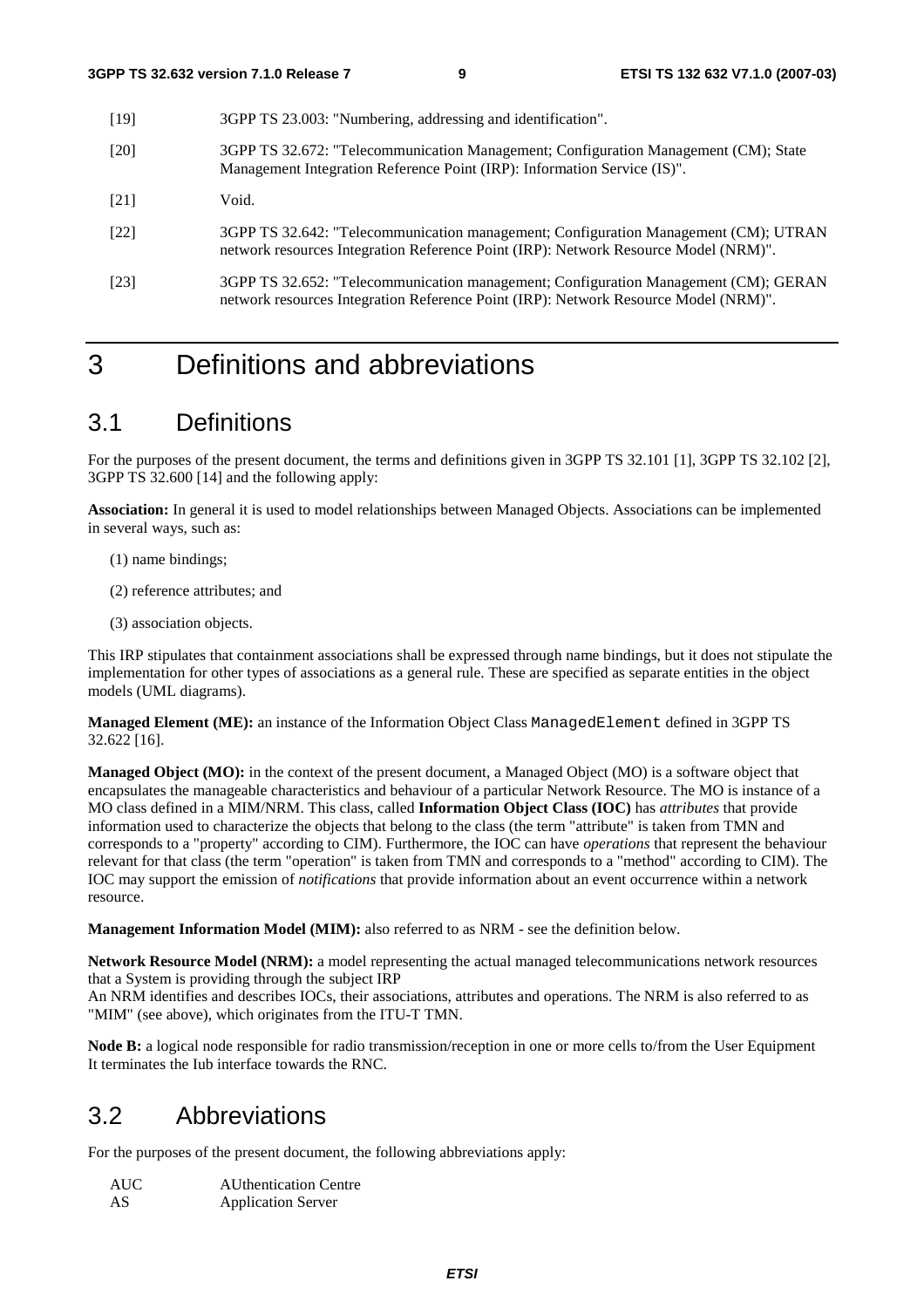| BG                 | <b>Border Gateway</b>                                 |
|--------------------|-------------------------------------------------------|
| <b>BGCF</b>        | <b>Breakout Gateway Control Function</b>              |
| <b>BS</b>          | <b>Billing System</b>                                 |
| <b>CBC</b>         | <b>Cell Broadcast Center</b>                          |
| CGF                | <b>Charging Gateway Functionality</b>                 |
| CN                 | Core Network                                          |
| DN                 | Distinguished Name (see 3GPP TS 32.300 [13])          |
| EIR                | <b>Equipment Identity Register</b>                    |
| EM                 | <b>Element Manager</b>                                |
| <b>FM</b>          | <b>Fault Management</b>                               |
| <b>FNR</b>         | Flexible Number Register                              |
| <b>GDMO</b>        | Guidelines for the Definition of Managed Objects      |
| <b>GGSN</b>        | Gateway GPRS Support Node                             |
| <b>GMLC</b>        | <b>Gateway Mobile Location Center</b>                 |
|                    |                                                       |
| <b>GMSC</b> Server | Gateway MSC Server                                    |
| <b>GMSC</b>        | Gateway MSC                                           |
| <b>GPRS</b>        | General Packet Radio System                           |
| <b>ICSCF</b>       | <b>Interrogating Call Session Control Function</b>    |
| <b>IDL</b>         | <b>Interface Definition Language</b>                  |
| <b>IMS</b>         | IP Multimedia Subsystem                               |
| <b>IOC</b>         | <b>Information Object Class</b>                       |
| <b>IRP</b>         | <b>Integration Reference Point</b>                    |
| <b>ISO</b>         | <b>International Standards Organization</b>           |
| <b>IWF</b>         | <b>InterWorking Function</b>                          |
| ME                 | <b>Managed Element</b>                                |
| MGCF               | Media Gateway Control Function                        |
| MGW                | Media GateWay                                         |
| MIM                | <b>Management Information Model</b>                   |
| MNP-SRF            | Mobile Number Portability-Signalling Relay Function   |
| MO                 | Managed Object                                        |
| <b>MOI</b>         | Managed Object Instance                               |
| <b>MRFC</b>        | Multimedia Resource Function Controller               |
| <b>MRFP</b>        | <b>Call Session Control Function Processor</b>        |
| <b>MSC</b> Server  | Mobile Services Switching Centre Server               |
| <b>MSC</b>         | Mobile Services Switching Centre                      |
| <b>NE</b>          | <b>Network Element</b>                                |
| NM                 | Network Manager                                       |
| <b>NPDB</b>        | <b>Number Portability DataBase</b>                    |
| <b>NR</b>          | <b>Network Resource</b>                               |
| <b>NRM</b>         | Network Resource Model                                |
| <b>OSI</b>         | Open Systems Interconnection                          |
| <b>PCSCF</b>       | Proxy Call Session Control Function                   |
| PM                 |                                                       |
| <b>RDN</b>         |                                                       |
|                    | Performance Management                                |
|                    | Relative Distinguished Name (see 3GPP TS 32.300 [13]) |
| SCF                | <b>Service Control Function</b>                       |
| <b>SCSCF</b>       | Serving Call Session Control Function                 |
| SGSN               | Serving GPRS Support Node                             |
| SGW                | <b>Signalling GateWay</b>                             |
| <b>SLF</b>         | <b>Subscription Locator Function</b>                  |
| SMLC               | Serving Mobile Location Center                        |
| <b>SMS</b>         | <b>Short Message Service</b>                          |
| SMS-GMSC           | <b>SMS Gateway MSC</b>                                |
| SMS-IWMSC          | <b>SMS InterWorking MSC</b>                           |
| <b>SRF</b>         | <b>Specialized Resource Function</b>                  |
| SSF                | <b>Service Switching Function</b>                     |
| TMN                | <b>Telecommunications Management Network</b>          |
| UML                | <b>Unified Modelling Language</b>                     |
| <b>UMTS</b>        | Universal Mobile Telecommunications System            |
| <b>UTRAN</b>       | Universal Terrestrial Radio Access Network            |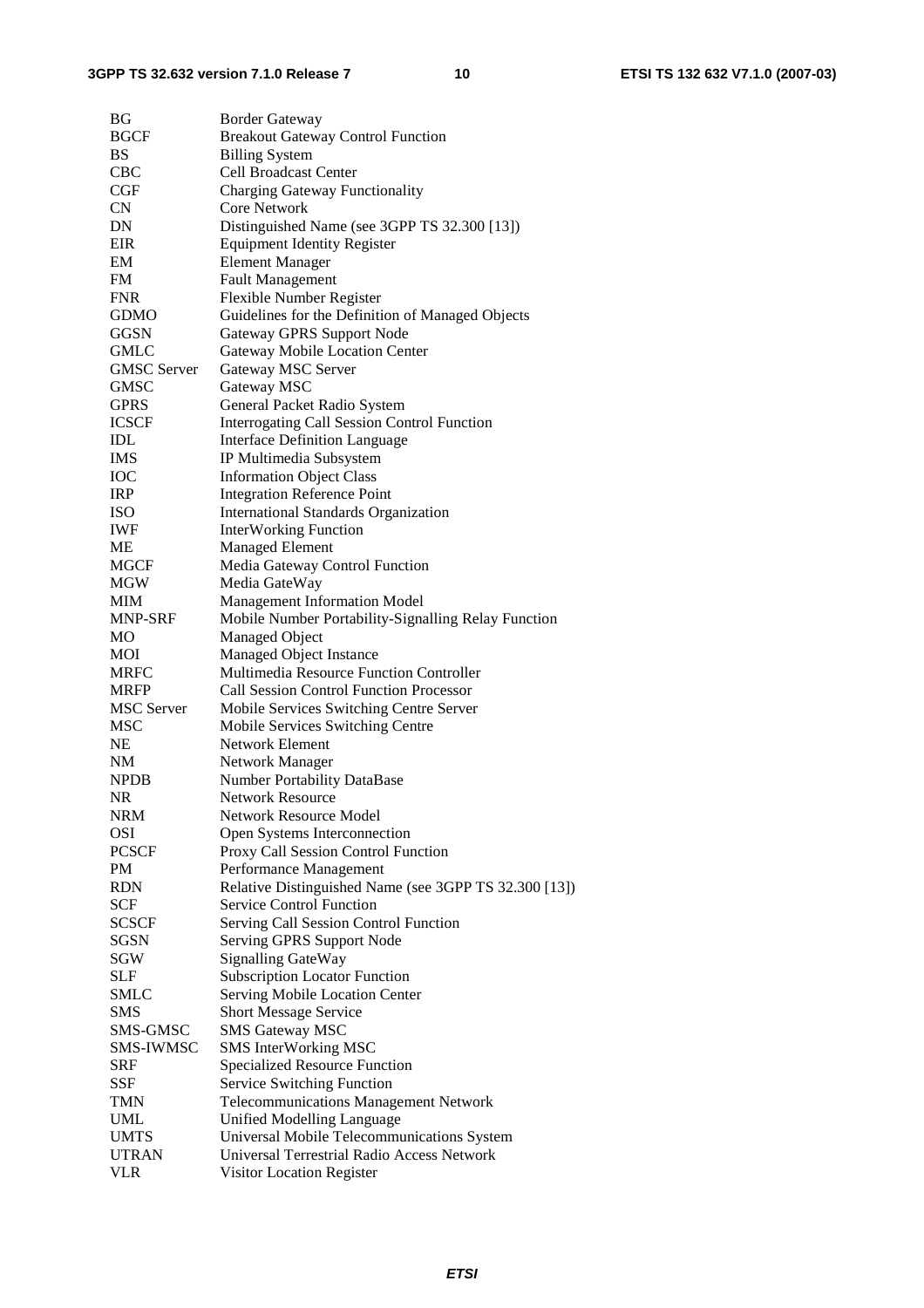## 4 System overview

## 4.1 Compliance rules

The following defines the meaning of Mandatory and Optional IOC attributes and associations between IOCs, in Solution Sets to the IRP defined by the present document:

- The IRPManager shall support all mandatory attributes/associations. The IRPManager shall be prepared to receive information related to mandatory as well as optional attributes/associations without failure; however the IRPManager does not have to support handling of the optional attributes/associations.
- The IRPAgent shall support all mandatory attributes/associations. It may support optional attributes/associations.

An IRPAgent that incorporates vendor-specific extensions shall support normal communication with a 3GPP SA5-compliant IRPManager with respect to all Mandatory and Optional information object classes, attributes and associations without requiring the IRPManager to have any knowledge of the extensions.

Given that:

- rules for vendor-specific extensions remain to be fully specified; and
- many scenarios under which IRPManager and IRPAgent interwork may exist;

it is recognized that the IRPManager, even though it is not required to have knowledge of vendor-specific extensions, may be required to be implemented with an awareness that extensions can exist and behave accordingly.

## 5 Modelling approach

The modelling approach is described in the Generic Network Resources IRP: NRM (3GPP TS 32.622 [16]).

It should be noted that this model allows for combined managed element functionality, where more than one "function IOCs' (inherited from ManagedFunction) modelling more specific managed element functionality may be contained in the ManagedElement IOC.

## 6 Information Object Classes

## 6.1 Imported information entities and local labels

| Label reference                                                | Local label         |
|----------------------------------------------------------------|---------------------|
| TS 32.622 [16], information object class, Link                 | Link                |
| TS 32.622 [16], information object class, ManagedElement       | ManagedElement      |
| TS 32.642 [22], information object class, RncFunction          | RncFunction         |
| TS 32.652 [23], information object class, BssFunction          | <b>B</b> ssFunction |
| TS 32.652 [23], information object class, External BssFunction | ExternalBssFunction |
| TS 32.652 [23], information object class, External GsmCell     | ExternalGsmCell     |
| TS 32.652 [23], information object class, GsmCell              | GsmCell             |

## 6.2 Class diagram

## 6.2.1 Attributes and relationships

This clause depicts the set of IOCs that encapsulate information relevant for this service. This clause provides the overview of all information object classes in UML. Subsequent clauses provide more detailed specification of various aspects of these information object classes.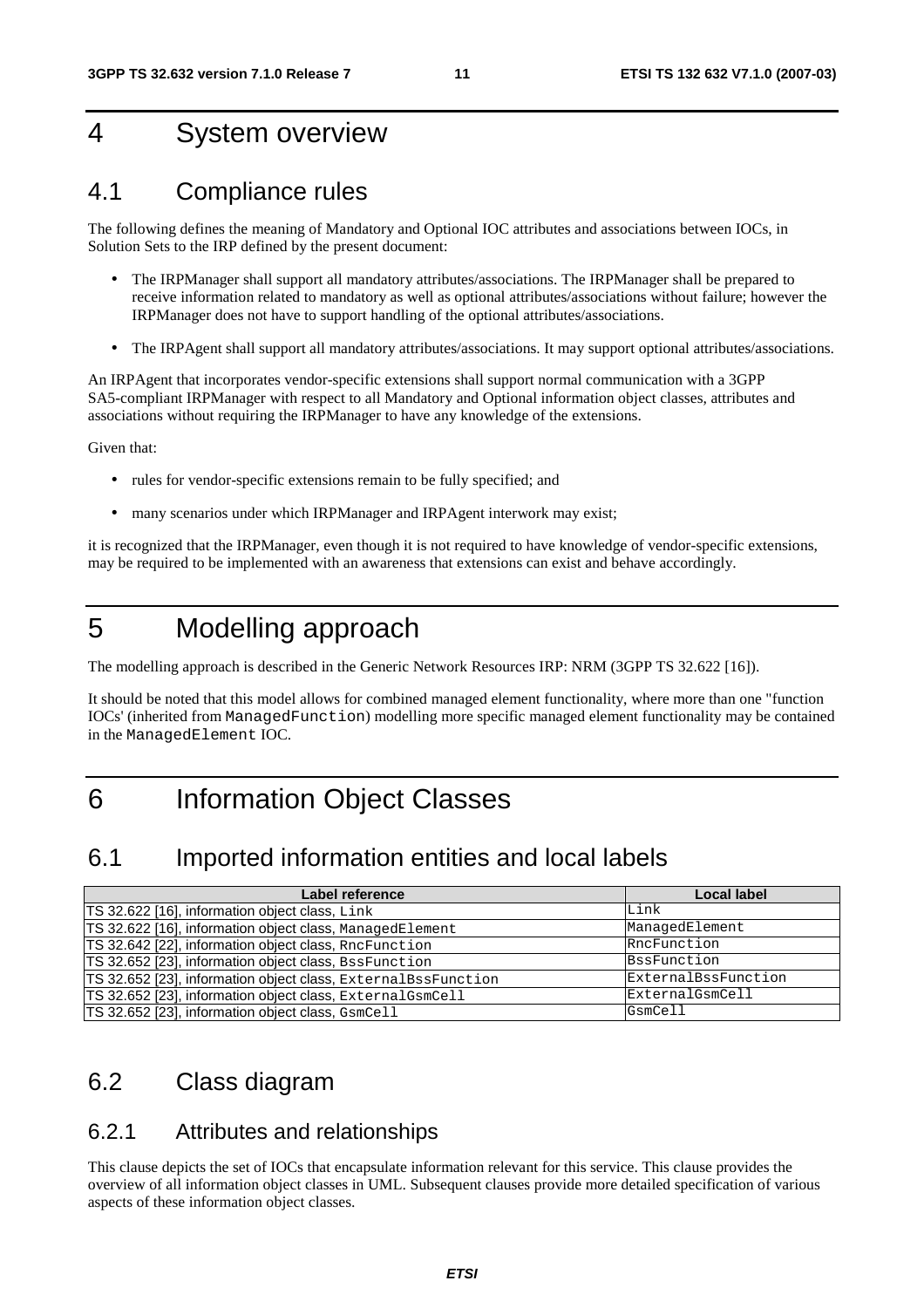The figures below show the containment/naming hierarchy and the associations of the information object classes defined in the present document.

NOTE: The listed cardinality numbers represent transient as well as steady-state numbers, and reflect all managed object creation and deletion scenarios in all figures.



**Figure 6.2.1.1: CN NRM Containment/Naming relationships 1**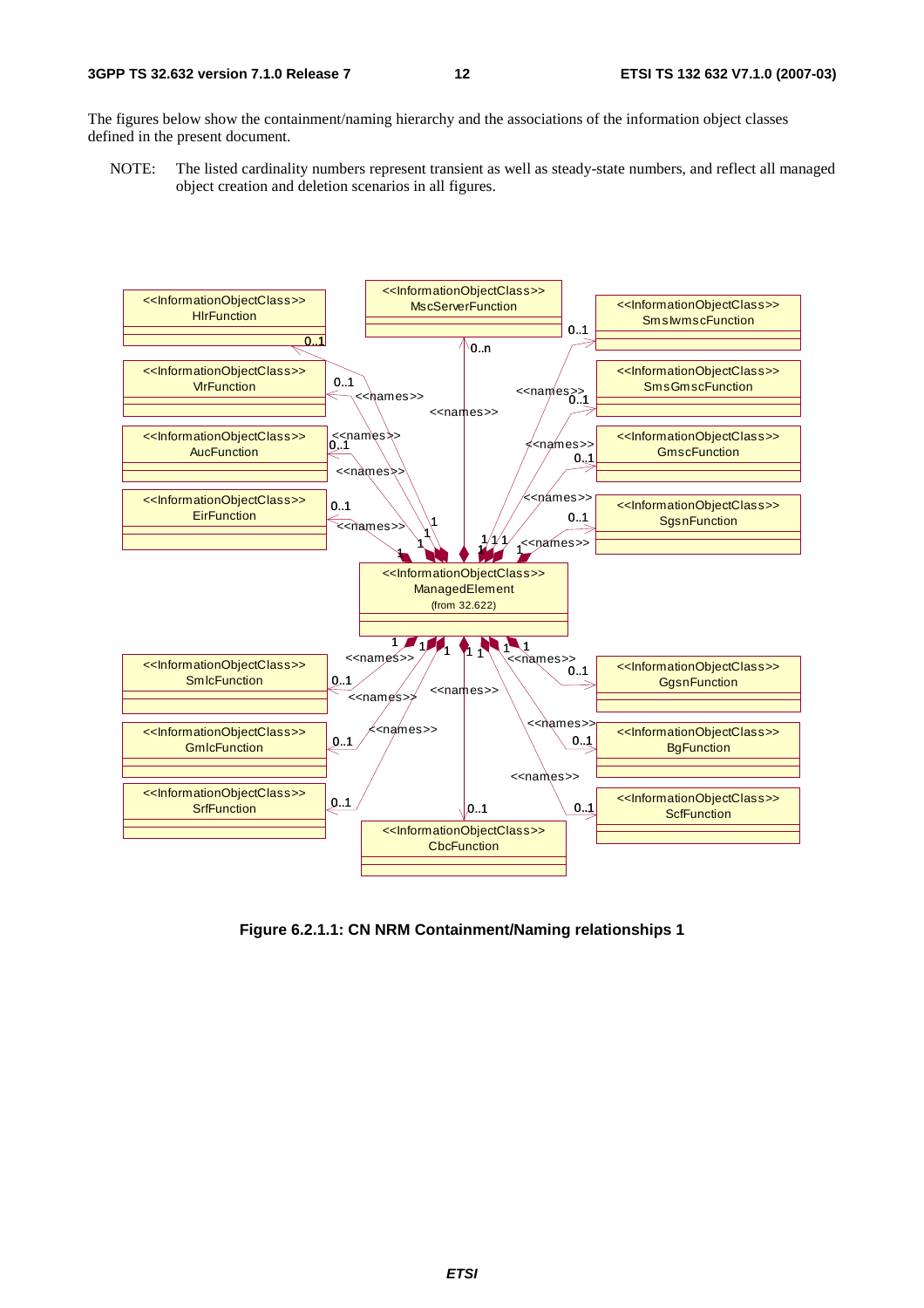

**Figure 6.2.1.2: CN NRM Containment/Naming relationships 2** 

**Figure 6.2.1.3: Void** 



NOTE: The association between MscServerFunction and CsMgwFunction is optional and is only mandatory when they belong to different ManagedElements.

**Figure 6.2.1.4: CN UTRAN NRM Containment/Naming and Association**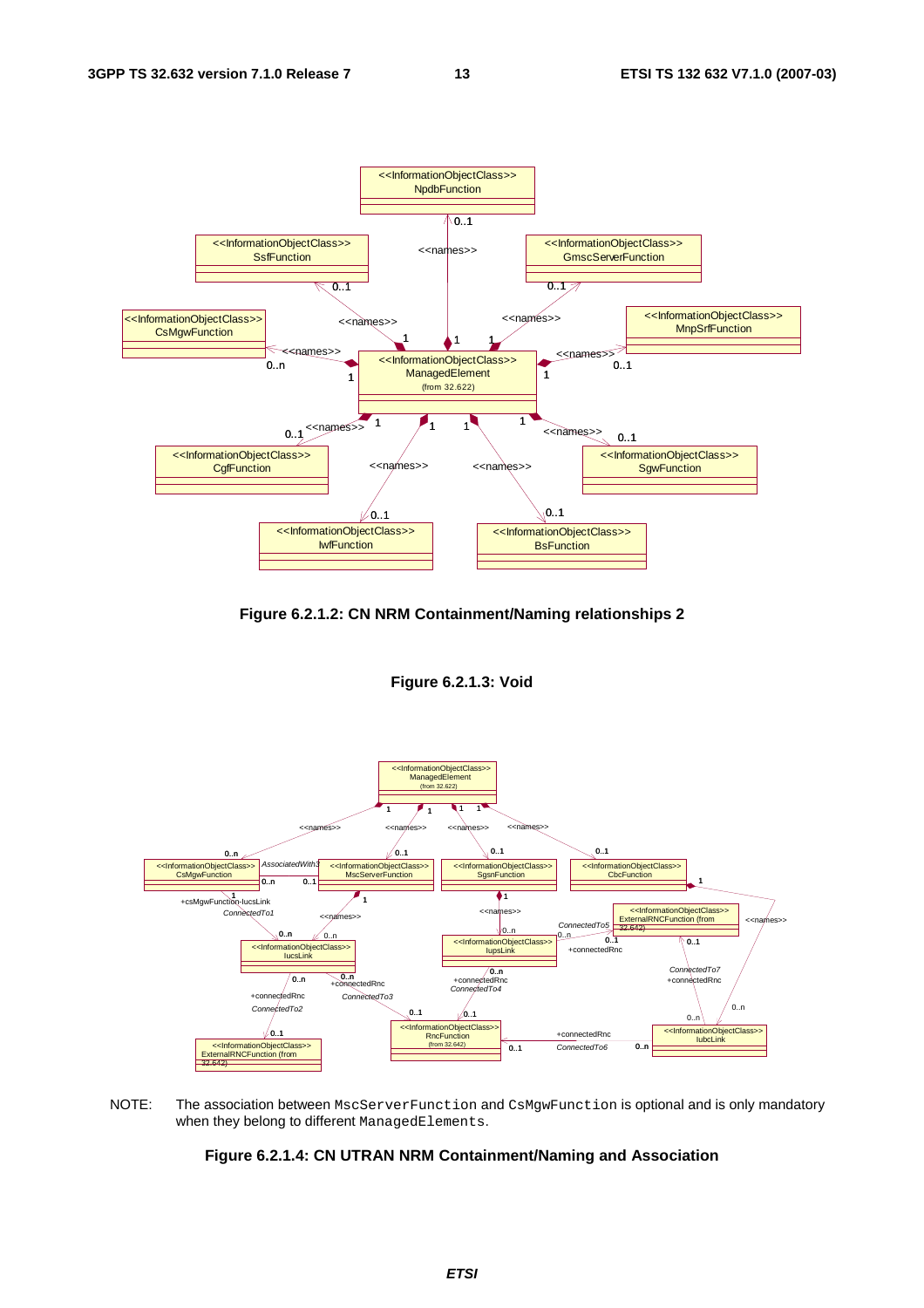

- NOTE 1: The association between MscServerFunction and CsMgwFunction is optional and is only mandatory when they belong to different ManagedElements.
- NOTE 2: The association between MscServerFunction and GsmCell, and SgsnFunction and GsmCell are optional. It may be valid if both the MscServerFunction and GsmCell, or SgsnFunction and GsmCell are managed by the same management node.

#### **Figure 6.2.1.5: CN GERAN NRM Containment/Naming and Association**

Each IOC is identified with a Distinguished Name (DN) according to 3GPP TS 32.300 [13] that expresses its containment hierarchy. As an example, the DN of an IOC representing a cell could have a format like:

SubNetwork=Sweden, MeContext =MEC-Gbg-1, ManagedElement =MSC-Gbg-1, MscServerFunction=MSC-1.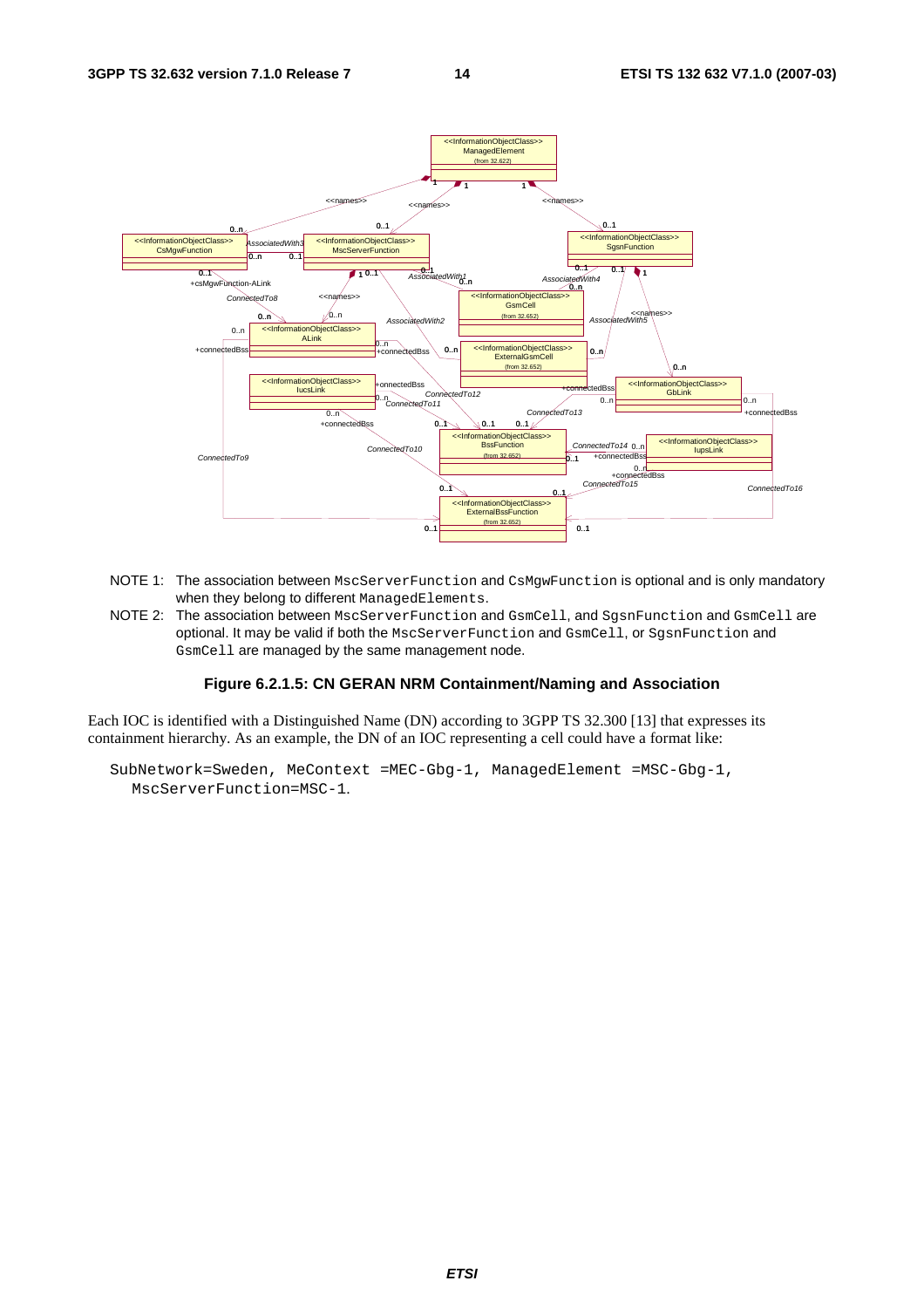## 6.2.2 Inheritance

This clause depicts the inheritance relationships that exist between IOCs.

The figures below show the inheritance hierarchy for the CN NRM.



**Figure 6.2.2.1: CN NRM Inheritance Hierarchy 1**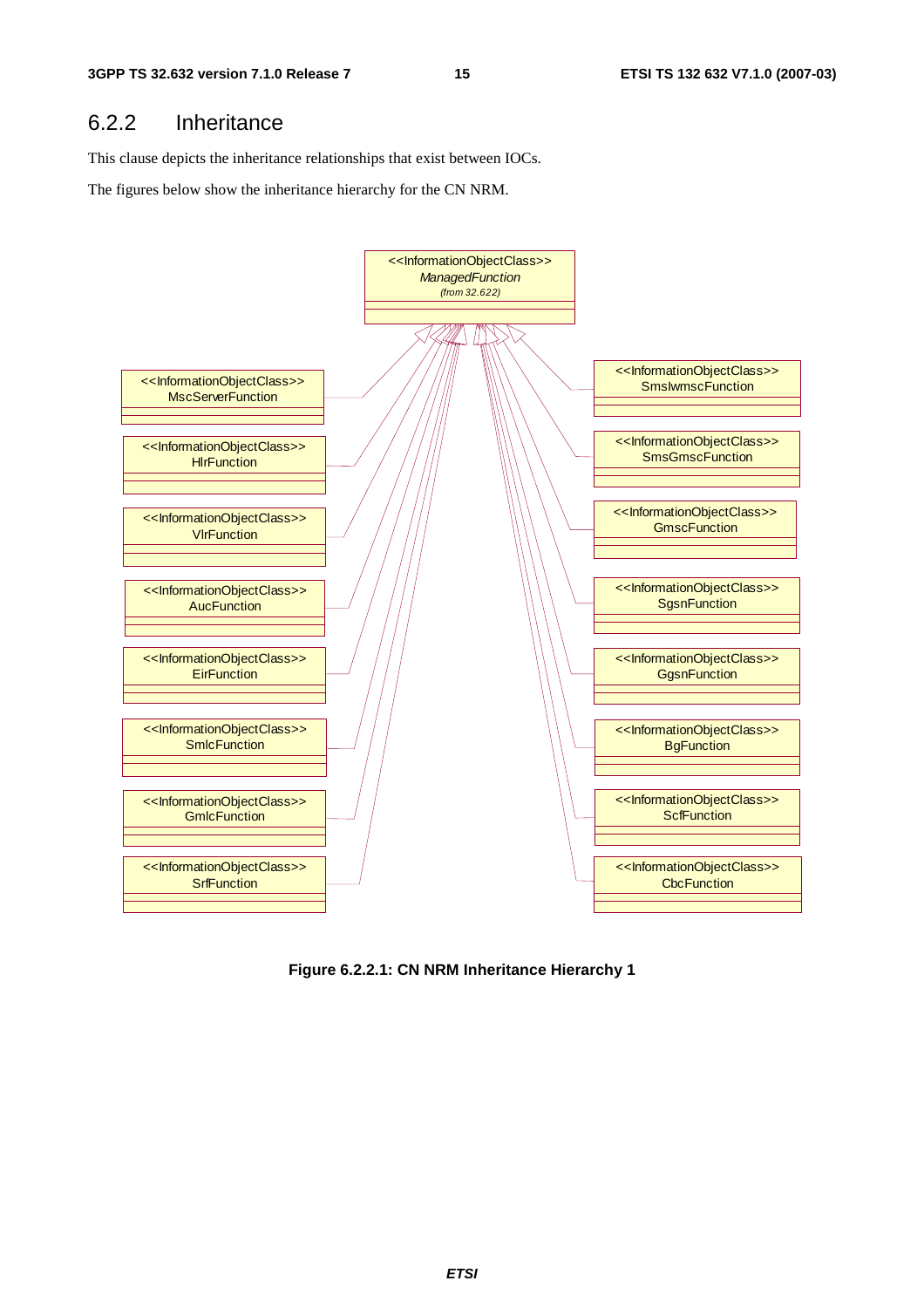

**Figure 6.2.2.2: CN NRM Inheritance Hierarchy 2**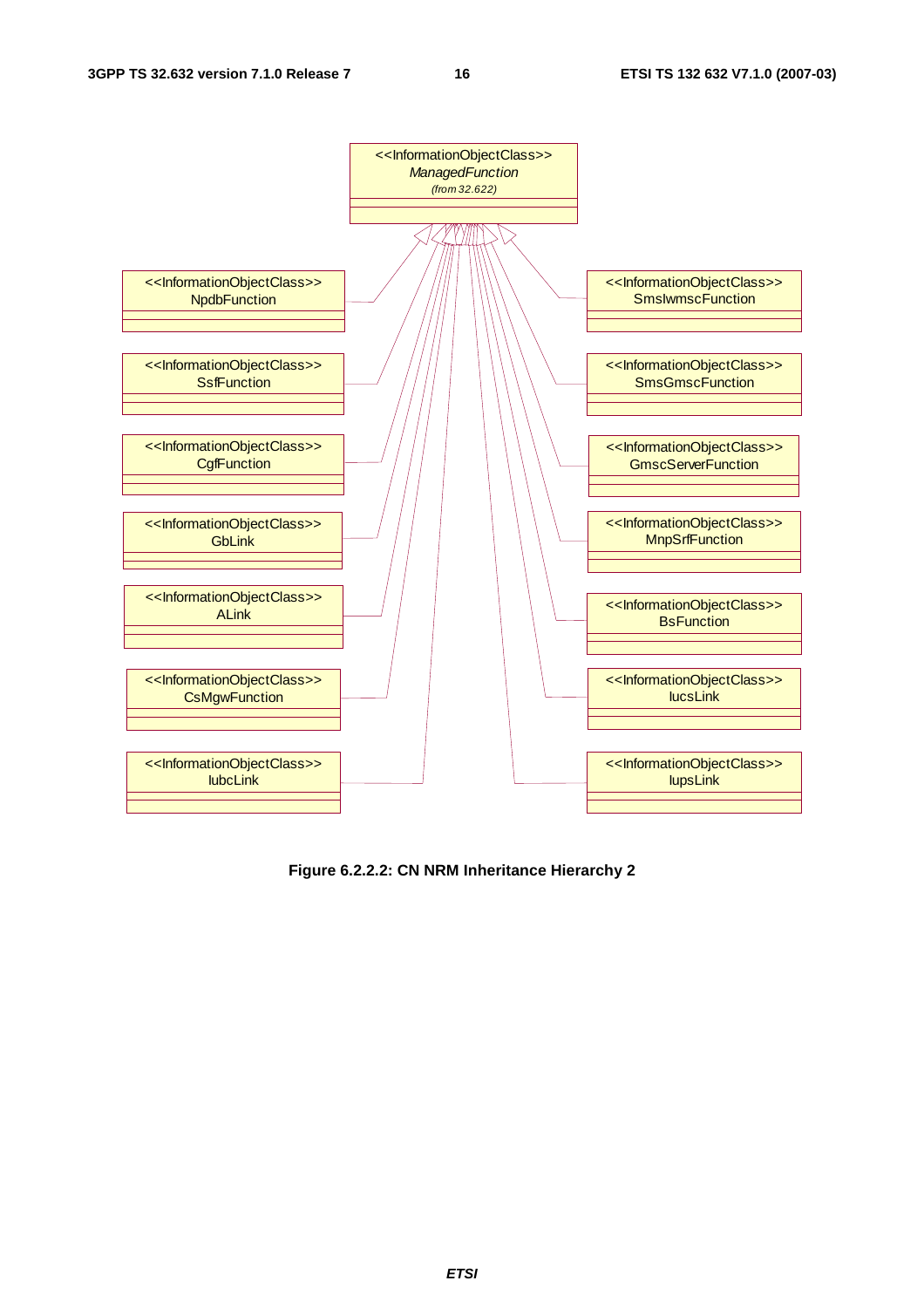## 6.3 Information object class definitions

## 6.3.1 MscServerFunction

## 6.3.1.1 Definition

This IOC represents MSCserver functionality. For more information about the MSC, see 3GPP TS 23.002 [15].

## 6.3.1.2 Attributes

| <b>Attribute name</b>             | <b>Visibility</b> | <b>Support Qualifier</b> | <b>Read Qualifier</b> | <b>Write Qualifier</b> |
|-----------------------------------|-------------------|--------------------------|-----------------------|------------------------|
| mscServerFunctionId               |                   | M                        |                       |                        |
| userLabel                         |                   | M                        |                       | M                      |
| mccList                           |                   | M                        |                       | M                      |
| mncList                           |                   | M                        |                       | м                      |
| lacList                           |                   | M                        | M                     | м                      |
| sacList                           |                   | M                        | M                     | м                      |
| qcaList                           |                   |                          |                       | м                      |
| mscId                             |                   | м                        | М                     | м                      |
| mscServerFunction-GsmCell         |                   | M                        | М                     |                        |
| mscServerFunction-ExternalGsmCell |                   | M                        |                       |                        |
| mscServerFunction-CsMqwFunction   |                   | M                        |                       |                        |

## 6.3.2 HlrFunction

## 6.3.2.1 Definition

This IOC represents HLR functionality. For more information about the HLR, see 3GPP TS 23.002 [15].

## 6.3.2.2 Attributes

| <b>Attribute name</b> | <b>Visibility</b> | <b>Support Qualifier</b> | <b>Read Qualifier</b> | <b>Write Qualifier</b>   |
|-----------------------|-------------------|--------------------------|-----------------------|--------------------------|
| hlrFunctionId         |                   | М                        | M                     | $\overline{\phantom{0}}$ |
| userLabel             |                   | M                        | M                     | М                        |

## 6.3.3 VlrFunction

## 6.3.3.1 Definition

This IOC represents VLR functionality. For more information about the VLR, see 3GPP TS 23.002 [15].

#### 6.3.3.2 Attributes

| <b>Attribute name</b> | <b>Visibility</b> | <b>Support Qualifier</b> | <b>Read Qualifier</b> | <b>Write Qualifier</b> |
|-----------------------|-------------------|--------------------------|-----------------------|------------------------|
| vlrFunctionId         |                   | М                        | M                     |                        |
| userLabel             |                   | М                        | M                     | M                      |

## 6.3.4 AucFunction

### 6.3.4.1 Definition

This IOC represents AUC functionality. For more information about the AUC, see 3GPP TS 23.002 [15].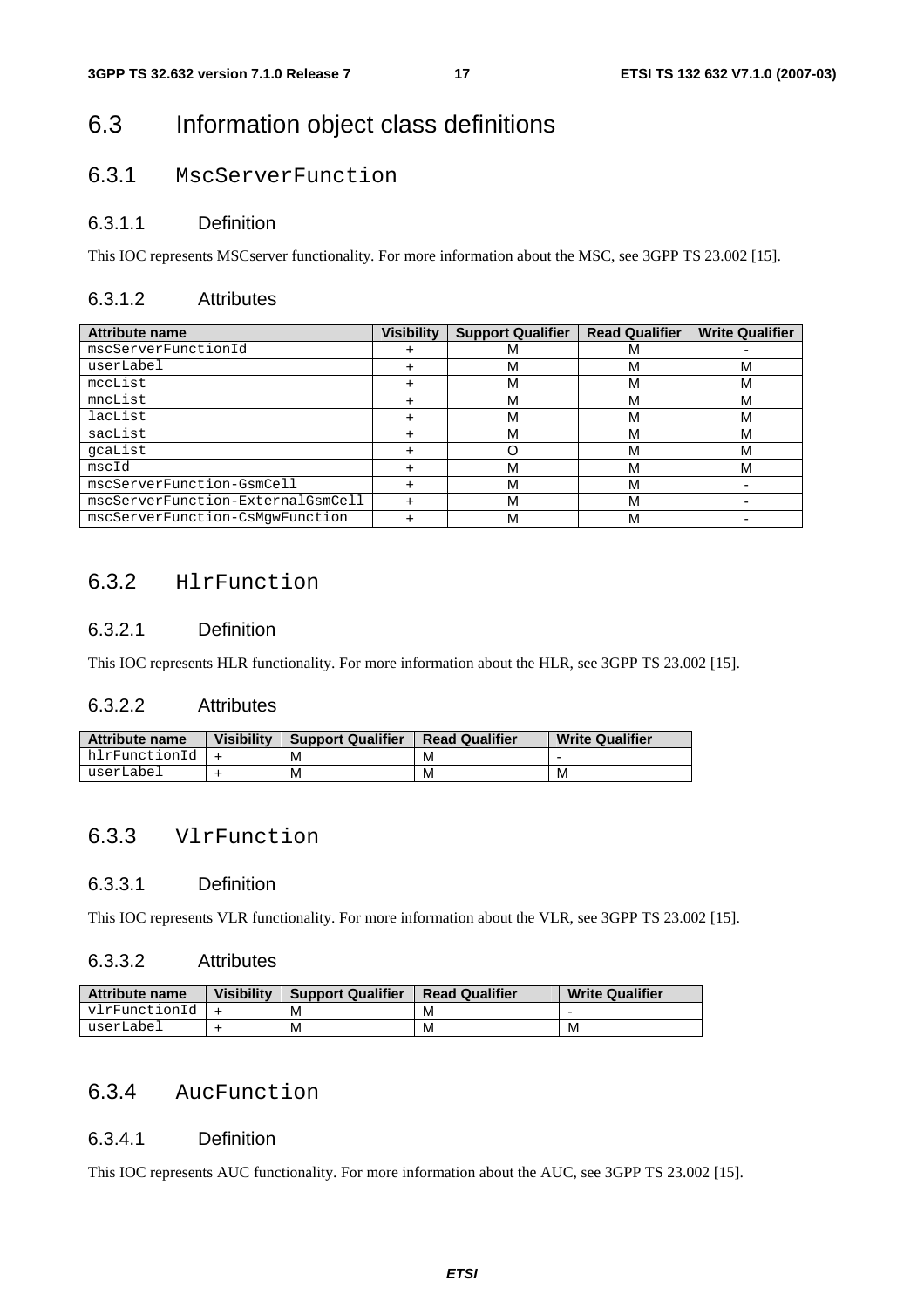#### 6.3.4.2 Attributes

| <b>Attribute name</b> | <b>Visibility</b> | <b>Support Qualifier</b> | <b>Read Qualifier</b> | <b>Write Qualifier</b> |
|-----------------------|-------------------|--------------------------|-----------------------|------------------------|
| aucFunctionId         |                   | М                        | M                     |                        |
| userLabel             |                   | M                        | M                     | M                      |

## 6.3.5 EirFunction

### 6.3.5.1 Definition

This IOC represents EIR functionality. For more information about the EIR, see 3GPP TS 23.002 [15].

#### 6.3.5.2 Attributes

| <b>Attribute name</b> | <b>Visibility</b> | <b>Support Qualifier</b> | <b>Read Qualifier</b> | <b>Write Qualifier</b> |
|-----------------------|-------------------|--------------------------|-----------------------|------------------------|
| eirFunctionId   +     |                   | M                        | м                     |                        |
| userLabel             |                   | М                        | М                     | M                      |

## 6.3.6 SmsIwmscFunction

### 6.3.6.1 Definition

This IOC represents SMS-IWMSC functionality. For more information about the SMS-IWMSC, see 3GPP TS 23.002 [15].

### 6.3.6.2 Attributes

| <b>Attribute name</b> | <b>Visibility</b> | <b>Support Qualifier</b> | <b>Read Qualifier</b> | <b>Write Qualifier</b> |
|-----------------------|-------------------|--------------------------|-----------------------|------------------------|
| smsIwmscFunctionId    |                   | м                        | M                     |                        |
| userLabel             |                   | М                        | M                     | М                      |

## 6.3.7 SmsGmscFunction

## 6.3.7.1 Definition

This IOC represents SMS-GMSC functionality. For more information about the SMS-GMSC, see 3GPP TS 23.002 [15].

## 6.3.7.2 Attributes

| Attribute name    | <b>Visibility</b> | <b>Support Qualifier</b> | <b>Read Qualifier</b> | <b>Write Qualifier</b> |
|-------------------|-------------------|--------------------------|-----------------------|------------------------|
| smsGmscFunctionId |                   | M                        | M                     |                        |
| userLabel         |                   | M                        | M                     | М                      |

## 6.3.8 GmscFunction

## 6.3.8.1 Definition

This IOC represents GMSC functionality. For more information about the GMSC, see 3GPP TS 23.002 [15].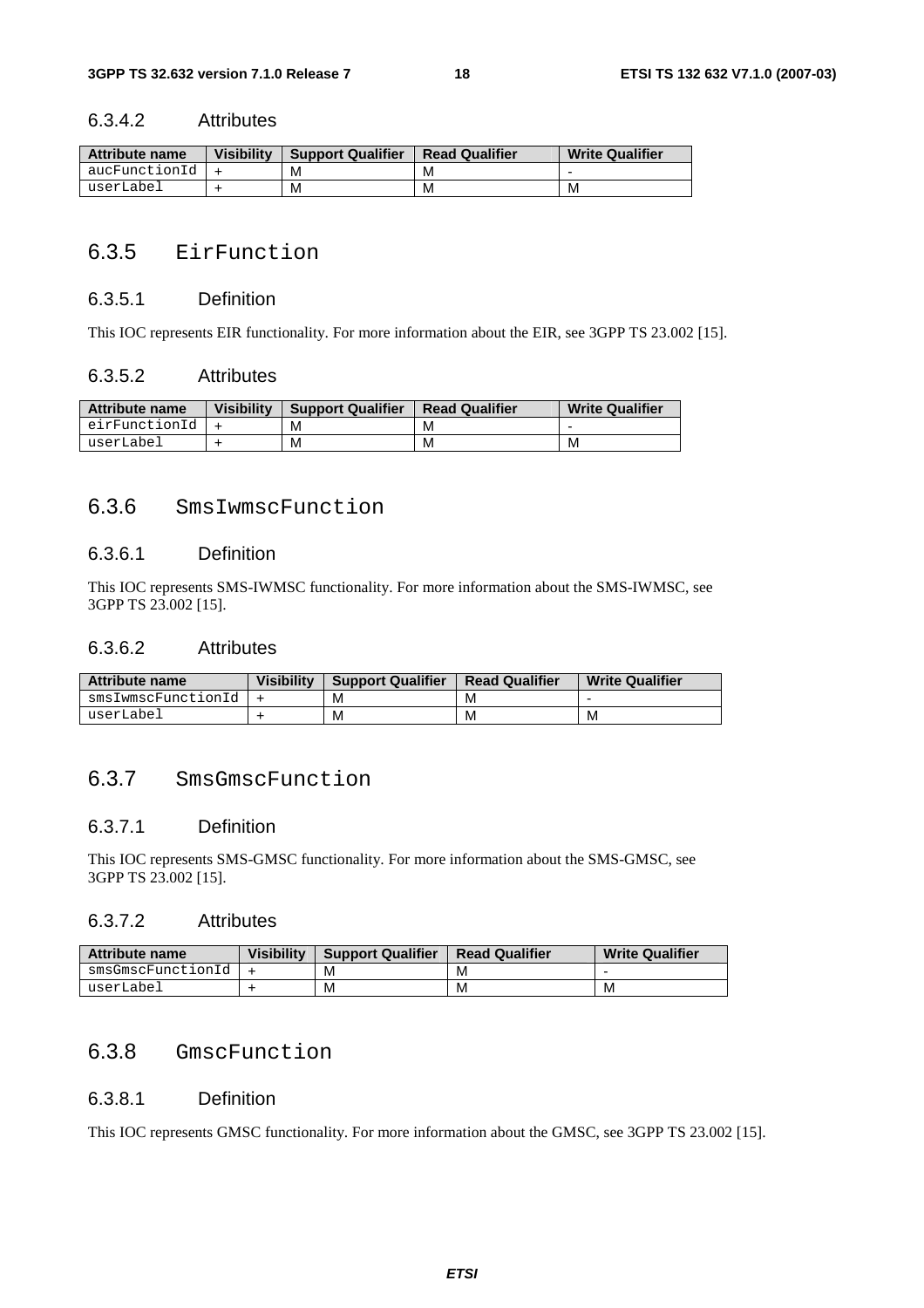## 6.3.8.2 Attributes

| Attribute name | <b>Visibility</b> | <b>Support Qualifier</b> | <b>Read Qualifier</b> | <b>Write Qualifier</b> |
|----------------|-------------------|--------------------------|-----------------------|------------------------|
| amscFunctionId |                   | м                        | M                     | -                      |
| userLabel      |                   | М                        | M                     | м                      |

## 6.3.9 SgsnFunction

### 6.3.9.1 Definitions

This IOC represents SGSN functionality. For more information about the SGSN, see 3GPP TS 23.002 [15].

#### 6.3.9.2 Attributes

| <b>Attribute name</b>                                                                                | <b>Visibility</b>                | <b>Support Qualifier</b> | <b>Read Qualifier</b> | <b>Write Qualifier</b> |  |  |
|------------------------------------------------------------------------------------------------------|----------------------------------|--------------------------|-----------------------|------------------------|--|--|
| sgsnFunctionId                                                                                       |                                  | М                        | м                     |                        |  |  |
| userLabel                                                                                            |                                  | м                        | М                     | M                      |  |  |
| mccList                                                                                              |                                  | м                        | М                     | М                      |  |  |
| mncList                                                                                              |                                  | м                        | М                     | M                      |  |  |
| lacList                                                                                              |                                  | м                        | М                     | M                      |  |  |
| racList                                                                                              |                                  | М                        | М                     | M                      |  |  |
| sacList                                                                                              |                                  | М                        | М                     | М                      |  |  |
| sqsnId                                                                                               |                                  | М                        | М                     | M                      |  |  |
| sgsnFunction-GsmCell                                                                                 |                                  | M                        | M                     |                        |  |  |
| sqsnFunction-ExternalGsmCell                                                                         |                                  | M                        | М                     |                        |  |  |
| proceduralStatus (Note)                                                                              | $\%$                             |                          |                       |                        |  |  |
| This procedural Status is not settable or readable via any Interface IRP except conveyed by<br>Note: |                                  |                          |                       |                        |  |  |
|                                                                                                      | notifyStateChange notifications. |                          |                       |                        |  |  |

## 6.3.10 GgsnFunction

## 6.3.10.1 Definitions

This IOC represents GGSN functionality. For more information about the GGSN, see 3GPP TS 23.002 [15].

## 6.3.10.2 Attributes

| <b>Attribute name</b>                                                                                | Visibilitv | <b>Support Qualifier</b> | <b>Read Qualifier</b> | <b>Write Qualifier</b> |
|------------------------------------------------------------------------------------------------------|------------|--------------------------|-----------------------|------------------------|
| qqsnFunctionId                                                                                       |            | М                        | м                     |                        |
| userLabel                                                                                            |            | М                        | м                     | м                      |
| procedural Status (Note)                                                                             | %          |                          |                       |                        |
| Note:<br>This procedural Status is not settable or readable via any Interface IRP except conveyed by |            |                          |                       |                        |
| notifyStateChange notifications.                                                                     |            |                          |                       |                        |

## 6.3.11 BgFunction

## 6.3.11.1 Definitions

This IOC represents BG functionality. For more information about the BG, see 3GPP TS 23.002 [15].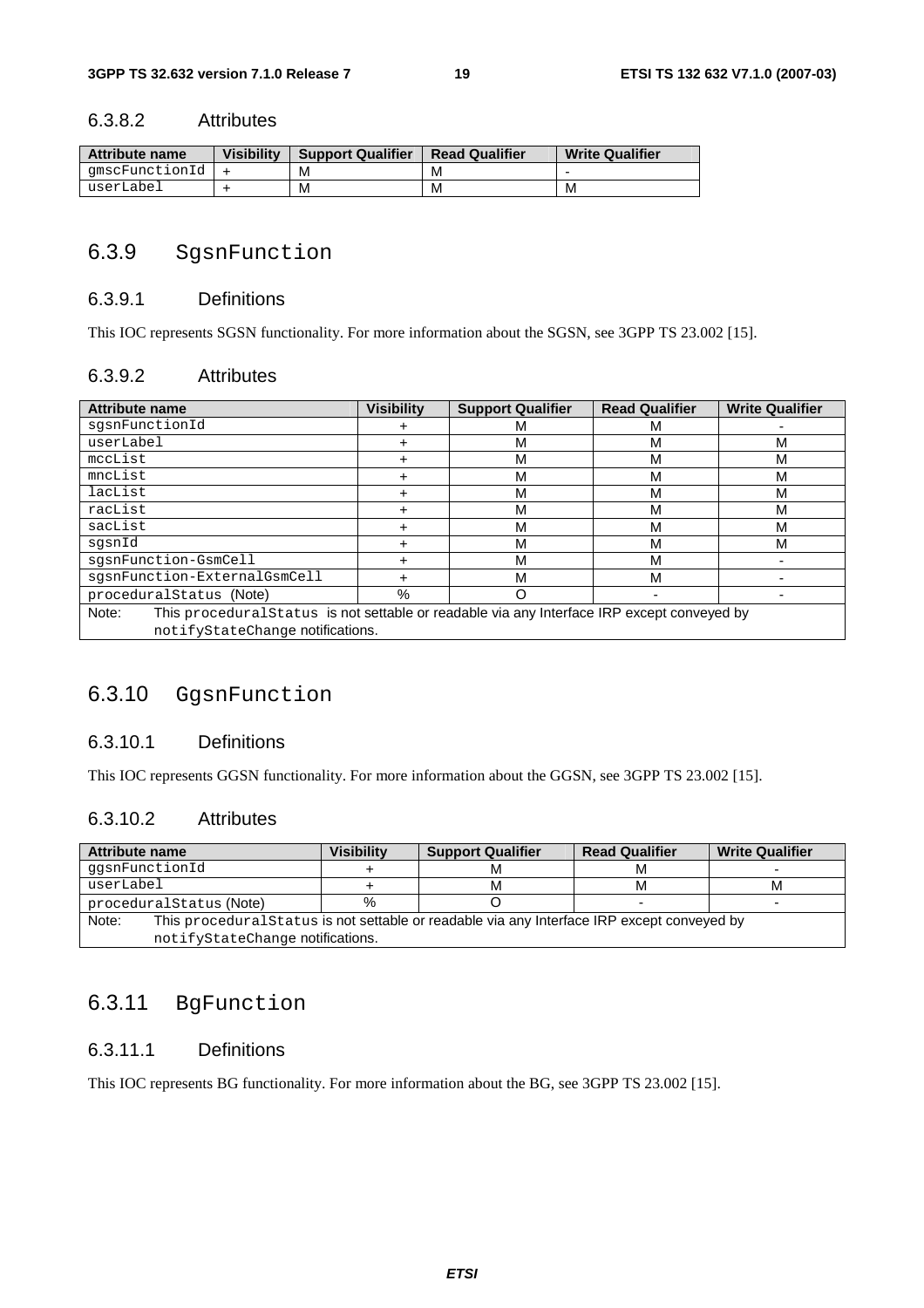### 6.3.11.2 Attributes

| <b>Attribute name</b> | <b>Visibility</b> | Support Qualifier | <b>Read Qualifier</b> | <b>Write Qualifier</b> |
|-----------------------|-------------------|-------------------|-----------------------|------------------------|
| bqFunctionId          |                   | M                 |                       |                        |
| userLabel             |                   | м                 | М                     | M                      |

## 6.3.12 SmlcFunction

### 6.3.12.1 Definitions

This IOC represents SMLC functionality. For more information about the SMLC, see 3GPP TS 23.002 [15].

#### 6.3.12.2 Attributes

| Attribute name | <b>Visibility</b> | <b>Support Qualifier</b> | <b>Read Qualifier</b> | <b>Write Qualifier</b> |
|----------------|-------------------|--------------------------|-----------------------|------------------------|
| smlcFunctionId |                   |                          |                       |                        |
| userLabel      |                   | м                        | M                     | M                      |

## 6.3.13 GmlcFunction

### 6.3.13.1 Definitions

This IOC represents GMLC functionality. For more information about the GMLC, see 3GPP TS 23.002 [15].

### 6.3.13.2 Attributes

| <b>Attribute name</b> | <b>Visibility</b> | <b>Support Qualifier</b> | <b>Read Qualifier</b> | <b>Write Qualifier</b> |
|-----------------------|-------------------|--------------------------|-----------------------|------------------------|
| qmlcFunctionId        |                   |                          |                       |                        |
| userLabel             |                   | М                        | M                     | м                      |

## 6.3.14 ScfFunction

## 6.3.14.1 Definitions

This IOC represents SCF functionality (also referred to as gsmSCF). For more information about the SCF, see 3GPP TS 23.002 [15].

### 6.3.14.2 Attributes

| Attribute name | <b>Visibility</b> | <b>Support Qualifier</b> | <b>Read Qualifier</b> | <b>Write Qualifier</b> |
|----------------|-------------------|--------------------------|-----------------------|------------------------|
| scfFunctionId  |                   |                          | M                     |                        |
| userLabel      |                   | м                        | м                     | м                      |

## 6.3.15 SrfFunction

## 6.3.15.1 Definitions

This IOC represents SRF functionality (also referred to as gsmSRF). For more information about the SRF, see 3GPP TS 23.002 [15].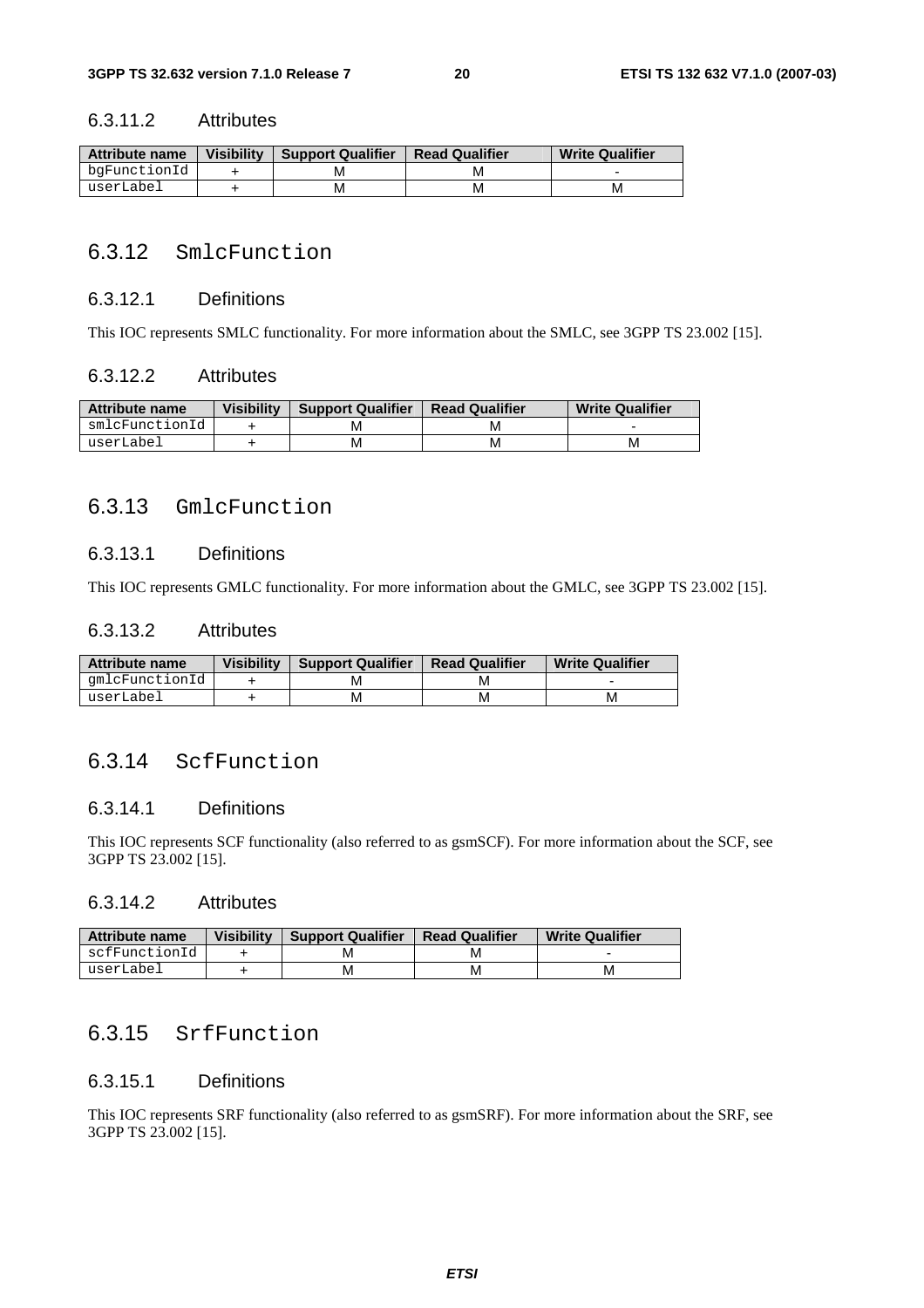### 6.3.15.2 Attributes

| <b>Attribute name</b> | <b>Visibility</b> | <b>Support Qualifier</b> | <b>Read Qualifier</b> | <b>Write Qualifier</b> |
|-----------------------|-------------------|--------------------------|-----------------------|------------------------|
| srfFunctionId         |                   | м                        |                       |                        |
| userLabel             |                   | м                        | M                     | М                      |

## 6.3.16 CbcFunction

### 6.3.16.1 Definitions

This IOC represents CBC functionality. For more information about the CBC, see 3GPP TS 23.002 [15].

#### 6.3.16.2 Attributes

| Attribute name | <b>Visibility</b> | <b>Support Qualifier</b> | <b>Read Qualifier</b> | <b>Write Qualifier</b> |
|----------------|-------------------|--------------------------|-----------------------|------------------------|
| cbcFunctionId  |                   | M                        | М                     |                        |
| userLabel      |                   | M                        | М                     | M                      |

## 6.3.17 CgfFunction

## 6.3.17.1 Definitions

This IOC represents CGF functionality. For more information about the CGF, see 3GPP TS 23.060 [18].

### 6.3.17.2 Attributes

| <b>Attribute name</b> | <b>Visibility</b> | <b>Support Qualifier</b> | <b>Read Qualifier</b> | <b>Write Qualifier</b> |
|-----------------------|-------------------|--------------------------|-----------------------|------------------------|
| cqfFunctionId         |                   |                          |                       |                        |
| userLabel             |                   | M                        | М                     | М                      |

## 6.3.18 GmscServerFunction

## 6.3.18.1 Definitions

This IOC represents GMSCServer functionality. For more information about GMSCServer, see 3GPP TS 23.002 [15].

### 6.3.18.2 Attributes

| <b>Attribute name</b> | Visibility | <b>Support Qualifier</b> | <b>Read Qualifier</b> | <b>Write Qualifier</b> |
|-----------------------|------------|--------------------------|-----------------------|------------------------|
| amscServerFunctionId  |            | M                        | M                     |                        |
| userLabel             |            | M                        | M                     | м                      |

## 6.3.19 IwfFunction

## 6.3.19.1 Attributes

This IOC represents IWF functionality. For more information about IWF, see 3GPP TS 23.002 [15].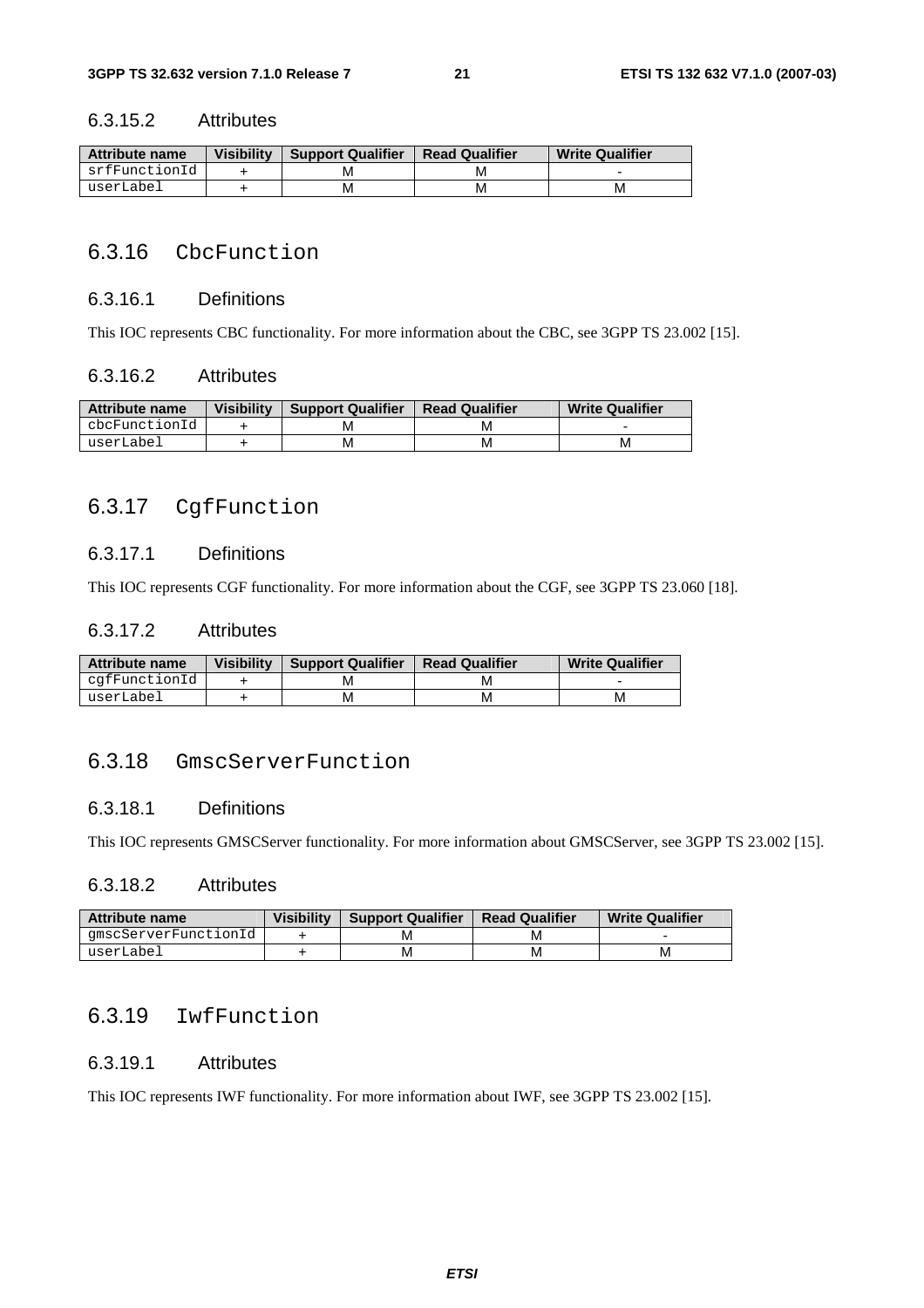#### 6.3.19.2 Attributes

| Attribute name | <b>Visibility</b> | <b>Support Qualifier</b> | <b>Read Qualifier</b> | <b>Write Qualifier</b> |
|----------------|-------------------|--------------------------|-----------------------|------------------------|
| iwfFunctionId  |                   | M                        |                       |                        |
| userLabel      |                   | M                        | M                     | M                      |

## 6.3.20 MnpSrfFunction

## 6.3.20.1 Definitions

This IOC represents MNP-SRF functionality (also known as FNR). For more information about MNP-SRF, see 3GPP TS 23.002 [15].

## 6.3.20.2 Attributes

| <b>Attribute name</b> | <b>Visibility</b> | <b>Support Qualifier</b> | <b>Read Qualifier</b> | <b>Write Qualifier</b> |
|-----------------------|-------------------|--------------------------|-----------------------|------------------------|
| mnpSrfFunctionId      |                   | м                        | м                     |                        |
| userLabel             |                   | м                        | м                     | м                      |

## 6.3.21 NpdbFunction

## 6.3.21.1 Definitions

This IOC represents NPDB functionality. For more information about NPDB, see 3GPP TS 23.002 [15].

### 6.3.21.2 Attributes

| Attribute name | <b>Visibility</b> | <b>Support Qualifier</b> | <b>Read Qualifier</b> | <b>Write Qualifier</b> |
|----------------|-------------------|--------------------------|-----------------------|------------------------|
| npdbFunctionId |                   | M                        | M                     |                        |
| userLabel      |                   | М                        | м                     | M                      |

## 6.3.22 SgwFunction

## 6.3.22.1 Definitions

This IOC represents SGW functionality. For more information about SGW, see 3GPP TS 23.002 [15].

### 6.3.22.2 Attributes

| Attribute name | <b>Visibility</b> | <b>Support Qualifier</b> | <b>Read Qualifier</b> | <b>Write Qualifier</b> |
|----------------|-------------------|--------------------------|-----------------------|------------------------|
| sqwFunctionId  |                   |                          | м                     |                        |
| userLabel      |                   | M                        | М                     | м                      |

## 6.3.23 SsfFunction

## 6.3.23.1 Definitions

This IOC represents SSF functionality. For more information about SSF, see 3GPP TS 23.002 [15].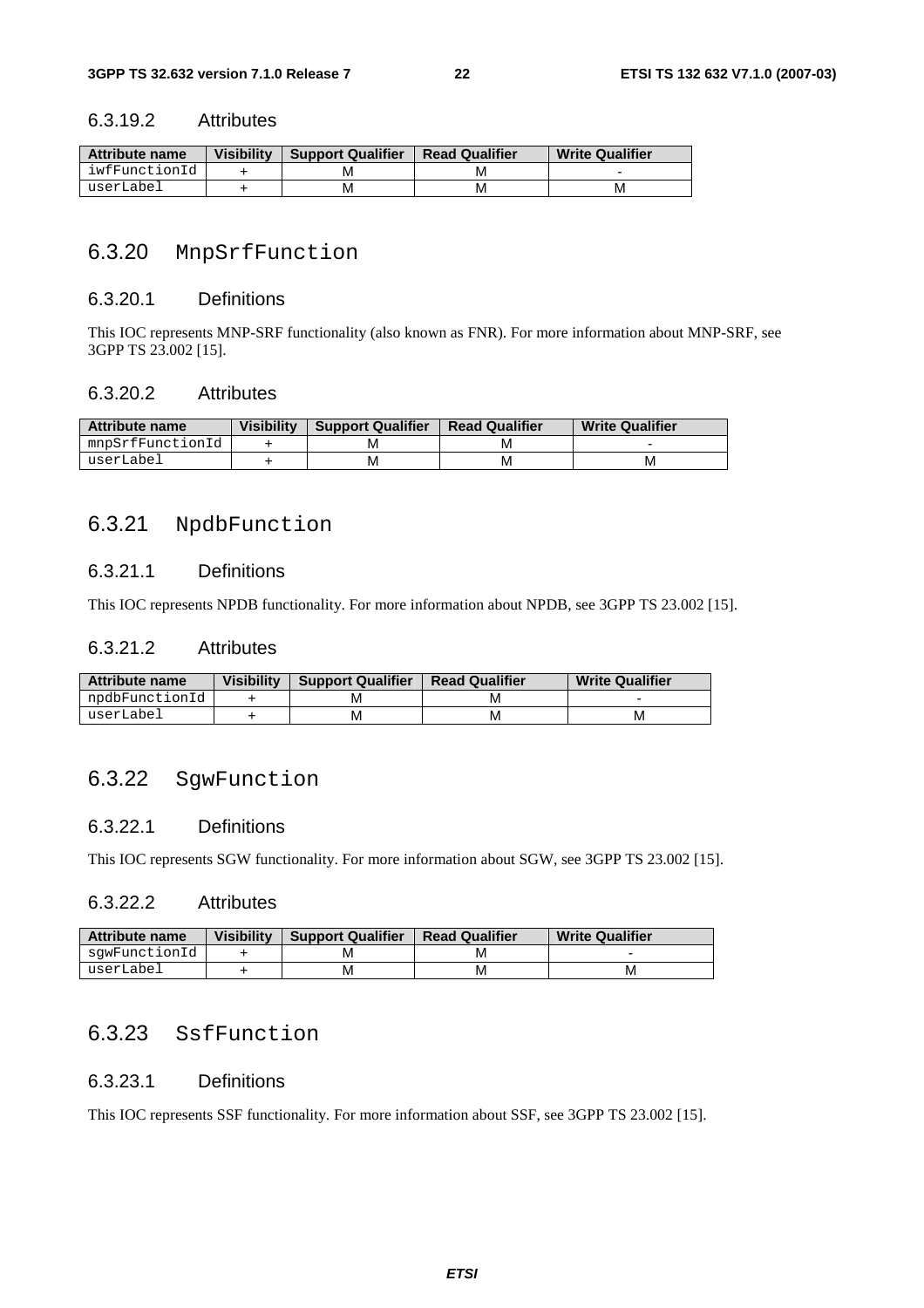#### 6.3.23.2 Attributes

| <b>Attribute name</b> | <b>Visibility</b> | <b>Support Qualifier</b> | <b>Read Qualifier</b> | <b>Write Qualifier</b> |
|-----------------------|-------------------|--------------------------|-----------------------|------------------------|
| ssfFunctionId         |                   | M                        | м                     |                        |
| userLabel             |                   | м                        | М                     | м                      |

## 6.3.24 BsFunction

#### 6.3.24.1 Definitions

This IOC represents BS functionality. For more information about BS, see 3GPP TS 23.060 [18].

#### 6.3.24.2 Attributes

| <b>Attribute name</b> | <b>Visibility</b> | <b>Support Qualifier</b> | <b>Read Qualifier</b> | <b>Write Qualifier</b> |
|-----------------------|-------------------|--------------------------|-----------------------|------------------------|
| bsFunctionId          |                   |                          | M                     |                        |
| userLabel             |                   |                          | м                     | М                      |

## 6.3.25 IucsLink

### 6.3.25.1 Definitions

This IOC represents an Iu-cs interface link connecting an MSCserver to the RNC or BSC. For more information about the Iu interface, see 3GPP TS 23.002 [15].

### 6.3.25.2 Attributes

| Attribute name | <b>Visibility</b> | <b>Support Qualifier</b> | <b>Read Qualifier</b> | <b>Write Qualifier</b> |
|----------------|-------------------|--------------------------|-----------------------|------------------------|
| iucslinkId     |                   | м                        |                       |                        |
| userLabel      |                   | м                        | м                     |                        |
| connectedRnc   |                   |                          | м                     |                        |
| connectedBss   |                   |                          | м                     |                        |

## 6.3.26.3 Attribute constraints

The optional attribute connectedRnc shall be supported when the Iucs interface is between the MSCServer node and an RNC node.

The optional attribute connectedBss shall be supported when the Iucs interface is between the MSCServer node and a BSC node.

The attributes connectedRnc and connectedBss are mutually exclusive.

## 6.3.26 IupsLink

## 6.3.26.1 Definitions

This IOC represents an Iu-ps interface link connecting a SGSN to the RNC or BSC. For more information about the Iu interface, see 3GPP TS 23.002 [15].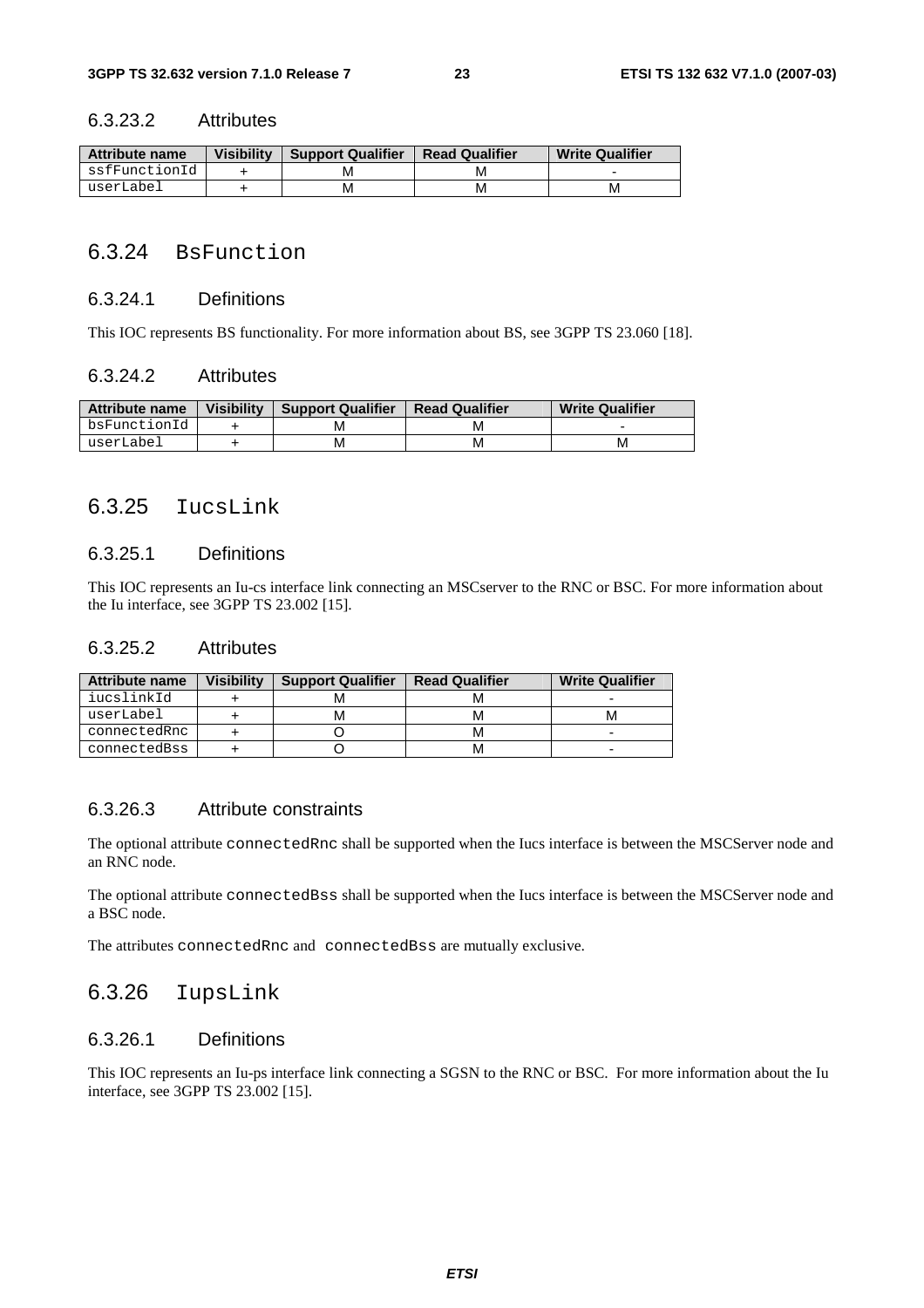### 6.3.26.2 Attributes

| Attribute name | <b>Visibility</b> | <b>Support Qualifier</b> | <b>Read Qualifier</b> | <b>Write Qualifier</b> |
|----------------|-------------------|--------------------------|-----------------------|------------------------|
| iupslinkId     |                   |                          |                       |                        |
| userLabel      |                   |                          |                       |                        |
| connectedRnc   |                   |                          |                       |                        |
| connectedBss   |                   |                          |                       |                        |

## 6.3.26.3 Attribute constraints

The optional attribute connectedRnc shall be supported when the Iups interface is between the SGSN node and an RNC node.

The optional attribute connectedBss shall be supported when the Iups interface is between the SGSN node and a BSC node.

The attributes connectedRnc and connectedBss are mutually exclusive.

## 6.3.27 IubcLink

#### 6.3.27.1 Definitions

This IOC represents an Iu-bc interface link connecting a CBC to the RNC. For more information about the Iu interface, see 3GPP TS 23.002 [15].

## 6.3.27.2 Attributes

| Attribute name | <b>Visibility</b> | <b>Support Qualifier</b> | <b>Read Qualifier</b> | <b>Write Qualifier</b> |
|----------------|-------------------|--------------------------|-----------------------|------------------------|
| iubclinkId     |                   |                          | M                     |                        |
| userLabel      |                   | М                        | м                     | м                      |
| connectedRnc   |                   | м                        | м                     | -                      |

## 6.3.28 ALink

#### 6.3.28.1 Definitions

This IOC represents the A interface link connecting a MSC to the GERAN. For more information about the GERAN, see 3GPP TS 23.002 [15].

#### 6.3.28.2 Attributes

| Attribute name | <b>Visibility</b> | <b>Support Qualifier</b> | <b>Read Qualifier</b> | <b>Write Qualifier</b> |
|----------------|-------------------|--------------------------|-----------------------|------------------------|
| aLinkId        |                   | M                        | M                     |                        |
| userLabel      |                   | м                        | М                     | м                      |
| connectedBss   |                   | м                        | М                     | -                      |

## 6.3.29 GbLink

#### 6.3.29.1 Definitions

This IOC represents the Gb interface link connecting a SGSN to the GERAN. For more information about the GERAN, see 3GPP TS 23.002 [15].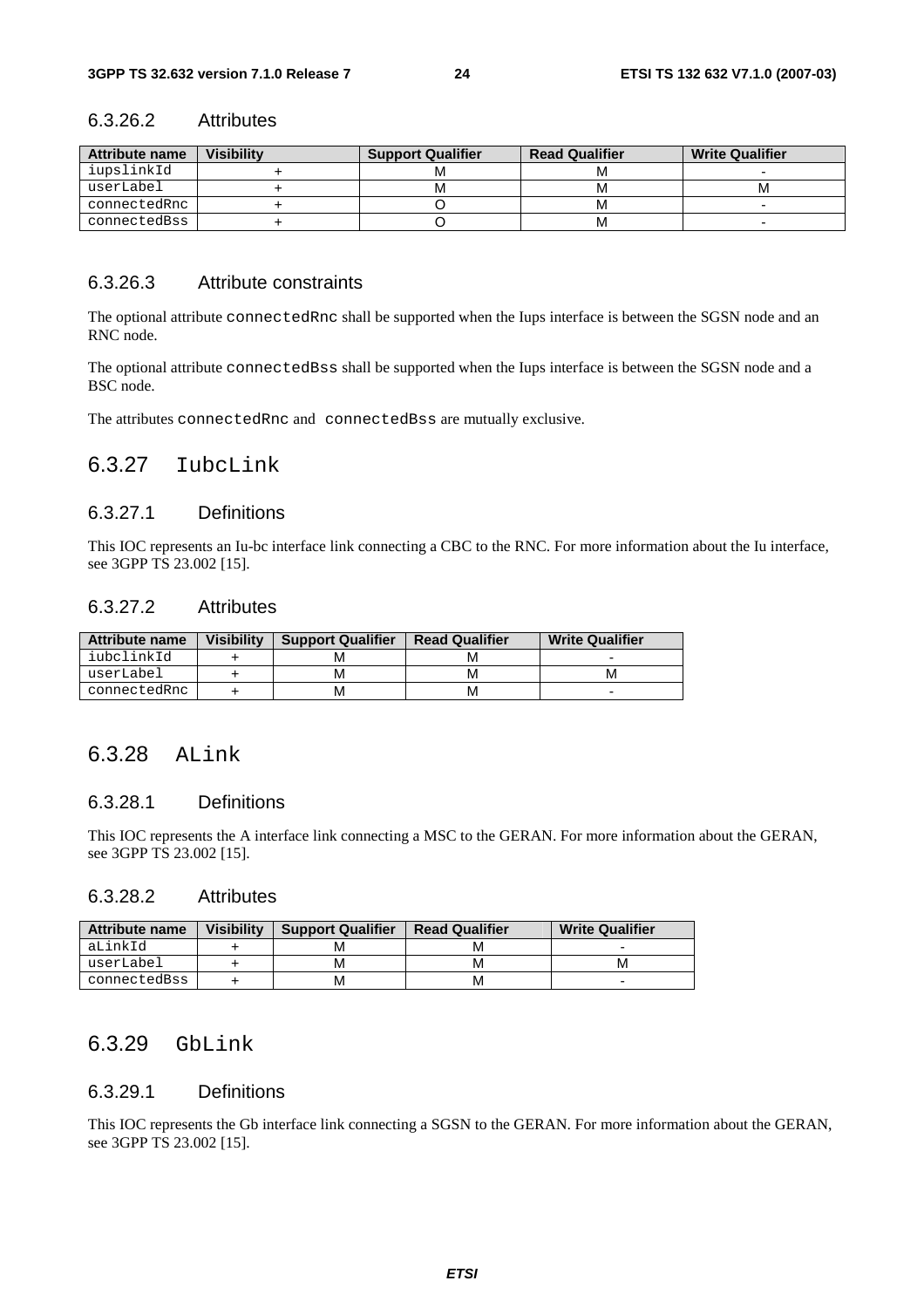## 6.3.29.2 Attributes

| <b>Attribute name</b> | <b>Visibility</b> | <b>Support Qualifier</b> | <b>Read Qualifier</b> | <b>Write Qualifier</b> |
|-----------------------|-------------------|--------------------------|-----------------------|------------------------|
| abLinkId              |                   | М                        | м                     |                        |
| userLabel             |                   | м                        | м                     |                        |
| connectedBss          |                   | м                        | м                     | -                      |

## 6.3.30 CsMgwFunction

#### 6.3.30.1 Definitions

This IOC represents CS-MGW functionality. For more information about CS-MGW, see 3GPP TS 23.002 [15].

## 6.3.30.2 Attributes

| <b>Attribute name</b>           | <b>Visibility</b> | <b>Support Qualifier</b> | <b>Read Qualifier</b> | <b>Write Qualifier</b> |
|---------------------------------|-------------------|--------------------------|-----------------------|------------------------|
| csMqwFunctionId                 |                   |                          |                       |                        |
| userLabel                       |                   | M                        | M                     | м                      |
| csMqwFunction-MscServerFunction |                   | Iνı                      | M                     |                        |
| csMqwFunction-IucsLink          |                   |                          | M                     |                        |
| csMqwFunction-ALink             |                   | м                        | M                     | -                      |

## 6.3.31 Void

- 6.3.32 Void
- 6.3.33 Void
- 6.3.34 Void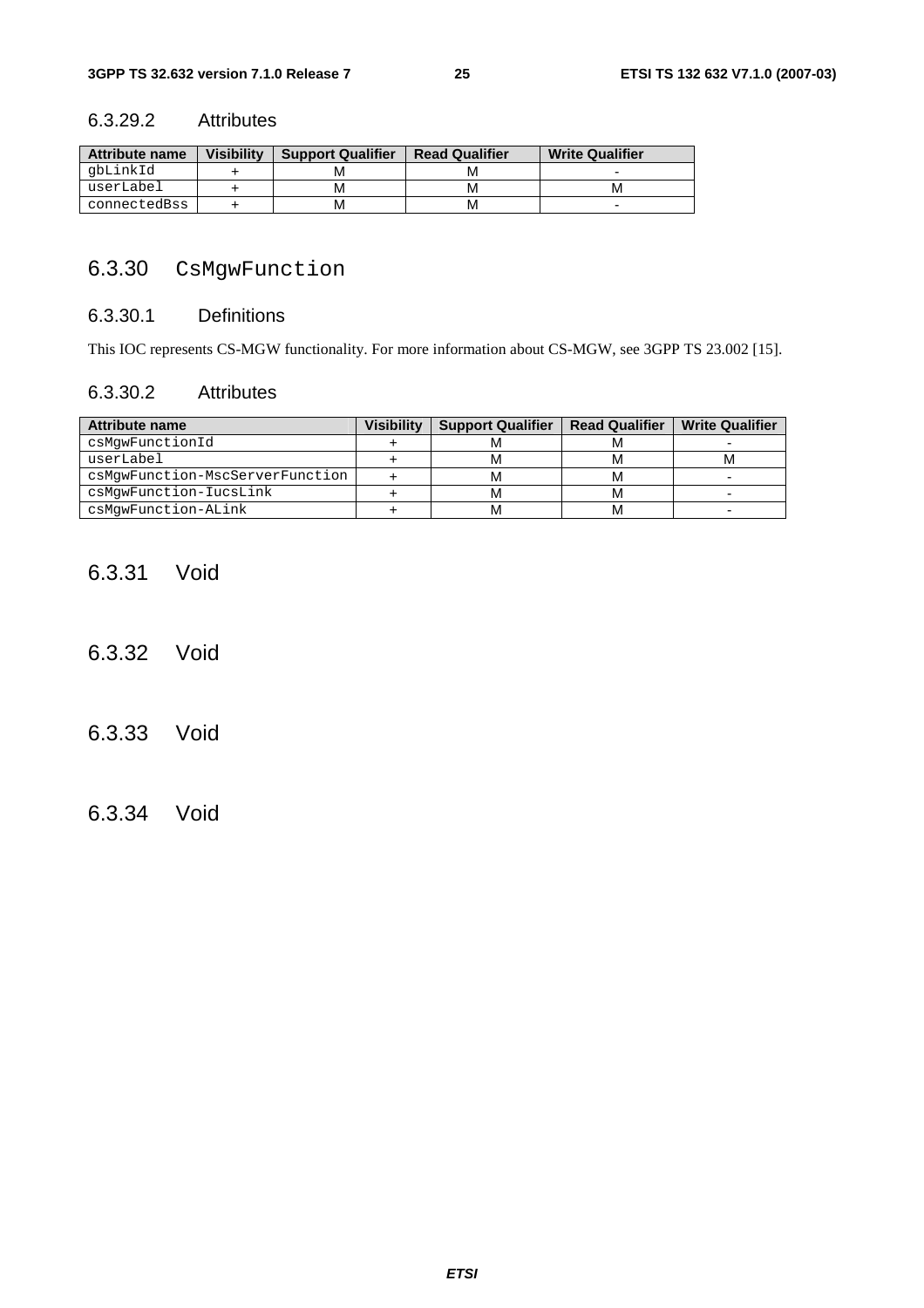## 6.4 Information relationship definitions

## 6.4.1 AssociatedWith1 (M)

## 6.4.1.1 Definition

This represents a bi-directional relation between the MscServerFunction and GsmCell.

The role of the relation shall be mapped to a reference attribute of the IOC. The name of the reference attribute shall be the role name.

## 6.4.1.2 Roles

| <b>Name</b>                   | <b>Definition</b>                                                                                                                                                                                                                                                |
|-------------------------------|------------------------------------------------------------------------------------------------------------------------------------------------------------------------------------------------------------------------------------------------------------------|
| mscServerFunction-<br>GsmCell | This role (when present) represents MscServerFunction capability to identify the set of<br>related GsmCell. The mscServerFunction-GsmCell shall carry the set of GsmCell<br>$DN(s)$ .                                                                            |
| qsmCell-<br>MscServerFunction | This role (when present) represents $GsmCell$ capability to identify one related<br>MscServerFunction. When the role is absent, the qsmCell-MscServerFunction<br>shall contain no information. When it is present, it shall contain one MscServerFunction<br>DN. |

## **Table 6.4.1: Roles of the relation AssociatedWith1**

## 6.4.1.3 Constraints

| - ---                    |  |
|--------------------------|--|
| $\overline{\phantom{0}}$ |  |

## 6.4.2 AssociatedWith2 (M)

## 6.4.2.1 Definition

This represents a bi-directional relation between the MscServerFunction and ExternalGsmCell.

The role of the relation shall be mapped to a reference attribute of the IOC. The name of the reference attribute shall be the role name.

## 6.4.2.2 Roles

| Table 6.4.2: Roles of the relation Associated With2 |  |
|-----------------------------------------------------|--|
|-----------------------------------------------------|--|

| <b>Name</b>                           | <b>Definition</b>                                                                                                                                                                                                                                                                 |
|---------------------------------------|-----------------------------------------------------------------------------------------------------------------------------------------------------------------------------------------------------------------------------------------------------------------------------------|
| mscServerFunction-<br>ExternalGsmCell | This role (when present) represents MscServerFunction capability to identify the set<br>of related ExternalGsmCell. The mscServerFunction-ExternalGsmCell shall<br>carry the set of External GsmCell DN(s).                                                                       |
| externalGsmCell-<br>MscServerFunction | This role (when present) represents External GsmCell capability to identify one<br>related MscServerFunction. When the role is absent, the external GsmCell-<br>MscServerFunction shall contain no information. When it is present, it shall contain<br>one MscServerFunction DN. |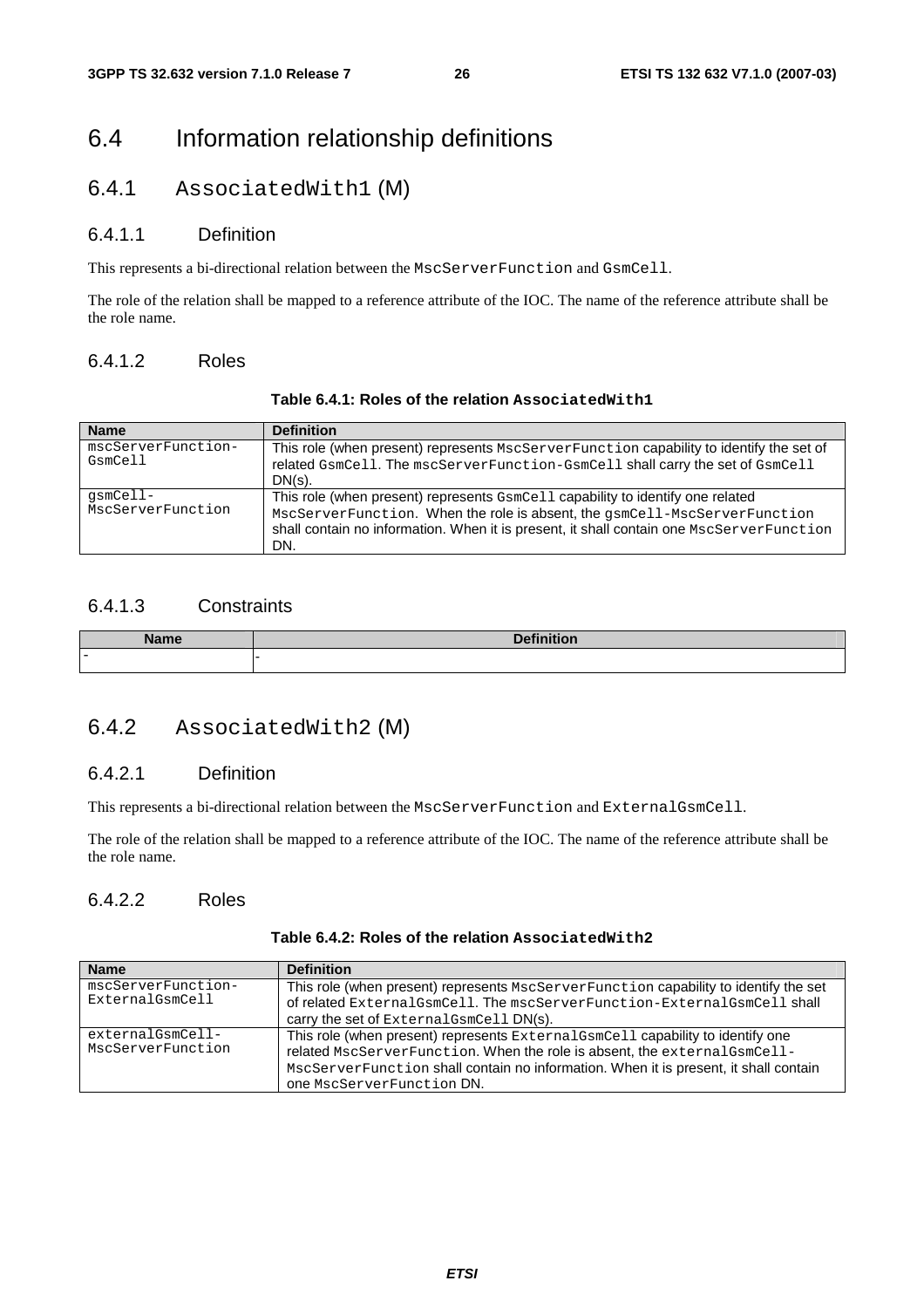## 6.4.2.3 Constraints

| $\overline{\phantom{0}}$ |  |
|--------------------------|--|

## 6.4.3 AssociatedWith3 (M)

## 6.4.3.1 Definition

This represents a bi-directional relation between the MscServerFunction and CsMgwFunction.

The role of the relation shall be mapped to a reference attribute of the IOC. The name of the reference attribute shall be the role name.

## 6.4.3.2 Roles

| <b>Name</b>                         | <b>Definition</b>                                                                                                                                                                                                                                                                  |
|-------------------------------------|------------------------------------------------------------------------------------------------------------------------------------------------------------------------------------------------------------------------------------------------------------------------------------|
| mscServerFunction-<br>CsMqwFunction | This role (when present) represents MscServerFunction capability to identify the<br>related CsMqwFunction(s). The mscServerFunction-CsMqwFunction shall carry                                                                                                                      |
|                                     | the CsMqwFunction DN(s).                                                                                                                                                                                                                                                           |
| csMqwFunction-<br>MscServerFunction | This role (when present) represents CsMgwFunction capability to identify one related<br>MscServerFunction. When the role is absent, the csMqwFunction-<br>MscServerFunction shall contain no information. When it is present, it shall contain<br><b>ONE MscServerFunction DN.</b> |

## 6.4.3.3 Constraints

| <b>Name</b><br>манне | <b>Definition</b><br>IIIIUUII<br>--- |
|----------------------|--------------------------------------|
| $\equiv$             |                                      |

## 6.4.4 AssociatedWith4 (M)

## 6.4.4.1 Definition

This represents a bi-directional relation between the SgsnFunction and GsmCell.

The role of the relation shall be mapped to a reference attribute of the IOC. The name of the reference attribute shall be the role name.

### 6.4.4.2 Roles

| <b>Name</b>              | <b>Definition</b>                                                                                                                                                                                                                              |
|--------------------------|------------------------------------------------------------------------------------------------------------------------------------------------------------------------------------------------------------------------------------------------|
| sqsnFunction-<br>GsmCell | This role (when present) represents SgsnFunction capability to identify the set of related<br>GsmCells. The sqsnFunction-GsmCell shall carry the set of GsmCell DN(s).                                                                         |
| qsmCell-<br>SgsnFunction | This role (when present) represents GsmCell capability to identify one related SgsnFunction.<br>When the role is absent, the $qsmCell-SqsnFunction$ shall contain no information. When it is<br>present, it shall contain one SqsnFunction DN. |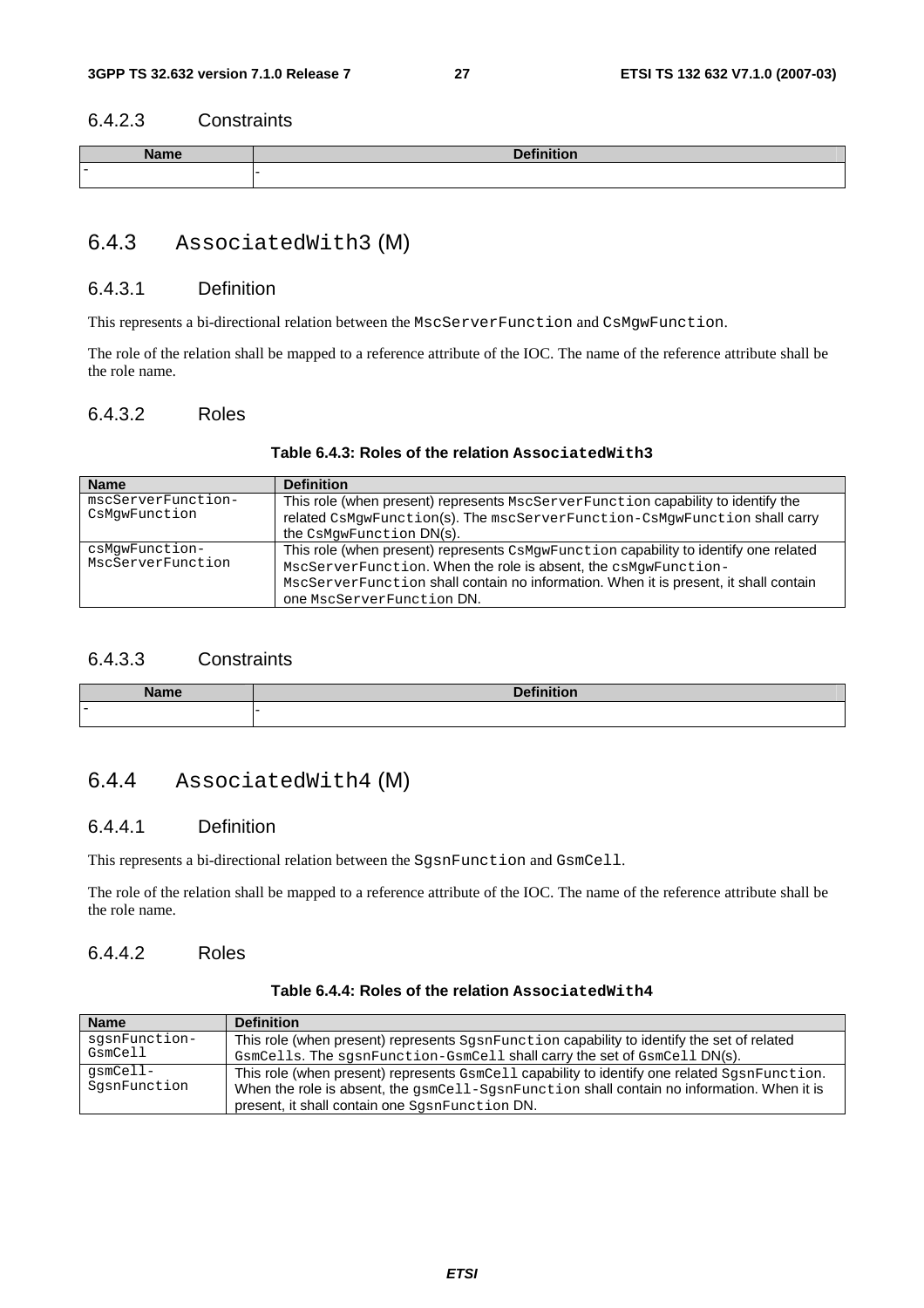## 6.4.4.3 Constraints

| $\overline{\phantom{0}}$ |  |
|--------------------------|--|

## 6.4.5 AssociatedWith5 (M)

#### 6.4.5.1 Definition

This represents a bi-directional relation between the SgsnFunction and ExternalGsmCell.

The role of the relation shall be mapped to a reference attribute of the IOC. The name of the reference attribute shall be the role name.

## 6.4.5.2 Roles

## **Table 6.4.5: Roles of the relation AssociatedWith5**

| <b>Name</b>      | <b>Definition</b>                                                                          |
|------------------|--------------------------------------------------------------------------------------------|
| sqsnFunction-    | This role (when present) represents SgsnFunction capability to identify the set of related |
| ExternalGsmCell  | ExternalGsmCell. The sgsnFunction-ExternalGsmCell shall carry the set of                   |
|                  | ExternalGsmCell DN(s).                                                                     |
| externalGsmCell- | This role (when present) represents ExternalGsmCell capability to identify one related     |
| SqsnFunction     | SgsnFunction. When the role is absent, the externalGsmCell-SgsnFunction shall              |
|                  | contain no information. When it is present, it shall contain one SqsnFunction DN.          |

## 6.4.5.3 Constraints

|                          | _ |
|--------------------------|---|
| $\overline{\phantom{0}}$ |   |

## 6.4.6 ConnectedTo1 (M)

## 6.4.6.1 Definition

This represents a uni-directional relation between the CsMgwFunction and IucsLink.

The role of the relation shall be mapped to a reference attribute of the IOC.

## 6.4.6.2 Roles

### **Table 6.4.6: Roles of the relation ConnectedTo1**

| <b>Name</b>                | <b>Definition</b>                                                                                                                                                                                             |
|----------------------------|---------------------------------------------------------------------------------------------------------------------------------------------------------------------------------------------------------------|
| csMqwFunction-<br>IucsLink | This role (when present) represents CsMqwFunction capability to identify the set of<br>connected IucsLinks. When the role is present, the csMgwFunction-IucsLink shall carry<br>the set of $Iucslink DN(s)$ . |

## 6.4.6.3 Constraints

| <b>Name</b>  | $D = 0.11$<br>7 I I<br>. |
|--------------|--------------------------|
| . <u>. .</u> |                          |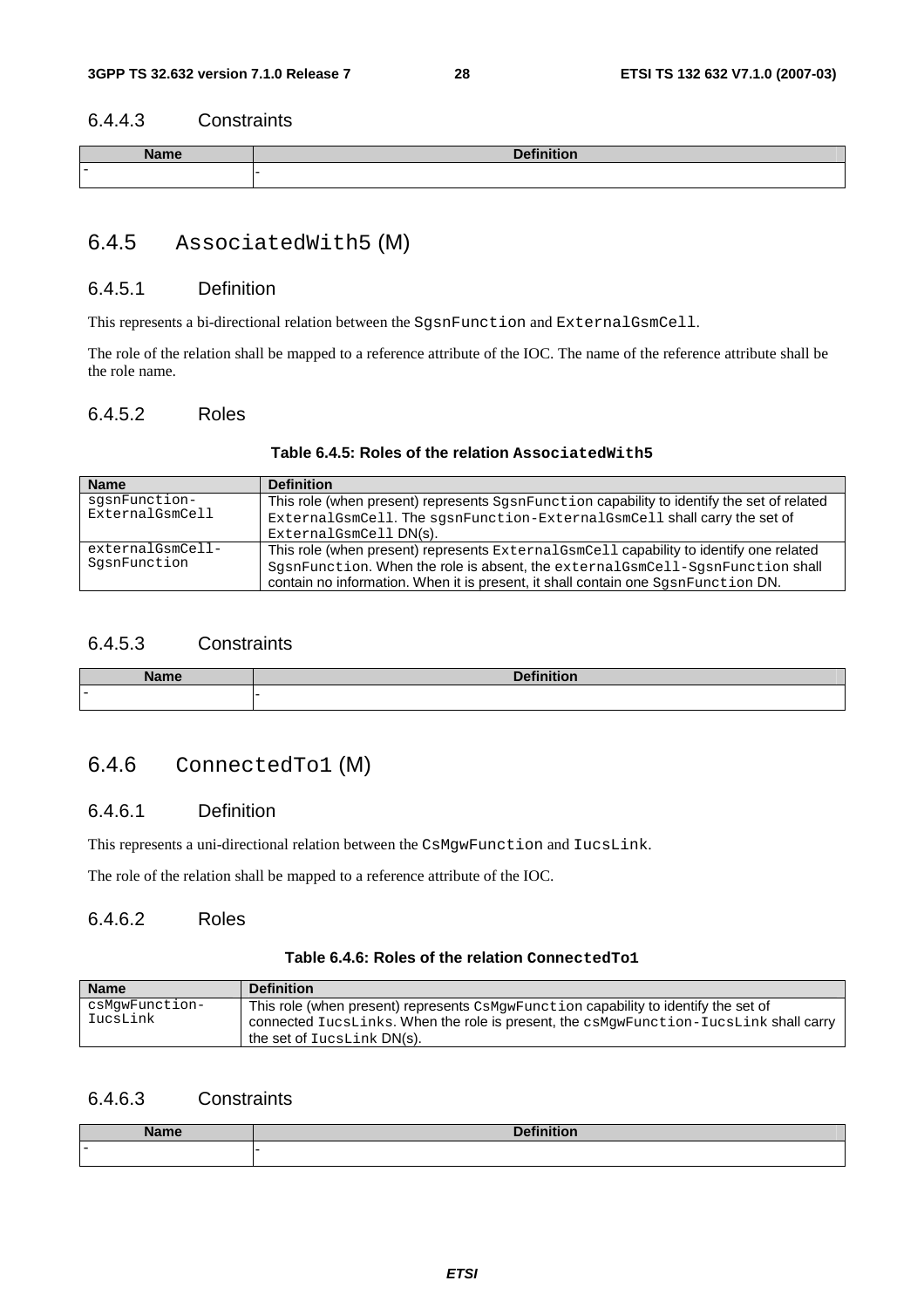## 6.4.7 ConnectedTo2 (M)

## 6.4.7.1 Definition

This represents a uni-directional relation between the IucsLink and ExternalRncFunction.

The role of the relation shall be mapped to a reference attribute of the IOC.

### 6.4.7.2 Roles

### **Table 6.4.7: Roles of the relation ConnectedTo2**

| <b>Name</b> | <b>Definition</b>                                                                                           |
|-------------|-------------------------------------------------------------------------------------------------------------|
|             | $\Box$ connectedRnc   This role (when present) represents IOC IucsLink capability to identify one connected |
|             | $ExternalRncFunction$ . When present, it shall contain one $ExternalRncFunction$ DN.                        |

## 6.4.7.3 Constraints

| $N = -1$                 |  |
|--------------------------|--|
| $\overline{\phantom{0}}$ |  |

## 6.4.8 ConnectedTo3 (M)

## 6.4.8.1 Definition

This represents a uni-directional relation between the IucsLink and RncFunction.

The role of the relation shall be mapped to a reference attribute of the IOC.

## 6.4.8.2 Roles

#### **Table 6.4.8: Roles of the relation ConnectedTo3**

| <b>Name</b> | <b>Definition</b>                                                                                           |
|-------------|-------------------------------------------------------------------------------------------------------------|
|             | connected Rnc $\vert$ This role (when present) represents IOC IucsLink capability to identify one connected |
|             | RncFunction. When present, it shall contain one RncFunction DN.                                             |

## 6.4.8.3 Constraints

| $11 - 12$                | $\sim$ $\sim$ |
|--------------------------|---------------|
| me                       | --            |
| $\overline{\phantom{0}}$ | . .           |

## 6.4.9 ConnectedTo4 (M)

## 6.4.9.1 Definition

This represents a uni-directional relation between the IupsLink and RncFunction.

The role of the relation shall be mapped to a reference attribute of the IOC.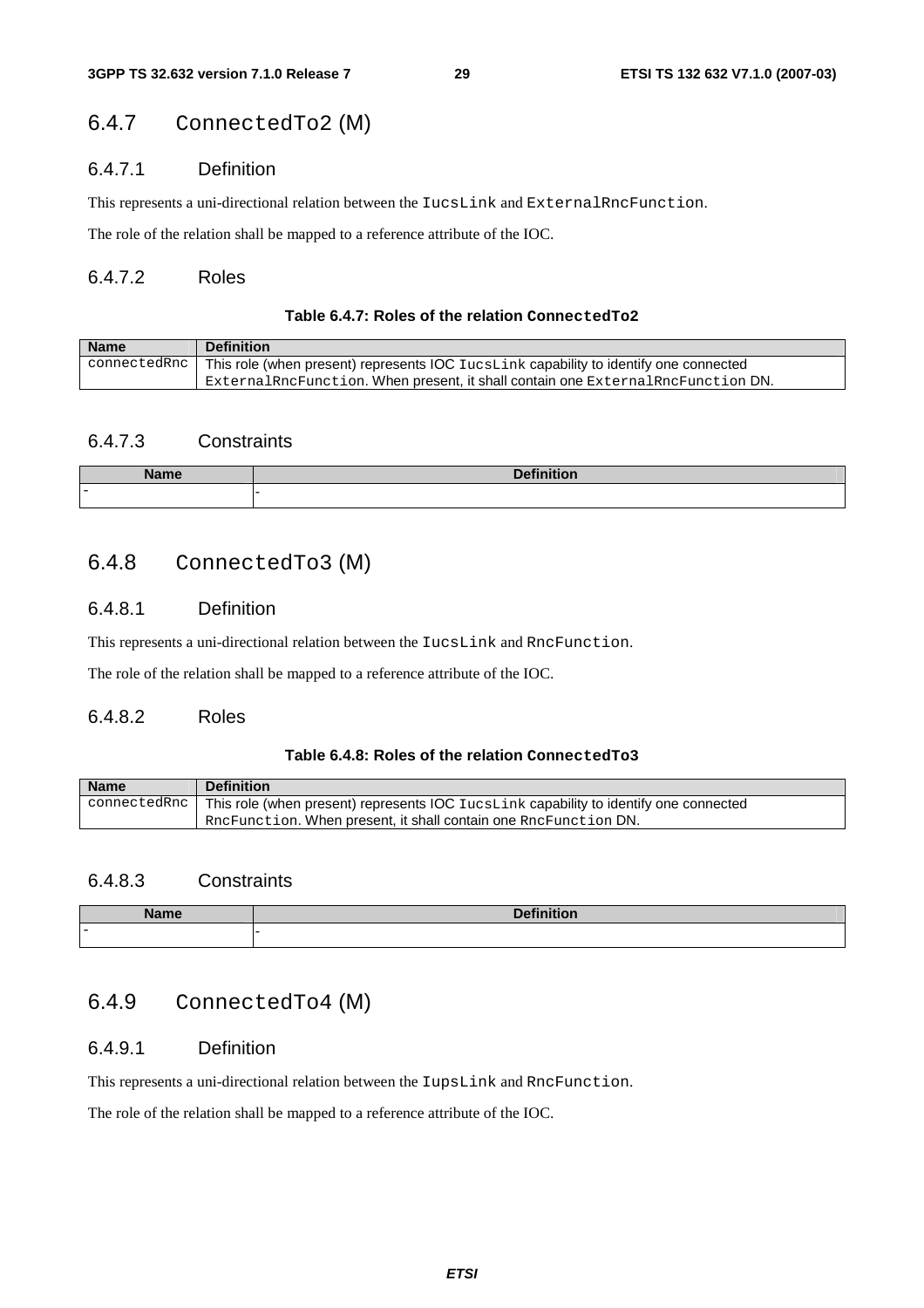## 6.4.9.2 Roles

**Table 6.4.9: Roles of the relation ConnectedTo4**

| <b>Name</b> | <b>Definition</b>                                                                                           |
|-------------|-------------------------------------------------------------------------------------------------------------|
|             | connected Rnc $\vert$ This role (when present) represents IOC IupsLink capability to identify one connected |
|             | RncFunction. When present, it shall contain one RncFunction DN.                                             |

## 6.4.9.3 Constraints

| ъħ.<br><b>The Second Contract of the Second Contract</b><br>ıe | ______ |
|----------------------------------------------------------------|--------|
| $\overline{\phantom{0}}$                                       |        |

## 6.4.10 ConnectedTo5 (M)

## 6.4.10.1 Definition

This represents a uni-directional relation between the IupsLink and ExternalRncFunction.

The role of the relation shall be mapped to a reference attribute of the IOC.

### 6.4.10.2 Roles

#### **Table 6.4.10: Roles of the relation ConnectedTo5**

| <b>Name</b> | <b>Definition</b>                                                                                                 |
|-------------|-------------------------------------------------------------------------------------------------------------------|
|             | connected Rnc   This role (when present) represents $\overline{OC}$ IupsLink capability to identify one connected |
|             | $\mathbb E$ xternalRncFunction. When present it shall contain one $\mathbb E$ xternalRncFunction DN.              |

## 6.4.10.3 Constraints

| .                        |  |
|--------------------------|--|
| $\overline{\phantom{0}}$ |  |

## 6.4.11 ConnectedTo6 (M)

#### 6.4.11.1 Definition

This represents a uni-directional relation between the IubcLink and RncFunction.

The role of the relation shall be mapped to a reference attribute of the IOC.

#### 6.4.11.2 Roles

#### **Table 6.4.11: Roles of the relation ConnectedTo6**

| <b>Name</b> | <b>Definition</b>                                                                                              |
|-------------|----------------------------------------------------------------------------------------------------------------|
|             | $\alpha$ connected Rnc   This role (when present) represents IOC IubcLink capability to identify one connected |
|             | $^{\prime}$ RncFunction. When present, it shall contain one RncFunction DN.                                    |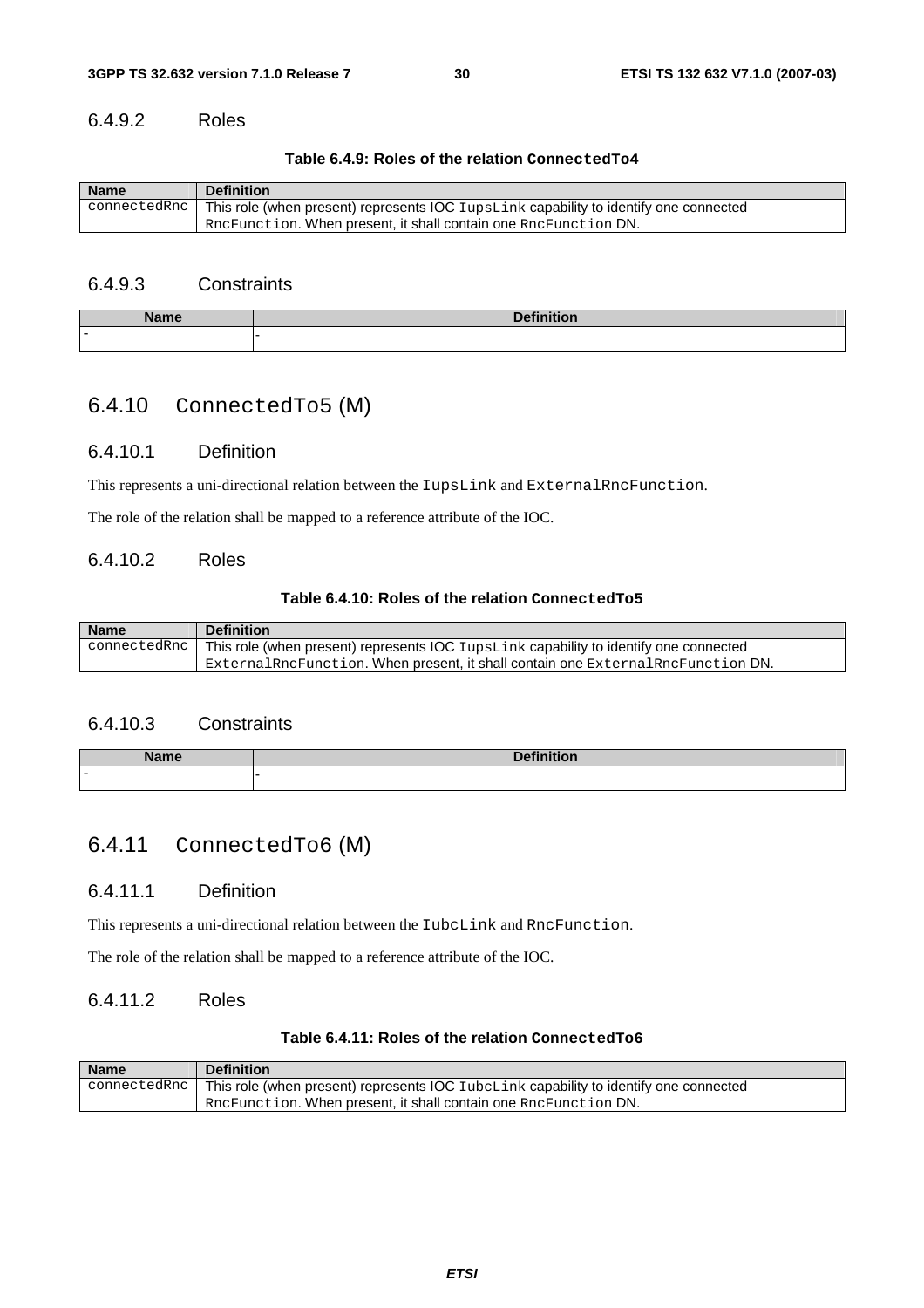### 6.4.11.3 Constraints

| <b>Alexandr</b>          | . |
|--------------------------|---|
| $\overline{\phantom{0}}$ |   |

## 6.4.12 ConnectedTo7 (M)

#### 6.4.12.1 Definition

This represents a uni-directional relation between the IubcLink and ExternalRncFunction.

The role of the relation shall be mapped to a reference attribute of the IOC.

## 6.4.12.2 Roles

#### **Table 6.4.12: Roles of the relation ConnectedTo7**

| <b>Name</b> | <b>Definition</b>                                                                                           |
|-------------|-------------------------------------------------------------------------------------------------------------|
|             | connected Rnc $\vert$ This role (when present) represents IOC IubcLink capability to identify one connected |
|             | External RncFunction. When present, it shall contain one External RncFunction DN.                           |

#### 6.4.12.3 Constraints

| \l – ⊷                   | . |
|--------------------------|---|
| $\overline{\phantom{0}}$ |   |

## 6.4.13 ConnectedTo8 (M)

#### 6.4.13.1 Definition

This represents a uni-directional relation between the CsMgwFunction and ALink.

The role of the relation shall be mapped to a reference attribute of the IOC.

## 6.4.13.2 Roles

#### **Table 6.4.13: Roles of the relation ConnectedTo8**

| <b>Name</b>             | <b>Definition</b>                                                                                  |
|-------------------------|----------------------------------------------------------------------------------------------------|
| csMqwFunction<br>-ALink | This role (when present) represents CsMgwFunction capability to identify the set of connected      |
|                         | . ALinks. When the role is present, the $c$ sMqwFunction-ALink shall carry the set of ALink DN(s). |

#### 6.4.13.3 Constraints

| <b>Name</b>              | <b>Definition</b> |
|--------------------------|-------------------|
| $\overline{\phantom{0}}$ |                   |

## 6.4.14 ConnectedTo9 (M)

## 6.4.14.1 Definition

This represents a uni-directional relation between the ALink and ExternalBssFunction.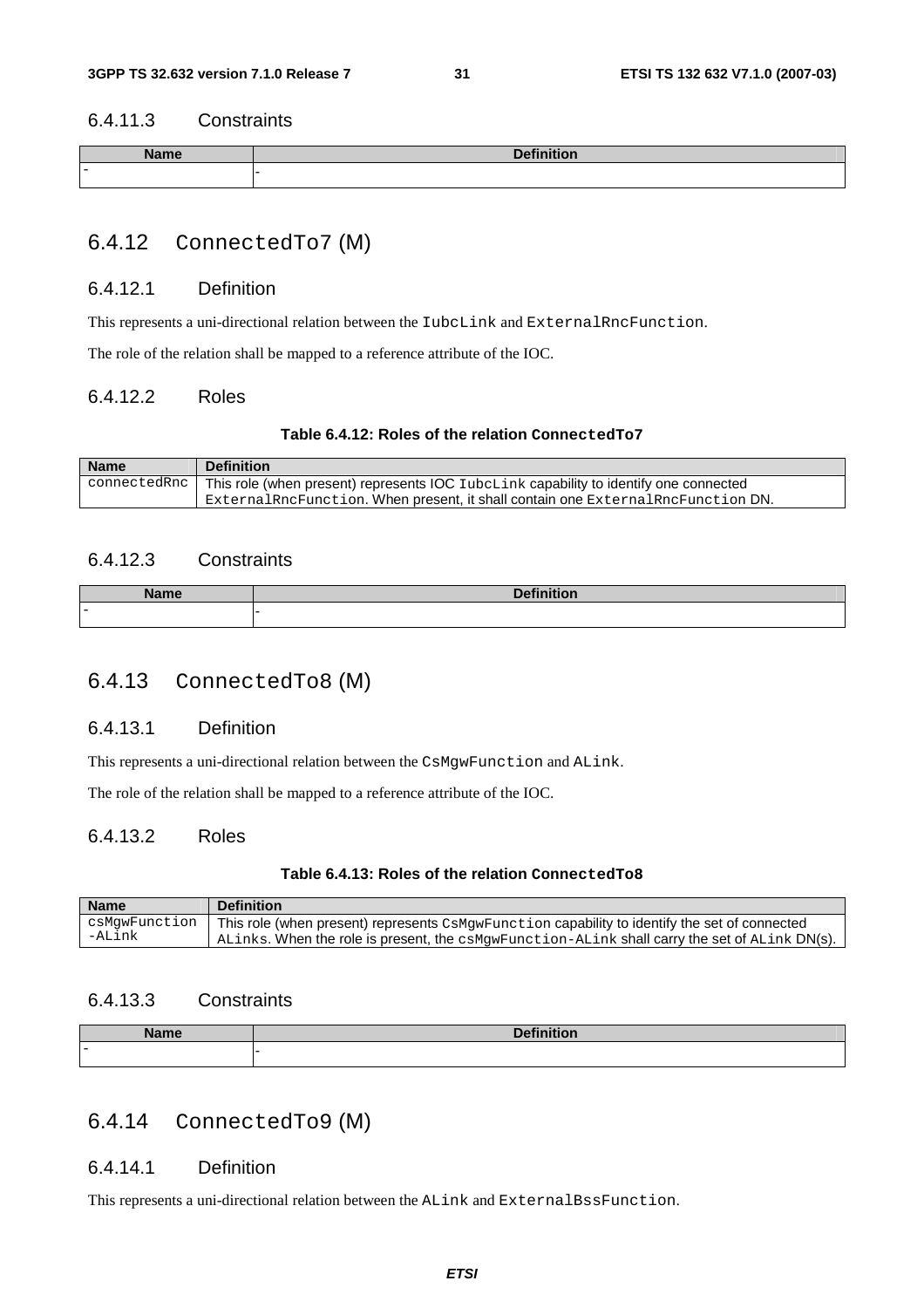The role of the relation shall be mapped to a reference attribute of the IOC.

## 6.4.14.2 Roles

#### **Table 6.4.14: Roles of the relation ConnectedTo9**

| <b>Name</b> | <b>Definition</b>                                                                                                   |
|-------------|---------------------------------------------------------------------------------------------------------------------|
|             | $\alpha$ connected Bss   This role (when present) represents IOC $\alpha$ Link capability to identify one connected |
|             | ExternalBssFunction. When present, it shall contain one ExternalBssFunction DN.                                     |

## 6.4.14.3 Constraints

| Name                     | <b>Definiti</b> |
|--------------------------|-----------------|
| une                      | --              |
| $\overline{\phantom{0}}$ |                 |

## 6.4.15 ConnectedTo10 (M)

#### 6.4.15.1 Definition

This represents a uni-directional relation between the Iucslink and ExternalBssFunction.

The role of the relation shall be mapped to a reference attribute of the IOC.

#### 6.4.15.2 Roles

#### **Table 6.4.15: Roles of the relation ConnectedTo10**

| <b>Name</b> | <b>Definition</b>                                                                                    |
|-------------|------------------------------------------------------------------------------------------------------|
|             | connectedBss   This role (when present) represents IOC Iucslink capability to identify one connected |
|             | $_1$ ExternalBssFunction. When present, it shall contain one ExternalBssFunction DN.                 |

### 6.4.15.3 Constraints

| <b>Names</b> | $P = 0.0000$ |
|--------------|--------------|
| анне         | .            |
| -            |              |

## 6.4.16 ConnectedTo11 (M)

### 6.4.16.1 Definition

This represents a uni-directional relation between the Iucslink and BssFunction.

The role of the relation shall be mapped to a reference attribute of the IOC.

## 6.4.16.2 Roles

## **Table 6.4.16: Roles of the relation ConnectedTo11**

| <b>Name</b> | <b>Definition</b>                                                                                    |
|-------------|------------------------------------------------------------------------------------------------------|
|             | connectedBss   This role (when present) represents IOC Iucslink capability to identify one connected |
|             | BesFunction. When present, it shall contain one BesFunction DN.                                      |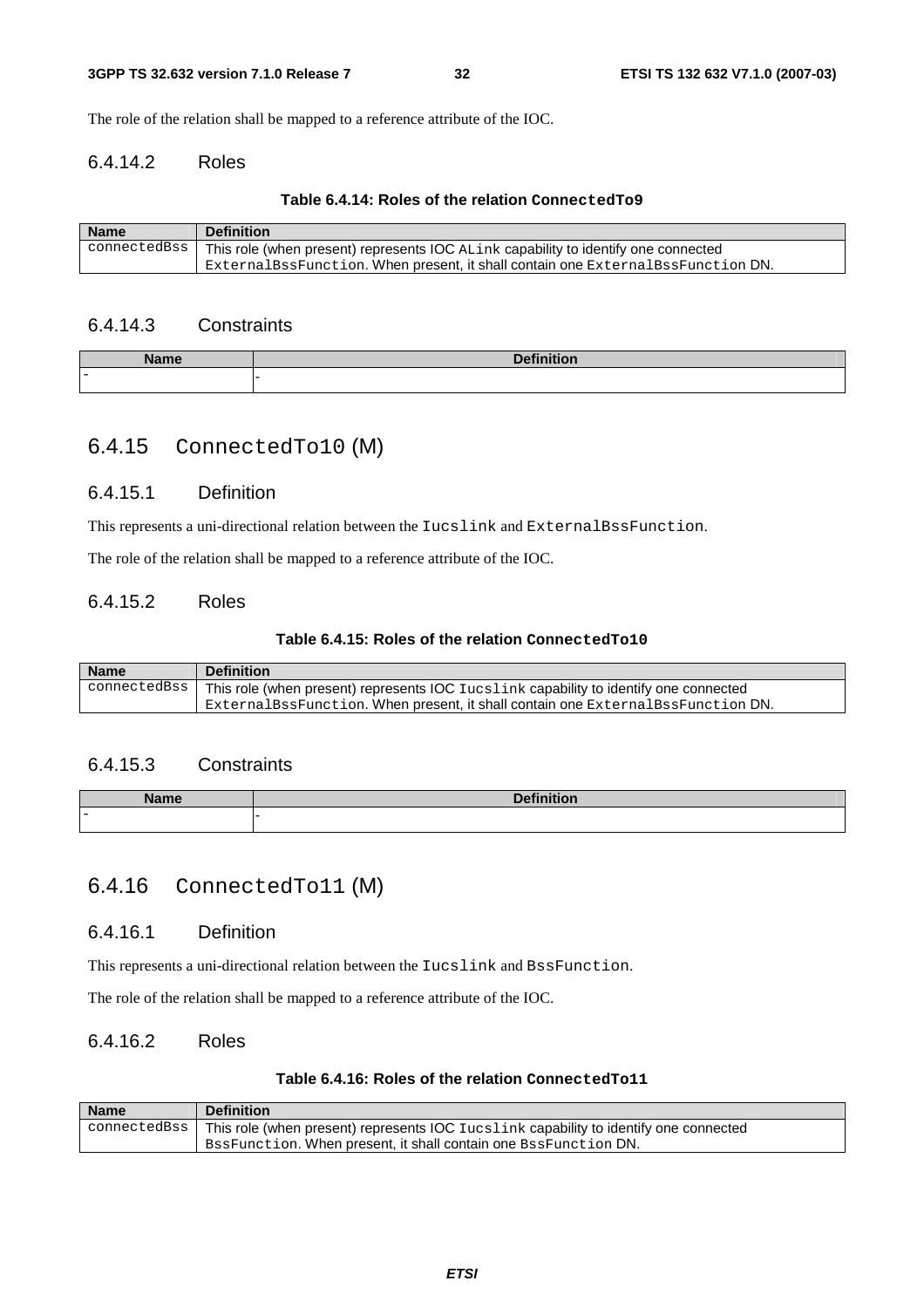#### 6.4.16.3 Constraints

| ND.                      |  |
|--------------------------|--|
| $\overline{\phantom{0}}$ |  |

## 6.4.17 ConnectedTo12 (M)

#### 6.4.17.1 Definition

This represents a uni-directional relation between the ALink and BssFunction.

The role of the relation shall be mapped to a reference attribute of the IOC.

### 6.4.17.2 Roles

#### **Table 6.4.17: Roles of the relation ConnectedTo12**

| <b>Name</b> | <b>Definition</b>                                                                                                                |
|-------------|----------------------------------------------------------------------------------------------------------------------------------|
|             | $\alpha$ connected Bss   This role (when present) represents IOC $\alpha$ Link capability to identify one connected BssFunction. |
|             | When present, it shall contain one BssFunction DN.                                                                               |

## 6.4.17.3 Constraints

| .                        |  |
|--------------------------|--|
| $\overline{\phantom{0}}$ |  |

## 6.4.18 ConnectedTo13 (M)

#### 6.4.18.1 Definition

This represents a uni-directional relation between the GbLink and BssFunction.

The role of the relation shall be mapped to a reference attribute of the IOC.

## 6.4.18.2 Roles

#### **Table 6.4.18: Roles of the relation ConnectedTo13**

| <b>Name</b>      | <b>Definition</b>                                                                                |
|------------------|--------------------------------------------------------------------------------------------------|
| connectedBss   1 | This role (when present) represents IOC GbLink capability to identify one connected BssFunction. |
|                  | When present, it shall contain one BssFunction DN.                                               |

#### 6.4.18.3 Constraints

| <b>Name</b><br>____      | $R = 11$<br><b>THE R. P.</b><br>__ |
|--------------------------|------------------------------------|
| $\overline{\phantom{0}}$ |                                    |

## 6.4.19 ConnectedTo14 (M)

## 6.4.19.1 Definition

This represents a uni-directional relation between the IupsLink and BssFunction.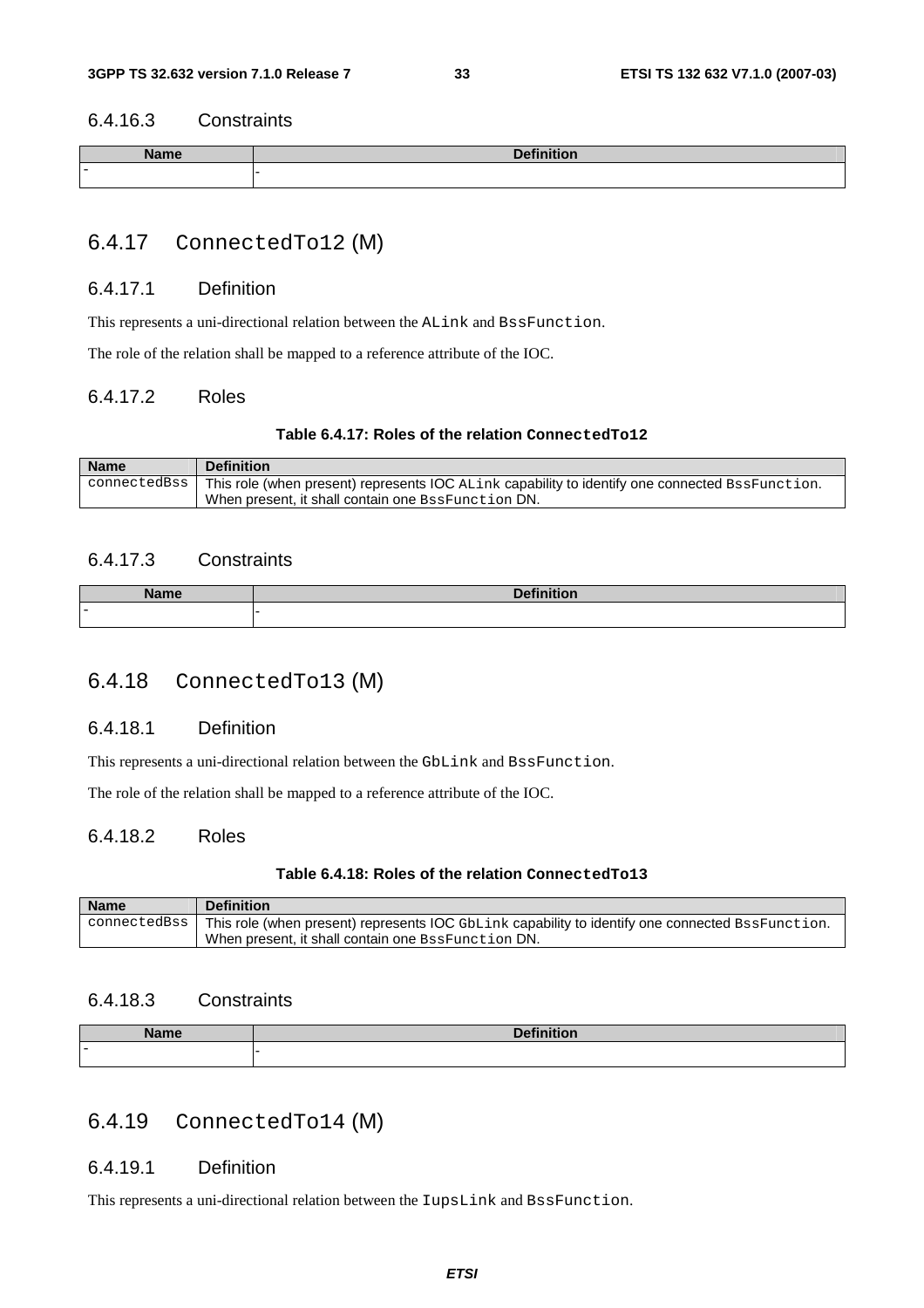The role of the relation shall be mapped to a reference attribute of the IOC.

## 6.4.19.2 Roles

#### **Table 6.4.19: Roles of the relation ConnectedTo14**

| <b>Name</b> | <b>Definition</b>                                                                                      |
|-------------|--------------------------------------------------------------------------------------------------------|
|             | connectedBss   This role (when present) represents IOC $Iupslink$ capability to identify one connected |
|             | BssFunction, When present, it shall contain one BssFunction DN.                                        |

## 6.4.19.3 Constraints

| <b>Nome</b> | <b>Dafinition</b> |
|-------------|-------------------|
| мине        |                   |
| -           |                   |

## 6.4.20 ConnectedTo15 (M)

#### 6.4.20.1 Definition

This represents a uni-directional relation between the IupsLink and ExternalBssFunction.

The role of the relation shall be mapped to a reference attribute of the IOC.

#### 6.4.20.2 Roles

#### **Table 6.4.20: Roles of the relation ConnectedTo15**

| <b>Name</b> | <b>Definition</b>                                                                                               |
|-------------|-----------------------------------------------------------------------------------------------------------------|
|             | $\alpha$ connected Bss   This role (when present) represents IOC Iups Link capability to identify one connected |
|             | ExternalBssFunction. When present it shall contain one ExternalBssFunction DN.                                  |

#### 6.4.20.3 Constraints

| Nome | $D = 4! \times 14!$ |
|------|---------------------|
| name | --                  |
| -    |                     |

## 6.4.21 ConnectedTo16 (M)

### 6.4.21.1 Definition

This represents a uni-directional relation between the GbLink and ExternalBssFunction.

The role of the relation shall be mapped to a reference attribute of the IOC.

## 6.4.21.2 Roles

## **Table 6.4.21: Roles of the relation ConnectedTo16**

| <b>Name</b>  | <b>Definition</b>                                                                   |
|--------------|-------------------------------------------------------------------------------------|
| connectedBss | This role (when present) represents IOC GbLink capability to identify one connected |
|              | ExternalBssFunction. When present it shall contain one ExternalBssFunction DN.      |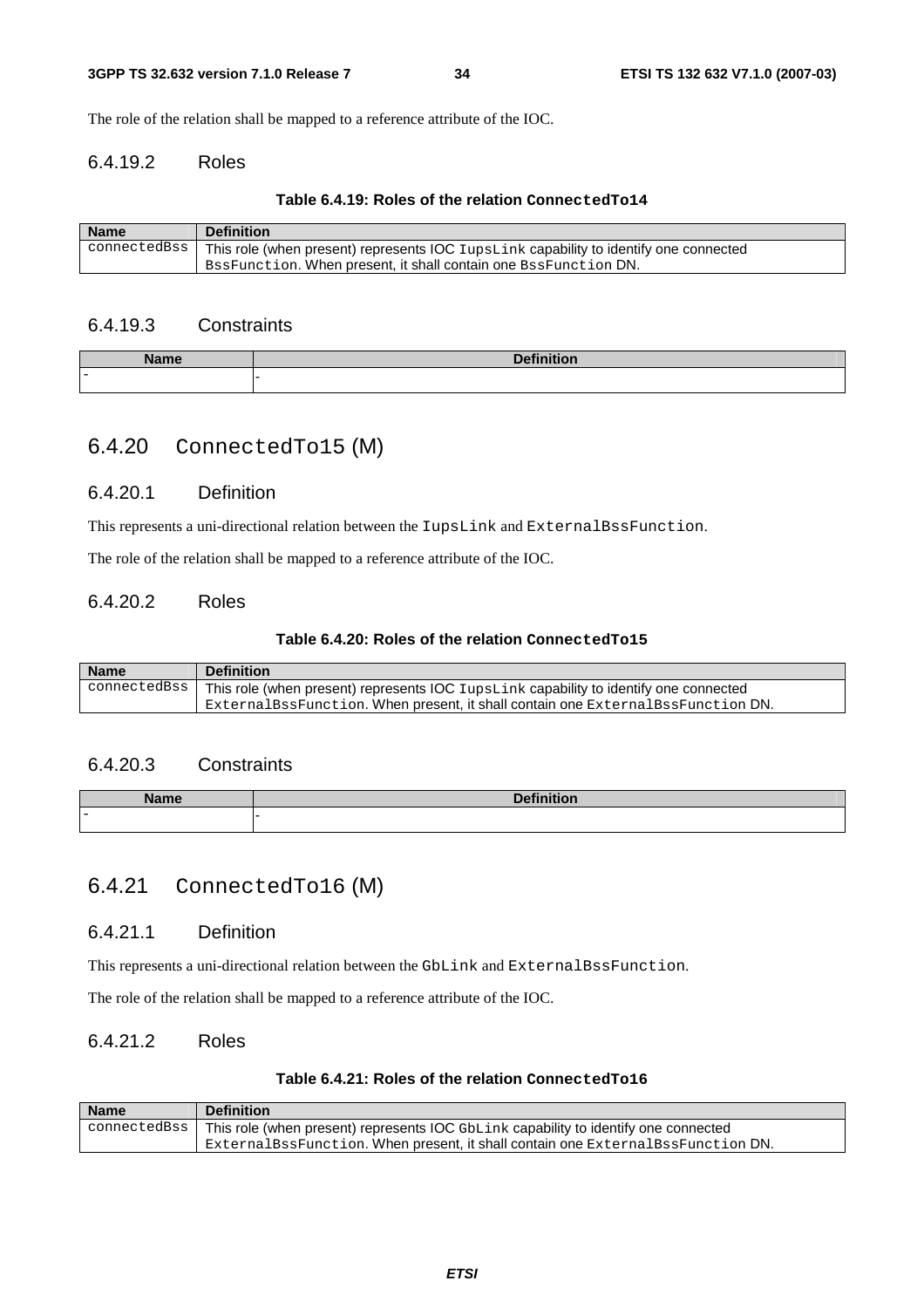## 6.4.21.3 Constraints

| <b>Name</b> | Dofinition<br>אוטוי<br>--- |  |
|-------------|----------------------------|--|
| $\equiv$    |                            |  |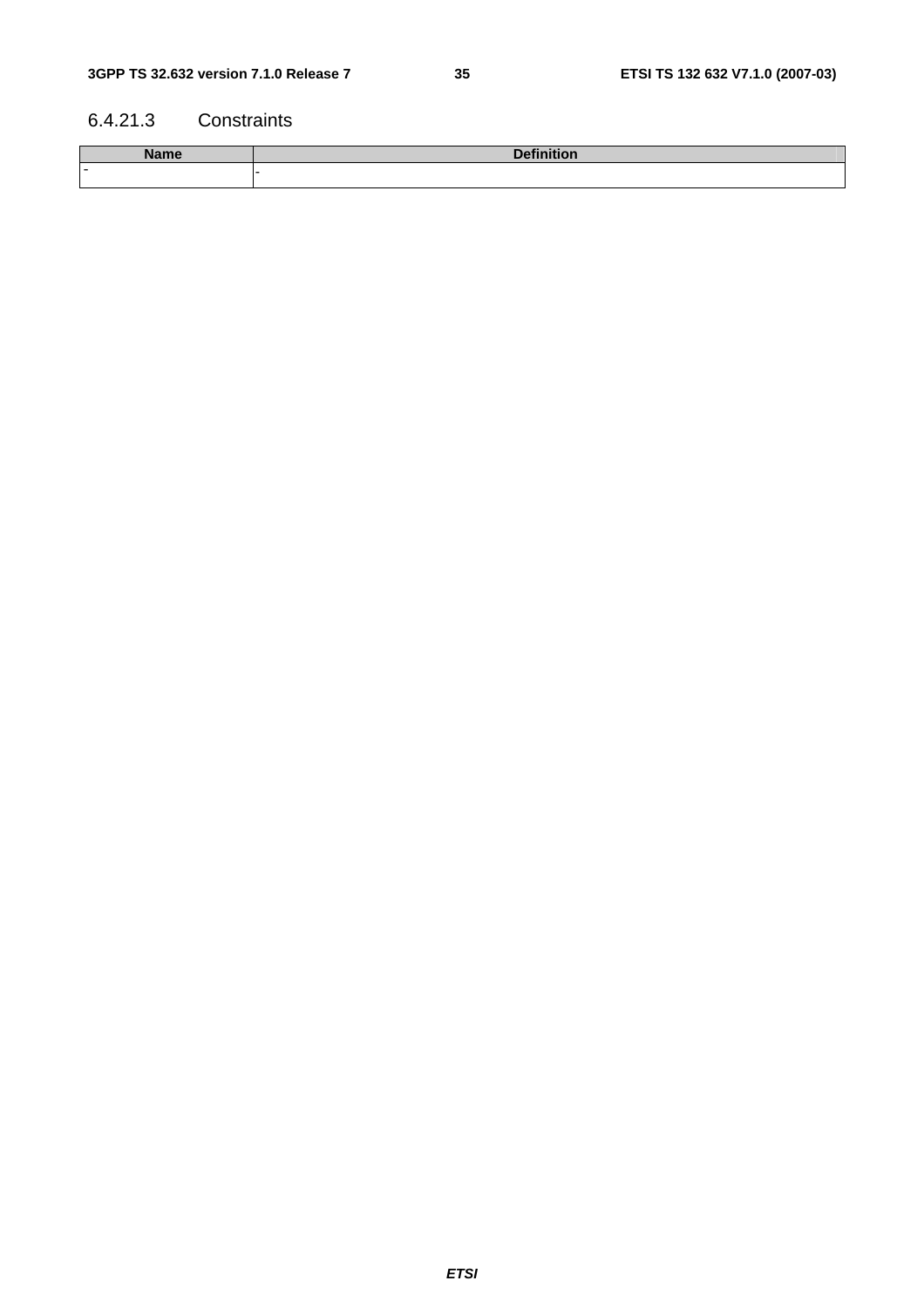## 6.5 Information attribute definitions

## 6.5.1 Definition and legal values

Table 6.5.1 defines the attributes that are present in several information object classes of the present document.

#### **Table 6.5.1: Attributes**

| <b>Attribute Name</b> | <b>Definition</b>                                                                                                                                                                                             | <b>Legal Values</b> |  |  |  |  |
|-----------------------|---------------------------------------------------------------------------------------------------------------------------------------------------------------------------------------------------------------|---------------------|--|--|--|--|
| aucFunctionId         | An attribute whose "name+value" can be used as an RDN when naming an instance of the IOC.<br>This RDN uniquely identifies the object instance within the scope of its containing (parent) object<br>instance. |                     |  |  |  |  |
| bqFunctionId          | An attribute whose "name+value" can be used as an RDN when naming an instance of the IOC.<br>This RDN uniquely identifies the object instance within the scope of its containing (parent) object<br>instance. |                     |  |  |  |  |
| bsFunctionId          | An attribute whose "name+value" can be used as an RDN when naming an instance of the IOC.<br>This RDN uniquely identifies the object instance within the scope of its containing (parent) object<br>instance. |                     |  |  |  |  |
| cbcFunctionId         | An attribute whose "name+value" can be used as an RDN when naming an instance of the IOC.<br>This RDN uniquely identifies the object instance within the scope of its containing (parent) object<br>instance. |                     |  |  |  |  |
| cqfFunctionId         | An attribute whose "name+value" can be used as an RDN when naming an instance of the IOC.<br>This RDN uniquely identifies the object instance within the scope of its containing (parent) object<br>instance. |                     |  |  |  |  |
| csMqwFunctionId       | An attribute whose "name+value' can be used as an RDN when naming an instance of the IOC.<br>This RDN uniquely identifies the object instance within the scope of its containing (parent) object<br>instance. |                     |  |  |  |  |
| eirFunctionId         |                                                                                                                                                                                                               |                     |  |  |  |  |
| qbLinkId              |                                                                                                                                                                                                               |                     |  |  |  |  |
| gcaList               |                                                                                                                                                                                                               |                     |  |  |  |  |
| qqsnFunctionId        |                                                                                                                                                                                                               |                     |  |  |  |  |
| qmlcFunctionId        | An attribute whose "name+value" can be used as an RDN when naming an instance of the IOC.<br>This RDN uniquely identifies the object instance within the scope of its containing (parent) object<br>instance. |                     |  |  |  |  |
| qmscFunctionId        | An attribute whose "name+value" can be used as an RDN when naming an instance of the IOC.<br>This RDN uniquely identifies the object instance within the scope of its containing (parent) object<br>instance. |                     |  |  |  |  |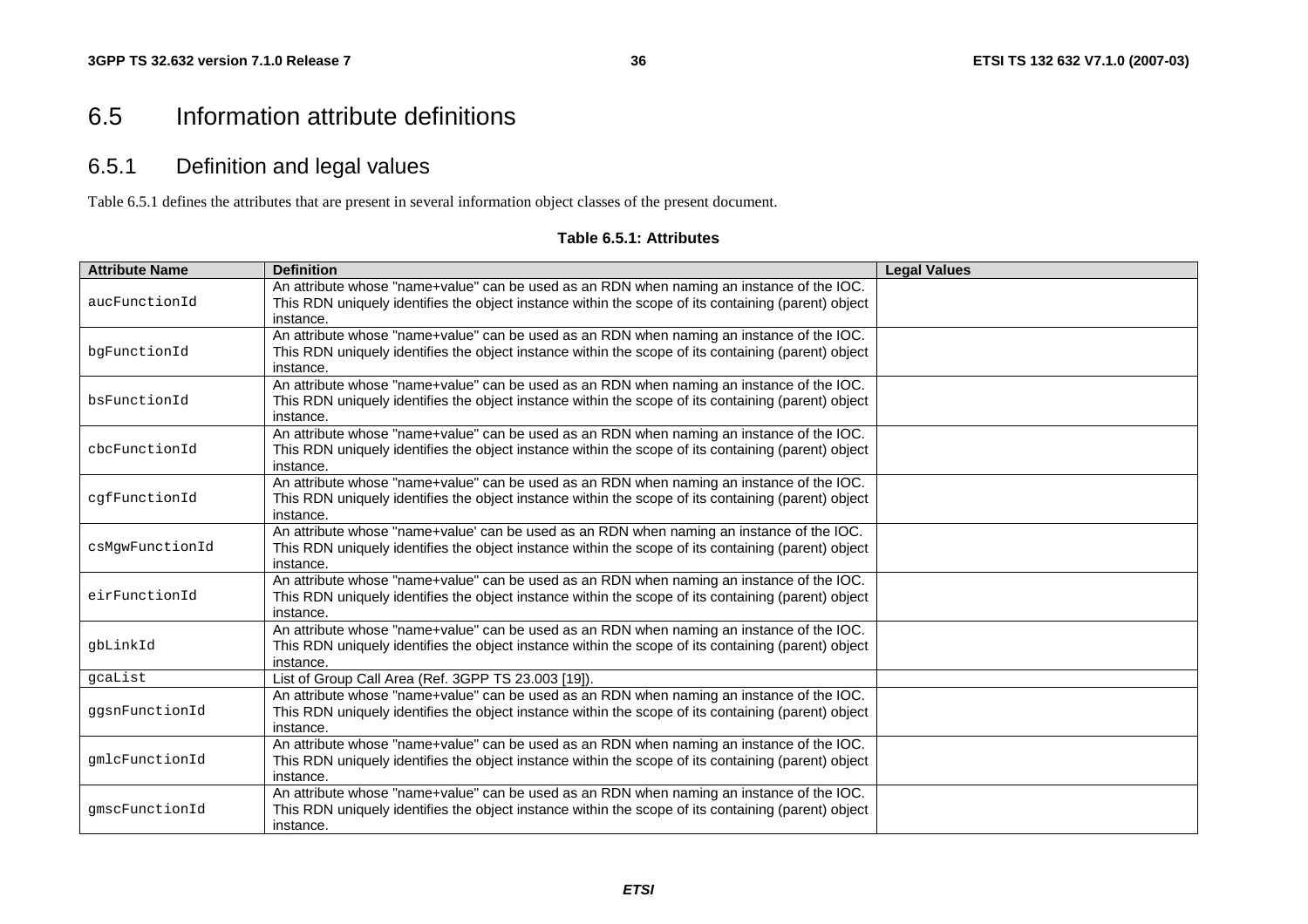|                      | An attribute whose "name+value" can be used as an RDN when naming an instance of the IOC.                                                                                                        |                                  |  |  |  |  |
|----------------------|--------------------------------------------------------------------------------------------------------------------------------------------------------------------------------------------------|----------------------------------|--|--|--|--|
| qmscServerFunctionId | This RDN uniquely identifies the object instance within the scope of its containing (parent) object                                                                                              |                                  |  |  |  |  |
|                      | instance.                                                                                                                                                                                        |                                  |  |  |  |  |
| hlrFunctionId        | An attribute whose "name+value" can be used as an RDN when naming an instance of the IOC.<br>This RDN uniquely identifies the object instance within the scope of its containing (parent) object |                                  |  |  |  |  |
|                      | instance.                                                                                                                                                                                        |                                  |  |  |  |  |
|                      | An attribute whose "name+value" can be used as an RDN when naming an instance of the IOC.                                                                                                        |                                  |  |  |  |  |
| iubclinkId           | This RDN uniquely identifies the object instance within the scope of its containing (parent) object                                                                                              |                                  |  |  |  |  |
|                      | instance.                                                                                                                                                                                        |                                  |  |  |  |  |
|                      | An attribute whose "name+value" can be used as an RDN when naming an instance of the IOC.                                                                                                        |                                  |  |  |  |  |
| iucslinkId           | This RDN uniquely identifies the object instance within the scope of its containing (parent) object                                                                                              |                                  |  |  |  |  |
|                      | instance.                                                                                                                                                                                        |                                  |  |  |  |  |
|                      | An attribute whose "name+value" can be used as an RDN when naming an instance of the IOC.                                                                                                        |                                  |  |  |  |  |
| iupslinkId           | This RDN uniquely identifies the object instance within the scope of its containing (parent) object                                                                                              |                                  |  |  |  |  |
|                      | instance.                                                                                                                                                                                        |                                  |  |  |  |  |
|                      | An attribute whose "name+value" can be used as an RDN when naming an instance of the IOC.                                                                                                        |                                  |  |  |  |  |
| iwfFunctionId        | This RDN uniquely identifies the object instance within the scope of its containing (parent) object                                                                                              |                                  |  |  |  |  |
|                      | instance.                                                                                                                                                                                        |                                  |  |  |  |  |
| lacList              | List of Location Area Codes (Ref. 3GPP TS 23.003 [19]).                                                                                                                                          |                                  |  |  |  |  |
| mccList              | List of Mobile Country Codes, MCC (part of the PLMN Id, Ref. 3GPP TS 23.003 [19]).                                                                                                               |                                  |  |  |  |  |
| mncList              | List of Mobile Network Codes, MNC (part of the PLMN Id, Ref. 3GPP TS 23.003 [19]).                                                                                                               |                                  |  |  |  |  |
|                      | An attribute whose "name+value" can be used as an RDN when naming an instance of the IOC.                                                                                                        |                                  |  |  |  |  |
| mnpSrfFunctionId     | This RDN uniquely identifies the object instance within the scope of its containing (parent) object                                                                                              |                                  |  |  |  |  |
|                      | instance.                                                                                                                                                                                        |                                  |  |  |  |  |
| mscId                | Unique MSC ID (Ref. 3GPP TS 23.002 [15]).                                                                                                                                                        |                                  |  |  |  |  |
|                      | An attribute whose "name+value" can be used as an RDN when naming an instance of the IOC.                                                                                                        |                                  |  |  |  |  |
| mscServerFunctionId  | This RDN uniquely identifies the object instance within the scope of its containing (parent) object                                                                                              |                                  |  |  |  |  |
|                      | instance.<br>An attribute whose "name+value" can be used as an RDN when naming an instance of the IOC.                                                                                           |                                  |  |  |  |  |
| npdbFunctionId       | This RDN uniquely identifies the object instance within the scope of its containing (parent) object                                                                                              |                                  |  |  |  |  |
|                      | instance.                                                                                                                                                                                        |                                  |  |  |  |  |
| objectClass          | An attribute inherited from generic NRM link [16]                                                                                                                                                |                                  |  |  |  |  |
| objectInstance       | An attribute inherited from generic NRM link [16]                                                                                                                                                |                                  |  |  |  |  |
|                      | It indicates the procedural status of the object instance. This attribute provides a subset of                                                                                                   |                                  |  |  |  |  |
|                      | capabilities of procedural status defined in [20].                                                                                                                                               |                                  |  |  |  |  |
| proceduralStatus     | There are two cases resulting in a status change to be reported:                                                                                                                                 |                                  |  |  |  |  |
|                      | Case 1: A notification may be generated to indicate that restart procedure is about to<br>$\bullet$                                                                                              | Subset of definitions from [20]: |  |  |  |  |
|                      | begin or has just begun but has not finished. - the value for this attribute indicates                                                                                                           | 'notInitialized',                |  |  |  |  |
|                      | original state $==$ 'notinitialized' and new state $==$ 'initializing'.                                                                                                                          | 'initializing',                  |  |  |  |  |
|                      | Case 2: A notification shall be generated to indicate that restart procedure has                                                                                                                 | " (empty set)                    |  |  |  |  |
|                      | completed successfully - the value for this attribute indicates original state ==                                                                                                                |                                  |  |  |  |  |
|                      | 'initializing' to new state == " (empty set).                                                                                                                                                    |                                  |  |  |  |  |
| racList              | List of Routeing Area Codes covered by MSC (Ref. 3GPP TS 23.003 [19]).                                                                                                                           |                                  |  |  |  |  |
| sacList              | List of Service Area Codes covered by MSC (Ref. 3GPP TS 23.003 [19]).                                                                                                                            |                                  |  |  |  |  |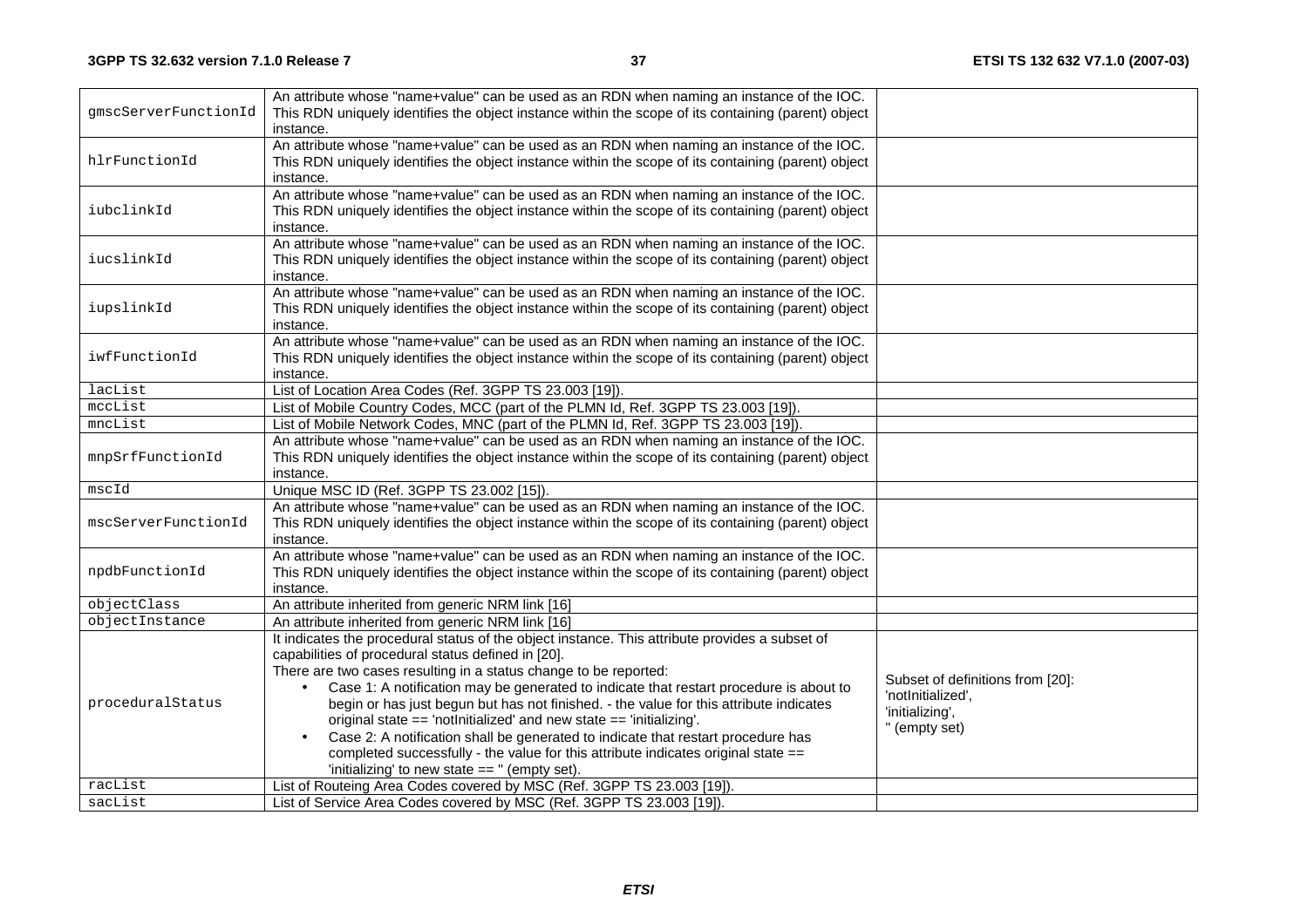| scfFunctionId      |                                                                                                                  |  |
|--------------------|------------------------------------------------------------------------------------------------------------------|--|
|                    | instance.<br>An attribute whose "name+value" can be used as an RDN when naming an instance of the IOC.           |  |
| sqsnFunctionId     | This RDN uniquely identifies the object instance within the scope of its containing (parent) object              |  |
|                    | instance.                                                                                                        |  |
| sqsnId             | Unique SGSN ID (Ref. 3GPP TS 23.002 [15]).                                                                       |  |
|                    |                                                                                                                  |  |
|                    | An attribute whose "name+value" can be used as an RDN when naming an instance of the IOC.                        |  |
| sqwFunctionId      | This RDN uniquely identifies the object instance within the scope of its containing (parent) object<br>instance. |  |
|                    | An attribute whose "name+value" can be used as an RDN when naming an instance of the IOC.                        |  |
| smlcFunctionId     | This RDN uniquely identifies the object instance within the scope of its containing (parent) object              |  |
|                    | instance.                                                                                                        |  |
|                    | An attribute whose "name+value" can be used as an RDN when naming an instance of the IOC.                        |  |
| smsGmscFunctionId  | This RDN uniquely identifies the object instance within the scope of its containing (parent) object              |  |
|                    | instance.                                                                                                        |  |
|                    | An attribute whose "name+value" can be used as an RDN when naming an instance of the IOC.                        |  |
| smsIwmscFunctionId | This RDN uniquely identifies the object instance within the scope of its containing (parent) object              |  |
|                    | instance.                                                                                                        |  |
|                    | An attribute whose "name+value" can be used as an RDN when naming an instance of the IOC.                        |  |
| srfFunctionId      | This RDN uniquely identifies the object instance within the scope of its containing (parent) object              |  |
|                    | instance.                                                                                                        |  |
|                    | An attribute whose "name+value" can be used as an RDN when naming an instance of the IOC.                        |  |
| ssfFunctionId      | This RDN uniquely identifies the object instance within the scope of its containing (parent) object              |  |
|                    | instance.                                                                                                        |  |
| userLabel          | A user-friendly (and user assigned) name of the associated IOC. Inherited from                                   |  |
|                    | ManagedFunction.                                                                                                 |  |
|                    | An attribute whose "name+value" can be used as an RDN when naming an instance of the IOC.                        |  |
| vlrFunctionId      | This RDN uniquely identifies the object instance within the scope of its containing (parent) object              |  |
|                    | instance.                                                                                                        |  |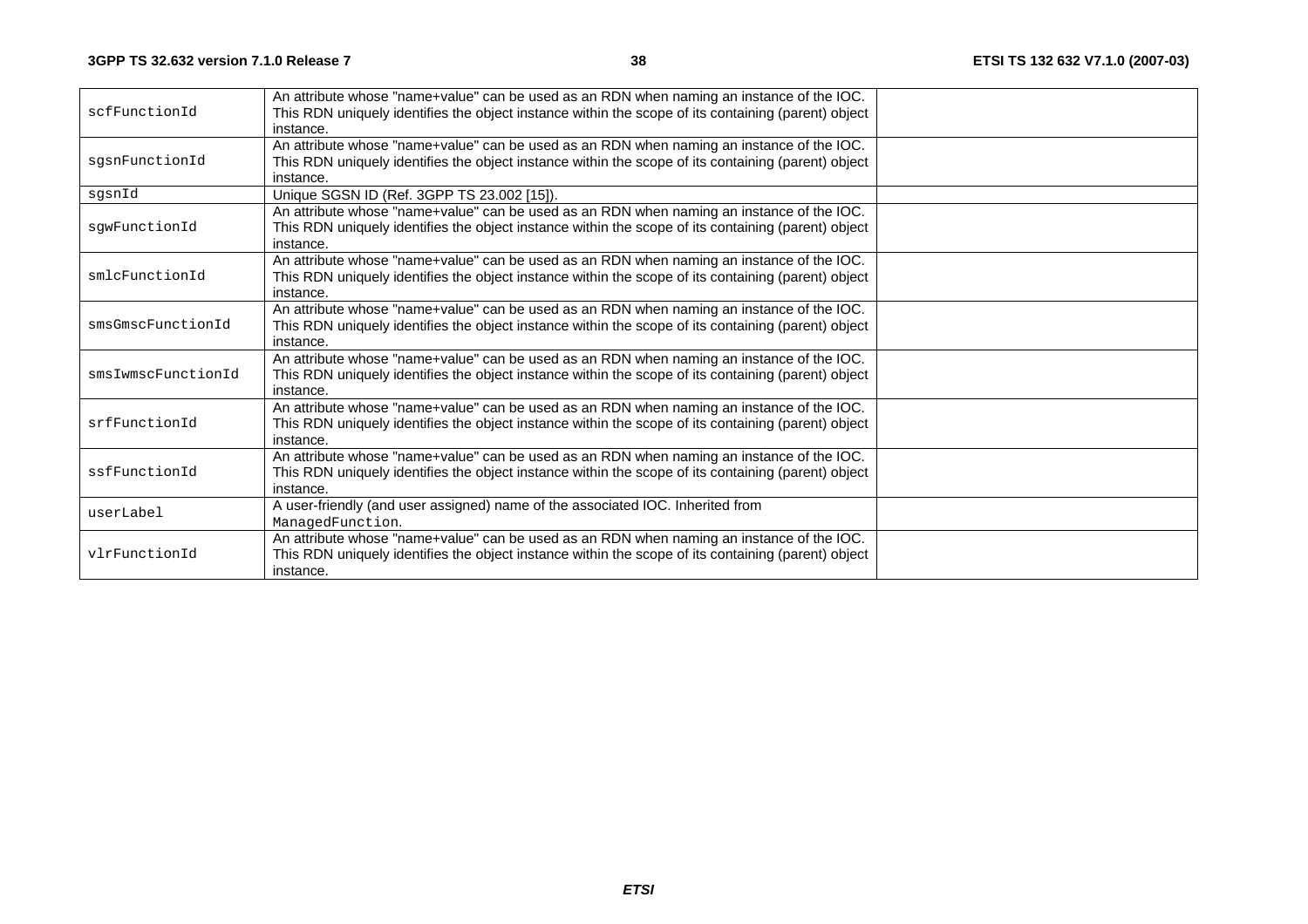## 6.5.2 Constraints

| .   |  |
|-----|--|
| $-$ |  |

## 6.6 Particular information configurations

Not applicable.

## 6.7 Common notifications

| <b>Name</b>                    | Qualifier                              | <b>Notes</b> |
|--------------------------------|----------------------------------------|--------------|
| notifyAckStateChanged          | See Alarm IRP (3GPP TS 32.111-2 [5])   |              |
| notifyAlarmListRebuilt         | See Alarm IRP (3GPP TS 32.111-2 [5])   |              |
| notifyChangedAlarm             | See Alarm IRP (3GPP TS 32.111-2 [5])   |              |
| notifyClearedAlarm             | See Alarm IRP (3GPP TS 32.111-2 [5])   |              |
| notifyComments                 | See Alarm IRP (3GPP TS 32.111-2 [5])   |              |
| notifyNewAlarm                 | See Alarm IRP (3GPP TS 32.111-2 [5])   |              |
| notifyPotentialFaultyAlarmList | See Alarm IRP (3GPP TS 32.111-2 [5])   |              |
| notifyAttributeValueChange     | See Kernel CM IRP (3GPP TS 32.662 [3]) |              |
| notifyObjectCreation           | See Kernel CM IRP (3GPP TS 32.662 [3]) |              |
| notifyObjectDeletion           | See Kernel CM IRP (3GPP TS 32.662 [3]) |              |

The notifications provided in the above table do not apply to the following IOCs*:* Link\_Cscf\_Hlr, Link\_Hlr\_Scscf etc. – i.e. all subclasses of Link.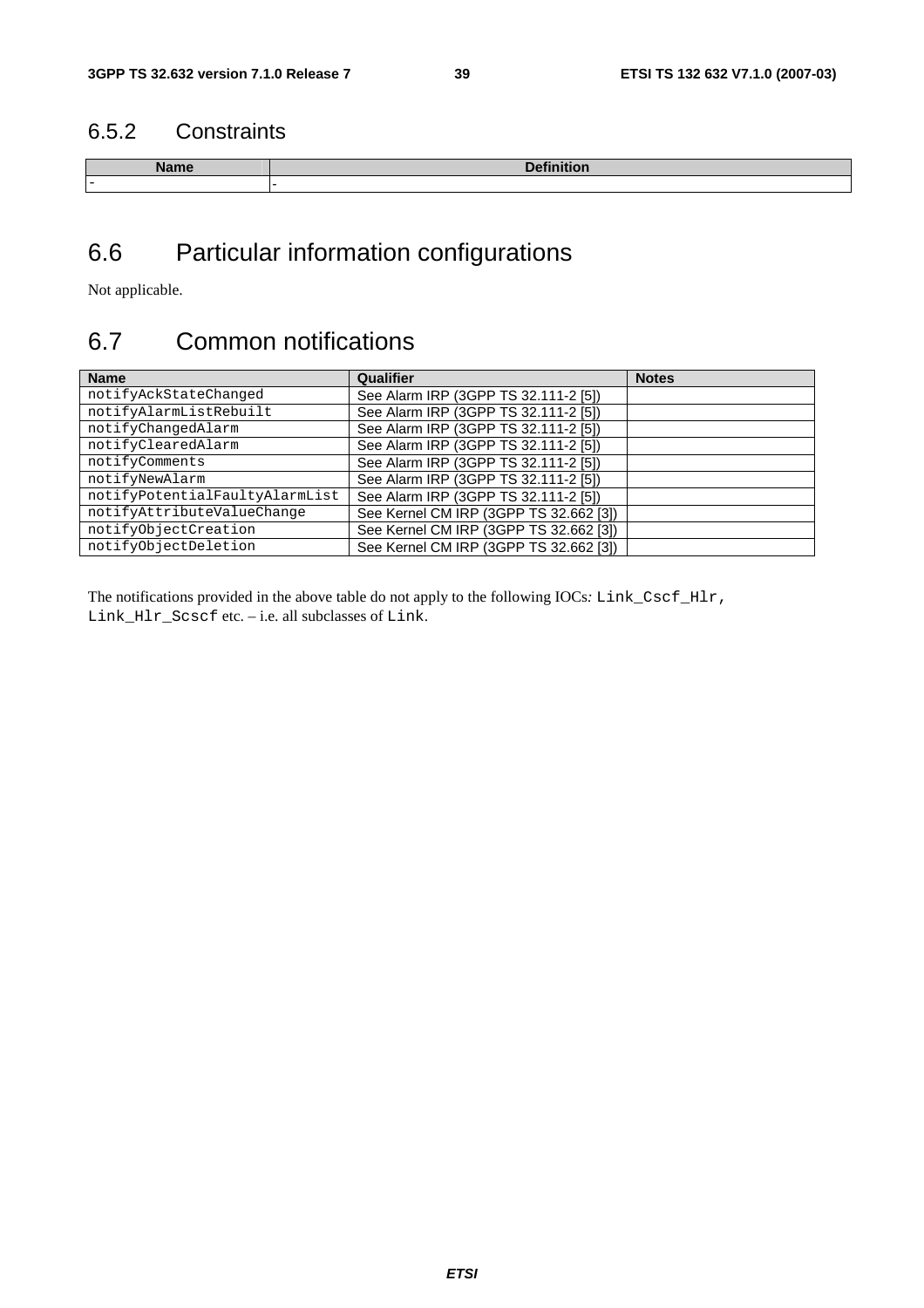## Annex A (informative): Change history

| <b>Change history</b> |  |                                          |       |      |                                                                                    |       |               |                 |
|-----------------------|--|------------------------------------------|-------|------|------------------------------------------------------------------------------------|-------|---------------|-----------------|
| <b>Date</b>           |  | TSG # TSG Doc.   CR                      |       |      | Rev Subject/Comment                                                                | l Cat | <b>I</b> Old  | <b>New</b>      |
|                       |  | IDec 2006 ISA 34 ISP-060731 10026 I--    |       |      | Move IMS part to new IMS NRM (32.732)                                              |       | $6.6.0$ 7.0.0 |                 |
| Jan 2007 --           |  | $-$                                      | $- -$ | $-1$ | Editorial: Re-inserted deleted Figure 6.2.1.3: Void to keep original<br>Inumberina |       |               | 7.0.0 7.0.1     |
|                       |  | Mar 2007   SA 35   SP-070047   0027   -- |       |      | Removing links to IMS NRM                                                          |       |               | $7.0.1$ $7.1.0$ |